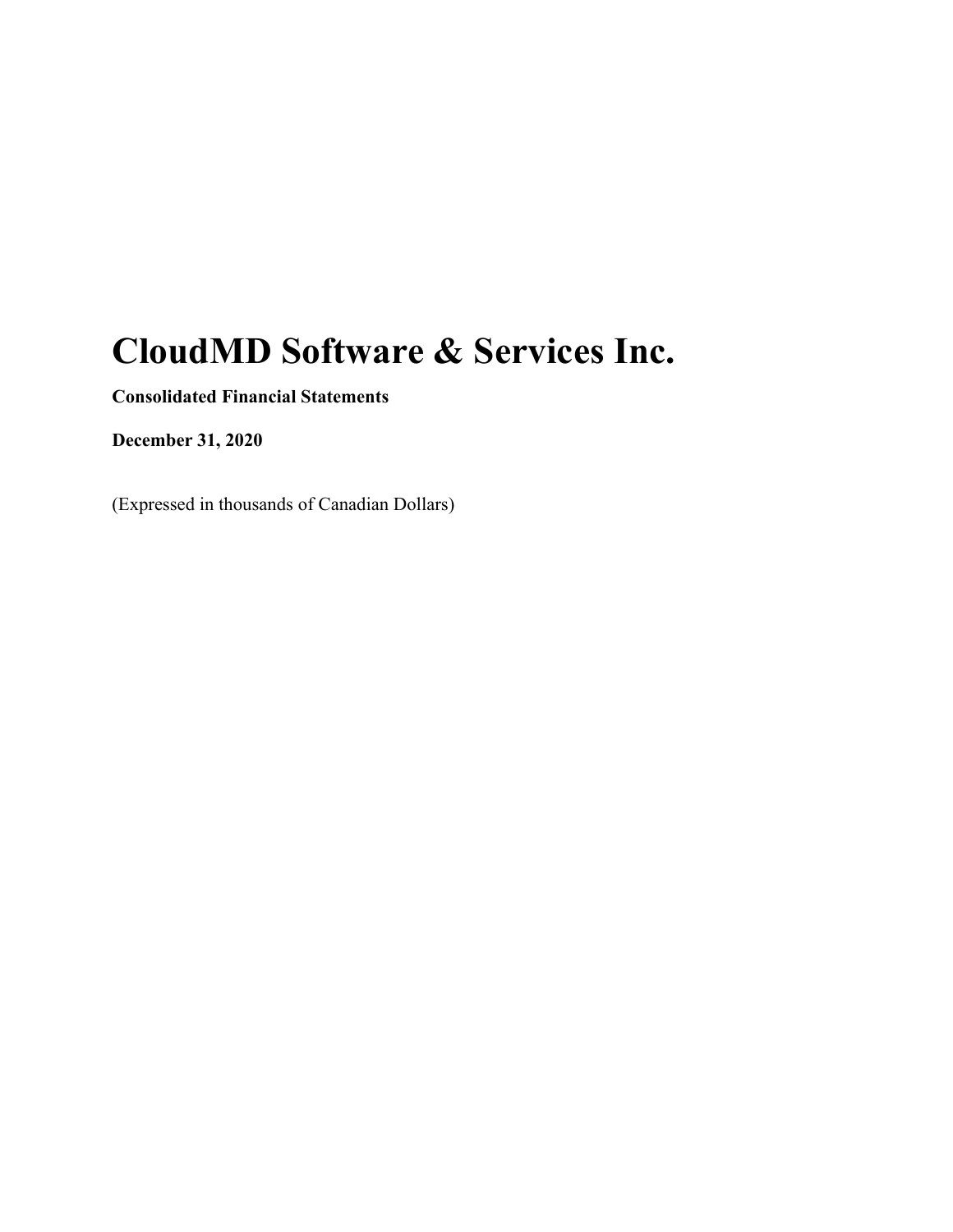# **IN HARBOURSIDE**

# **INDEPENDENT AUDITORS' REPORT**

To the Shareholders of CloudMD Software & Services Inc.

#### **Report on the Audit of the Consolidated Financial Statements**

#### **Opinion**

We have audited the consolidated financial statements of CloudMD Software & Services Inc. (the "Company"), which comprise the consolidated statements of financial position as at December 31, 2020 and 2019 and the consolidated statements of net loss and comprehensive loss, consolidated statements of changes in shareholders' equity and consolidated statements of cash flows for the years then ended, and notes to the consolidated financial statements, including a summary of significant accounting policies.

In our opinion, the accompanying financial statements present fairly, in all material respects, the consolidated financial position of the Company as at December 31, 2020 and 2019, and its consolidated financial performance and its consolidated cash flows for the years then ended in accordance with International Financial Reporting Standards (IFRS).

#### **Basis for Opinion**

We conducted our audit in accordance with Canadian generally accepted auditing standards. Our responsibilities under those standards are further described in the *Auditor's Responsibilities for the Audit of the Financial Statements* section of our report. We are independent of the Company in accordance with the ethical requirements that are relevant to our audit of the consolidated financial statements in Canada, and we have fulfilled our other ethical responsibilities in accordance with these requirements. We believe that the audit evidence we have obtained is sufficient and appropriate to provide a basis for our opinion.

#### **Information other than the Consolidated Financial Statements and the Auditor's Report thereon**

Management is responsible for the other information. The other information comprises the information, other than the consolidated financial statements and our auditor's report thereon, included in Management's discussion and analysis report.

Our opinion on the consolidated financial statements does not cover the other information and we do not express any form of assurance conclusion thereon. In connection with our audit of the consolidated financial statements, our responsibility is to read the other information identified above and, in doing so, consider whether the other information is materially inconsistent with the consolidated financial statements or our knowledge obtained in the audit, or otherwise appears to be materially misstated.

We obtained Management's discussion and analysis report prior to the date of this auditor's report. If, based on the work we have performed on this other information, we conclude that there is a material misstatement of this other information, we are required to report that fact in this auditor's report. We have nothing to report in this regard.

#### **Responsibilities of Management and Those Charged with Governance for the Consolidated Financial Statements**

Management is responsible for the preparation and fair presentation of the consolidated financial statements in accordance with IFRS, and for such internal control as management determines is necessary to enable the preparation of consolidated financial statements that are free from material misstatement, whether due to fraud or error.

In preparing the consolidated financial statements, management is responsible for assessing the Company's ability to continue as a going concern, disclosing, as applicable, matters related to going concern and using the going concern basis of accounting unless management either intends to liquidate the Company or to cease operations, or has no realistic alternative but to do so.

Those charged with governance are responsible for overseeing the Company's financial reporting process.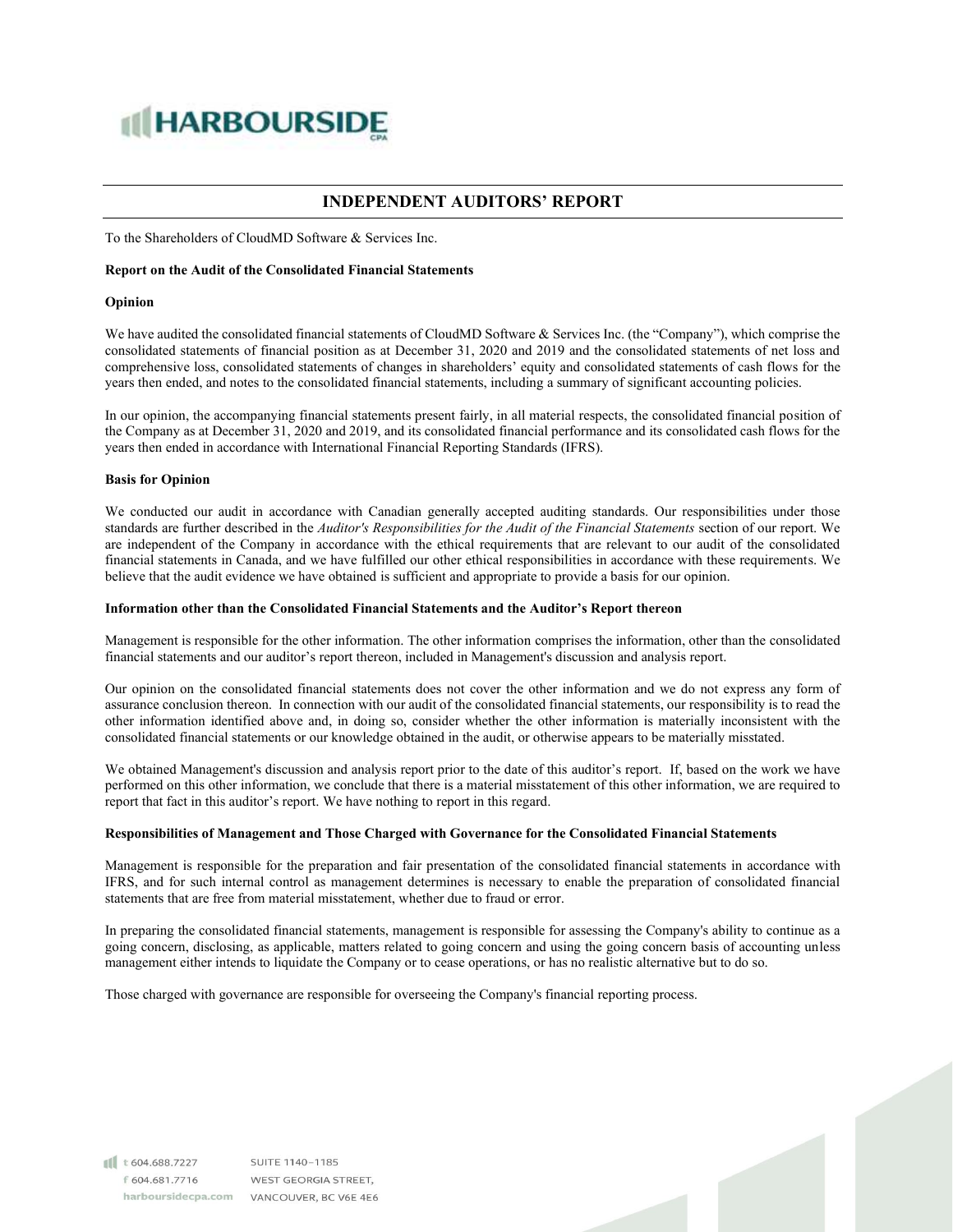#### **Auditor's Responsibilities for the Audit of the Consolidated Financial Statements**

Our objectives are to obtain reasonable assurance about whether the consolidated financial statements as a whole are free from material misstatement, whether due to fraud or error, and to issue an auditor's report that includes our opinion. Reasonable assurance is a high level of assurance, but is not a guarantee that an audit conducted in accordance with Canadian generally accepted auditing standards will always detect a material misstatement when it exists. Misstatements can arise from fraud or error and are considered

material if, individually or in the aggregate, they could reasonably be expected to influence the economic decisions of users taken on the basis of these consolidated financial statements.

As part of an audit in accordance with Canadian generally accepted auditing standards, we exercise professional judgment and maintain professional skepticism throughout the audit. We also:

- Identify and assess the risks of material misstatement of the consolidated financial statements, whether due to fraud or error, design and perform audit procedures responsive to those risks, and obtain audit evidence that is sufficient and appropriate to provide a basis for our opinion. The risk of not detecting a material misstatement resulting from fraud is higher than for one resulting from error, as fraud may involve collusion, forgery, intentional omissions, misrepresentations, or the override of internal control;
- Obtain an understanding of internal control relevant to the audit in order to design audit procedures that are appropriate in the circumstances, but not for the purpose of expressing an opinion on the effectiveness of the Company's internal control;
- Evaluate the appropriateness of accounting policies used and the reasonableness of accounting estimates and related disclosures made by management;
- Conclude on the appropriateness of management's use of the going concern basis of accounting and, based on the audit evidence obtained, whether a material uncertainty exists related to events or conditions that may cast significant doubt on the Company's ability to continue as a going concern. If we conclude that a material uncertainty exists, we are required to draw attention in our auditor's report to the related disclosures in the consolidated financial statements or, if such disclosures are inadequate, to modify our opinion. Our conclusions are based on the audit evidence obtained up to the date of our auditor's report. However, future events or conditions may cause the Company to cease to continue as a going concern;
- Evaluate the overall presentation, structure and content of the consolidated financial statements, including the disclosures, and whether the consolidated financial statements represent the underlying transactions and events in a manner that achieves fair presentation.
- Obtain sufficient appropriate audit evidence regarding the financial information of the entities or business activities within the group to express an opinion on the financial statements.

We communicate with those charged with governance regarding, among other matters, the planned scope and timing of the audit and significant audit findings, including any significant deficiencies in internal control that we identify during our audit.

We also provide those charged with governance with a statement that we have complied with relevant ethical requirements regarding independence, and to communicate with them all relationships and other matters that may reasonably be thought to bear on our independence, and where applicable, related safeguards.

The engagement partner on the audit resulting in this independent auditor's report is Mickey Goldstein

HARBOURSIDE CPA LLP

Vancouver, British Columbia **Harbourside CPA, LLP** Harbourside CPA, LLP April 28, 2021 Chartered Professional Accountants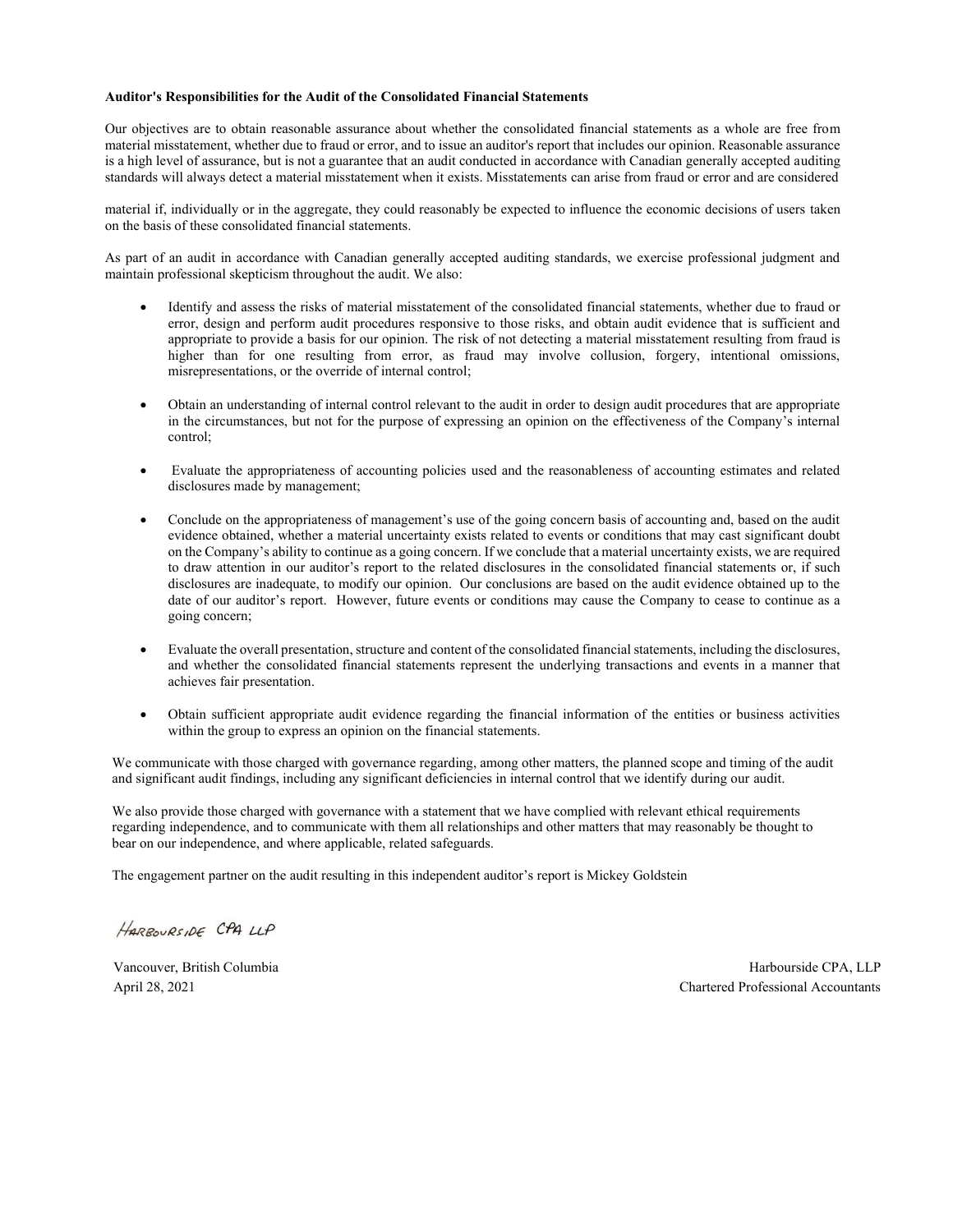# CLOUDMD SOFTWARE & SERVICES INC. Consolidated Statements of Financial Position (in thousands of Canadian Dollars)

|                                                                                                   | <b>Note</b> | December 31,<br>2020 |                                           | December 31,<br>2019 |          |
|---------------------------------------------------------------------------------------------------|-------------|----------------------|-------------------------------------------|----------------------|----------|
| <b>ASSETS</b>                                                                                     |             |                      |                                           |                      |          |
| <b>Current assets</b>                                                                             |             |                      |                                           |                      |          |
| Cash and cash equivalents                                                                         | 15          | \$                   | 59,714                                    | - \$                 | 1,696    |
| Trade and other receivables                                                                       | 6           |                      | 2,012                                     |                      | 260      |
| Inventory                                                                                         | 7           |                      | 729                                       |                      | 762      |
| Prepaid expenses, deposits and other                                                              |             |                      | 758                                       |                      | 669      |
| Net investment in sublease                                                                        | 12          |                      | 154                                       |                      |          |
| <b>Total current assets</b>                                                                       |             |                      | 63,367                                    |                      | 3,387    |
| Deposits                                                                                          |             |                      | 238                                       |                      | 138      |
| Net investment in sublease                                                                        | 12          |                      | 20                                        |                      |          |
| Property and equipment                                                                            | 8           |                      | 5,792                                     |                      | 2,608    |
| Intangible assets                                                                                 | 9           |                      | 8,184                                     |                      | 2,096    |
| Goodwill                                                                                          | 9           |                      | 44,259                                    |                      | 9,498    |
| <b>Total assets</b>                                                                               |             | \$                   | 121,860                                   | \$                   | 17,727   |
| <b>LIABILITIES AND SHAREHOLDERS' EQUITY</b>                                                       |             |                      |                                           |                      |          |
| <b>Current liabilities</b>                                                                        |             |                      |                                           |                      |          |
| Line of credit                                                                                    |             | \$                   | 2                                         | -\$                  | 810      |
| Accounts payable and accrued liabilities                                                          |             |                      | 3,451                                     |                      | 1,011    |
| Deferred revenue                                                                                  |             |                      | 888                                       |                      |          |
| Contingent consideration                                                                          | 11          |                      | 136                                       |                      |          |
| Contingent liability                                                                              | 20          |                      | 1,350                                     |                      |          |
| Current portion of lease liabilities                                                              | 12          |                      | 1,170                                     |                      | 459      |
| Current portion of long-term debt                                                                 | 10          |                      | 619                                       |                      | 295      |
| <b>Total current liabilities</b>                                                                  |             |                      | 7,616                                     |                      | 2,575    |
| Contingent consideration                                                                          | 11          |                      | 1,194                                     |                      |          |
| Lease liabilities                                                                                 | 12          |                      | 3,494                                     |                      | 1,979    |
| Long-term debt                                                                                    | 10          |                      | 2,027                                     |                      | 1,931    |
| <b>Total liabilities</b>                                                                          |             |                      | 14,331                                    |                      | 6,485    |
| <b>SHAREHOLDERS' EQUITY</b>                                                                       |             |                      |                                           |                      |          |
| Share capital                                                                                     | 14          |                      | 112,351                                   |                      | 16,792   |
| Reserves                                                                                          |             |                      | 7,277                                     |                      | 2,285    |
| Shares issuable                                                                                   | 4           |                      | 1,061                                     |                      |          |
| Contingent shares issuable                                                                        | 4           |                      | 6,172                                     |                      |          |
| Accumulated other comprehensive loss                                                              |             |                      | (2)                                       |                      |          |
| Deficit                                                                                           |             |                      | (20, 174)                                 |                      | (7, 835) |
| Equity attributable to equity holders of the parent                                               |             |                      | 106,685                                   |                      | 11,242   |
| Non-controlling interest                                                                          |             |                      | 844                                       |                      |          |
| <b>Total equity</b>                                                                               |             |                      | 107,529                                   |                      | 11,242   |
| Total liabilities and shareholders' equity                                                        |             | \$                   | 121,860                                   | \$                   | 17,727   |
| Subsequent events                                                                                 | 22          |                      |                                           |                      |          |
| Approved and authorized for issuance by the Board of Directors on April 28, 2021<br>"Essam Hamza" |             | "Christopher Cherry" |                                           |                      |          |
| Essam Hamza, CEO, Director                                                                        |             |                      | Christopher Cherry, Audit Committee Chair |                      |          |

The accompany notes are an integral part of these consolidated financial statements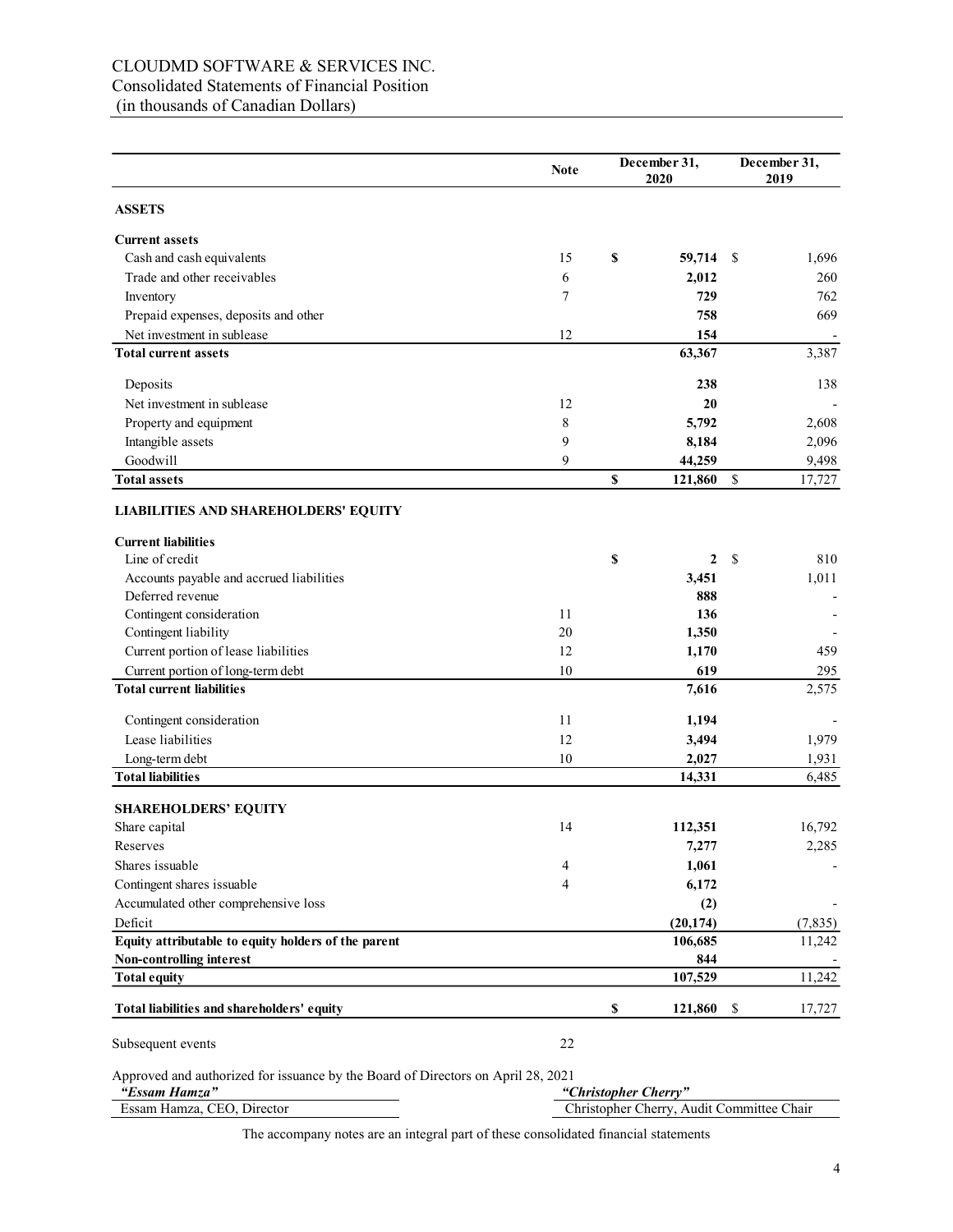# CLOUDMD SOFTWARE & SERVICES INC.

# Consolidated Statements of Net Loss and Comprehensive Loss

(in thousands of Canadian Dollars, except number of shares and per share amounts)

|                                                               | For the years ended |    |                                        |                                  |         |  |
|---------------------------------------------------------------|---------------------|----|----------------------------------------|----------------------------------|---------|--|
|                                                               | <b>Note</b>         |    | December 31,<br>2020                   | December 31,<br>2019<br>(Note 5) |         |  |
|                                                               |                     |    |                                        |                                  |         |  |
| Revenue                                                       | 18                  | \$ | 15,016                                 | \$                               | 6,770   |  |
| Cost of sales                                                 |                     |    | 9,256                                  |                                  | 3,731   |  |
| <b>Gross profit</b>                                           |                     |    | 5,760                                  |                                  | 3,039   |  |
| Expenses                                                      |                     |    |                                        |                                  |         |  |
| Sales and marketing                                           |                     |    | 3,404                                  |                                  | 1,796   |  |
| Research and development                                      |                     |    | 1,844                                  |                                  | 790     |  |
| General and administrative                                    |                     |    | 5,902                                  |                                  | 2,292   |  |
| Share-based compensation                                      | 14                  |    | 3,642                                  |                                  | 1,756   |  |
| Amortization of intangible assets                             | 9                   |    | 515                                    |                                  | 157     |  |
| Depreciation of property and equipment                        | 8                   |    | 859                                    |                                  | 389     |  |
| Financing-related costs                                       |                     |    | 1,078                                  |                                  | 97      |  |
| Acquisition-related costs                                     |                     |    | 1,227                                  |                                  | 140     |  |
| <b>Total expenses</b>                                         |                     |    | 18,471                                 |                                  | 7,417   |  |
| Loss before undernoted                                        |                     |    | (12,711)                               |                                  | (4,378) |  |
|                                                               |                     |    |                                        |                                  |         |  |
| Other income                                                  |                     |    | 345                                    |                                  | 32      |  |
| Change in fair value of contingent consideration              |                     |    | 140                                    |                                  |         |  |
| Contingent liability expense                                  | 20                  |    | (1,350)                                |                                  |         |  |
| Finance costs                                                 |                     |    | (256)                                  |                                  | (209)   |  |
| Loss from discontinued operations                             | 21                  |    |                                        |                                  | (163)   |  |
|                                                               |                     |    | (1, 121)                               |                                  | (340)   |  |
| Net loss before taxes                                         |                     |    | (13, 832)                              |                                  | (4,718) |  |
| Income tax expense                                            | 19                  |    | (123)                                  |                                  |         |  |
| Deferred tax recovery                                         | 19                  |    | 1,628                                  |                                  |         |  |
| Net loss for the year                                         |                     |    | (12, 327)                              |                                  | (4,718) |  |
| Other comprehensive loss                                      |                     |    |                                        |                                  |         |  |
| Item that may be reclassified to income in subsequent periods |                     |    |                                        |                                  |         |  |
| Exchange differences on translation of foreign operations     |                     |    | (2)                                    |                                  |         |  |
| Total comprehensive loss for the year                         |                     | \$ | (12, 329)<br>$\boldsymbol{\mathsf{S}}$ |                                  | (4,718) |  |
| Attributable to:                                              |                     |    |                                        |                                  |         |  |
|                                                               |                     |    |                                        |                                  |         |  |
| Equity holders of the Company<br>Non-controlling interest     |                     |    | (12, 339)<br>10                        |                                  | (4,718) |  |
| Weighted average number of common shares, basic and diluted   |                     |    | 113,244,760                            | 71,965,750                       |         |  |
| Loss per share, basic and diluted                             |                     | \$ | (0.11)<br>\$                           |                                  | (0.07)  |  |

The accompany notes are an integral part of these consolidated financial statements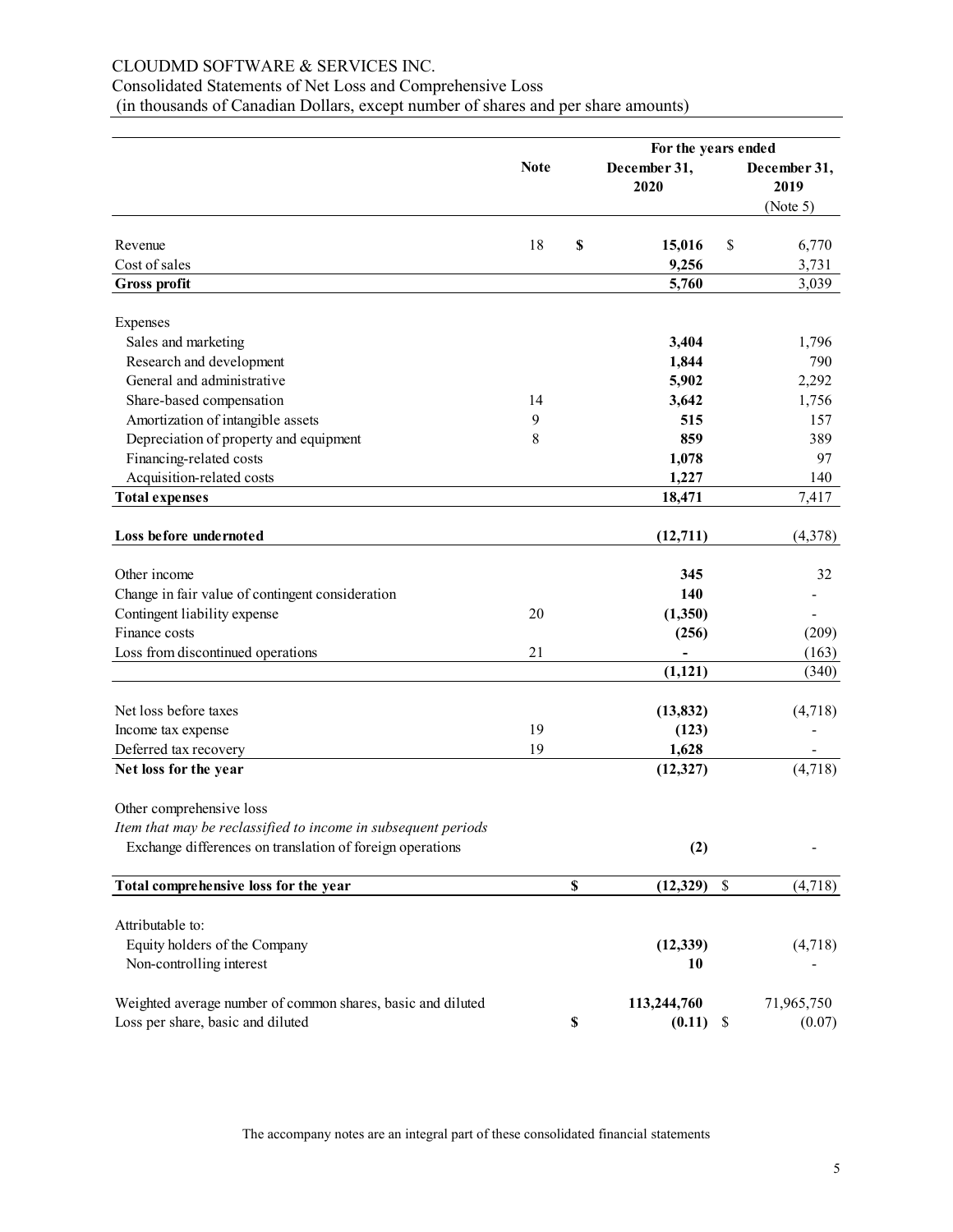# CLOUDMD SOFTWARE & SERVICES INC. Consolidated Statements of Changes in Shareholders' Equity (in thousands of Canadian Dollars)

|                                         |    | <b>Share</b><br>capital | <b>Equity</b><br>component of<br>convertible debt | Reserve    | <b>Shares</b><br>issuable | Contingent<br>shares<br>issuable | Accumulated<br>other<br>comprehensive<br>income (loss) | <b>Deficit</b> | Non-controlling<br>interest | <b>Total</b> |
|-----------------------------------------|----|-------------------------|---------------------------------------------------|------------|---------------------------|----------------------------------|--------------------------------------------------------|----------------|-----------------------------|--------------|
| Balance, December 31, 2018              | S  | 8,047 \$                | 881 \$                                            | 865 \$     | $-$ \$                    | $-$ \$                           | $(407)$ \$                                             | $(5,181)$ \$   | - \$                        | 4,205        |
| Shares issued for business acquisitions |    | 3,041                   |                                                   |            |                           |                                  |                                                        |                |                             | 3,041        |
| Shares issued for services              |    | 179                     |                                                   |            |                           |                                  |                                                        |                |                             | 179          |
| Private placements                      |    | 4,528                   |                                                   | ۰          |                           |                                  |                                                        |                |                             | 4,528        |
| Share issuance costs                    |    | (244)                   |                                                   |            |                           |                                  |                                                        |                |                             | (244)        |
| Warrants issued to agents               |    | (109)                   |                                                   | 109        |                           |                                  |                                                        |                |                             |              |
| Exercise of stock options               |    | 1,145                   |                                                   | (445)      |                           |                                  |                                                        |                |                             | 700          |
| Share-based compensation                |    | ٠                       | $\overline{\phantom{a}}$                          | 1,756      |                           |                                  |                                                        |                |                             | 1,756        |
| Sale of Clinicas                        |    | 205                     | (881)                                             |            |                           |                                  | 407                                                    | 2,064          |                             | 1,795        |
| Net loss for the year                   |    |                         |                                                   |            |                           |                                  |                                                        | (4,718)        |                             | (4,718)      |
| Balance, December 31, 2019              | \$ | 16,792 \$               | $-$ S                                             | $2,285$ \$ | $-$ \$                    | $-$ \$                           | - \$                                                   | $(7,835)$ \$   | $-$ \$                      | 11,242       |
| Shares issued for business acquisitions |    | 16,994                  | $\sim$                                            | ä,         | 1,061                     | 6,172                            |                                                        |                | 834                         | 25,061       |
| Private placements                      |    | 3,023                   |                                                   |            |                           |                                  |                                                        |                |                             | 3,023        |
| Bought deal financing                   |    | 73,000                  |                                                   |            |                           |                                  |                                                        |                |                             | 73,000       |
| Share issuance costs                    |    | (9,681)                 |                                                   | 3,556      |                           |                                  |                                                        |                |                             | (6, 125)     |
| Exercise of stock options               |    | 2,066                   |                                                   | (889)      |                           |                                  |                                                        |                |                             | 1,177        |
| Exercise of warrants                    |    | 9,170                   |                                                   | (1,317)    |                           |                                  |                                                        |                |                             | 7,853        |
| Shares issued for settlement of debt    |    | 578                     |                                                   |            |                           |                                  |                                                        |                |                             | 578          |
| Shares issued for services              |    | 409                     |                                                   |            |                           |                                  |                                                        |                |                             | 409          |
| Share-based compensation                |    |                         |                                                   | 3,642      |                           |                                  |                                                        |                |                             | 3,642        |
| Other comprehensive loss                |    |                         |                                                   |            |                           |                                  | (2)                                                    |                |                             | (2)          |
| Net loss for the period                 |    |                         |                                                   |            |                           |                                  |                                                        | (12, 339)      | 10                          | (12, 329)    |
| Balance, December 31, 2020              | S. | 112,351 \$              | $-$ \$                                            | 7,277 \$   | $1,061$ \$                | 6,172 \$                         | $(2)$ \$                                               | $(20, 174)$ \$ | 844 \$                      | 107,529      |

The accompany notes are an integral part of these consolidated financial statements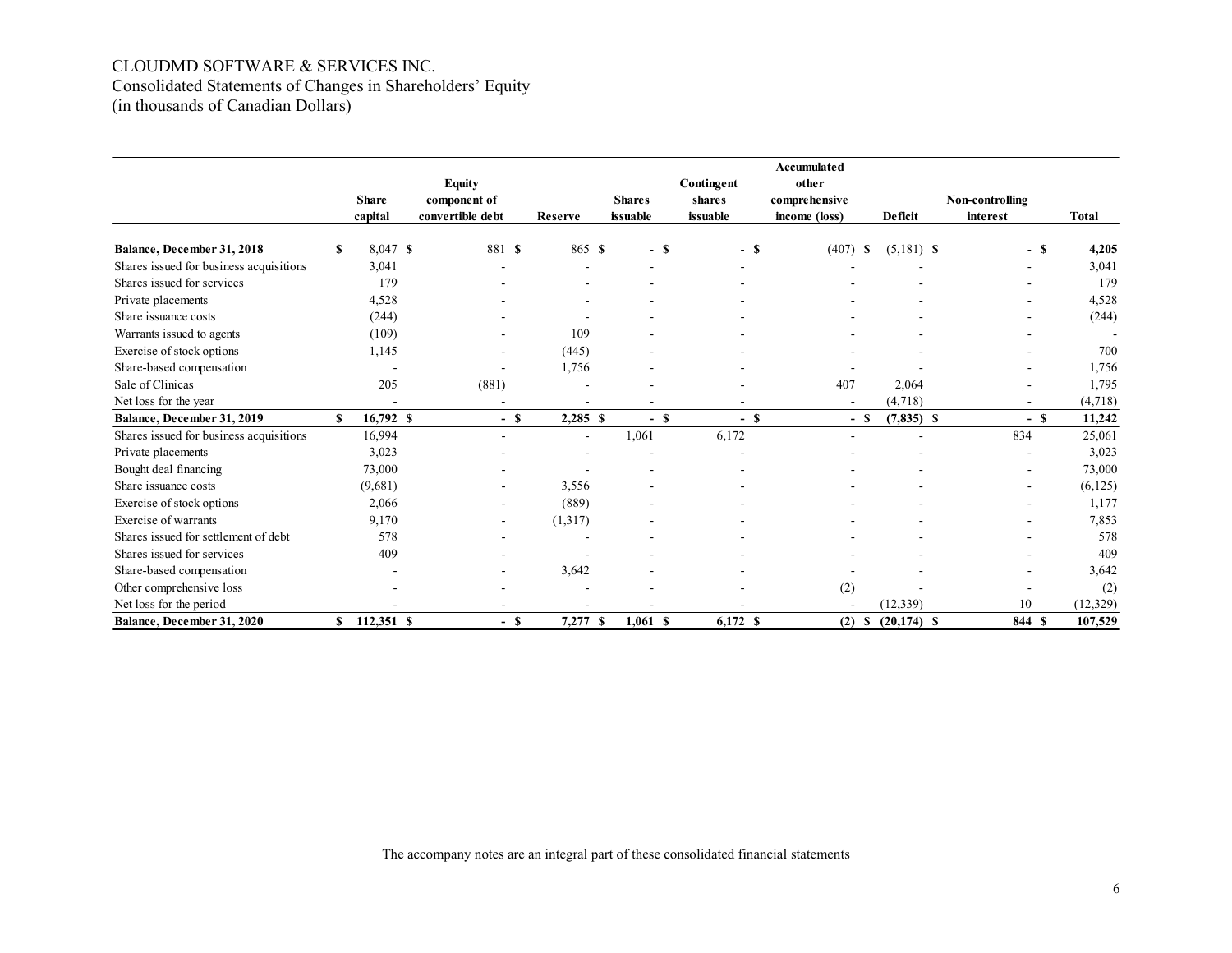# CLOUDMD SOFTWARE & SERVICES INC. Consolidated Statements of Cash Flows (in thousands of Canadian Dollars)

|                                                   |      | For the years ended |              |  |
|---------------------------------------------------|------|---------------------|--------------|--|
|                                                   |      | December 31,        | December 31, |  |
|                                                   | Note | 2020                | 2019         |  |
| <b>Operating activities</b>                       |      |                     |              |  |
| Net loss for the year                             | \$   | $(12,327)$ \$       | (4,718)      |  |
| Adjustments for                                   |      |                     |              |  |
| Accretion expense                                 |      |                     | 44           |  |
| Interest expense on lease liabilities             | 12   | 140                 | 58           |  |
| Amortization of intangible assets                 | 9    | 515                 | 157          |  |
| Depreciation of property and equipment            | 8    | 859                 | 389          |  |
| Loss from discontinued operations                 | 21   |                     | 163          |  |
| Loss on sale of assets                            |      |                     | 6            |  |
| Share-based compensation                          | 14   | 3,642               | 1,756        |  |
| Deferred tax recovery                             | 19   | (1,628)             |              |  |
| Shares issued for services                        |      | 409                 | 179          |  |
| Gain on debt forgiveness                          | 4    | (141)               |              |  |
| Interest income from net investment in sublease   | 12   | (4)                 |              |  |
| Change in fair value of contingent consideration  |      | (140)               |              |  |
| Unrealized gain on foreign exchange               |      | 8                   | (28)         |  |
| Contingent liability expense                      | 20   | 1,350               |              |  |
| Net change in non-cash working capital            | 15   | (191)               | (94)         |  |
| Net cash used in operating activities             |      | (7,508)             | (2,088)      |  |
|                                                   |      |                     |              |  |
| <b>Investing activities</b>                       |      |                     |              |  |
| Acquisition of businesses, net of cash acquired   |      | (10, 354)           | (2, 535)     |  |
| Long-term deposit                                 |      | (100)               | (13)         |  |
| Proceeds from sale of assets                      |      | $\mathbf{2}$        | 10           |  |
| Payments received from net investment in sublease | 12   | 66                  |              |  |
| Purchase of intangible assets                     | 9    | (10)                | (20)         |  |
| Purchase of property and equipment                | 8    | (150)               | (21)         |  |
| Net cash used in investing activities             |      | (10, 546)           | (2,579)      |  |
|                                                   |      |                     |              |  |
| <b>Financing activities</b>                       |      |                     |              |  |
| Shares issued for cash                            |      | 75,680              | 4,528        |  |
| Share issuance costs                              |      | (6,125)             | (244)        |  |
| Proceeds from exercise of stock options           |      | 1,177               | 700          |  |
| Proceeds from exercise of warrants                |      | 7,853               |              |  |
| Payment of long-term debt                         |      | (657)               | (149)        |  |
| Payment of lease liabilities                      | 12   | (754)               | (338)        |  |
| Payment of line of credit                         |      | (1, 102)            | 810          |  |
| Net cash provided by financing activities         |      | 76,072              | 5,307        |  |
| Net increase in cash and cash equivalents         |      | 58,018              | 640          |  |
| Cash and cash equivalents, beginning of year      |      | 1,696               | 1,056        |  |
| Cash and cash equivalents, end of year            | \$   | 59,714 \$           | 1,696        |  |

Supplemental cash flow information 15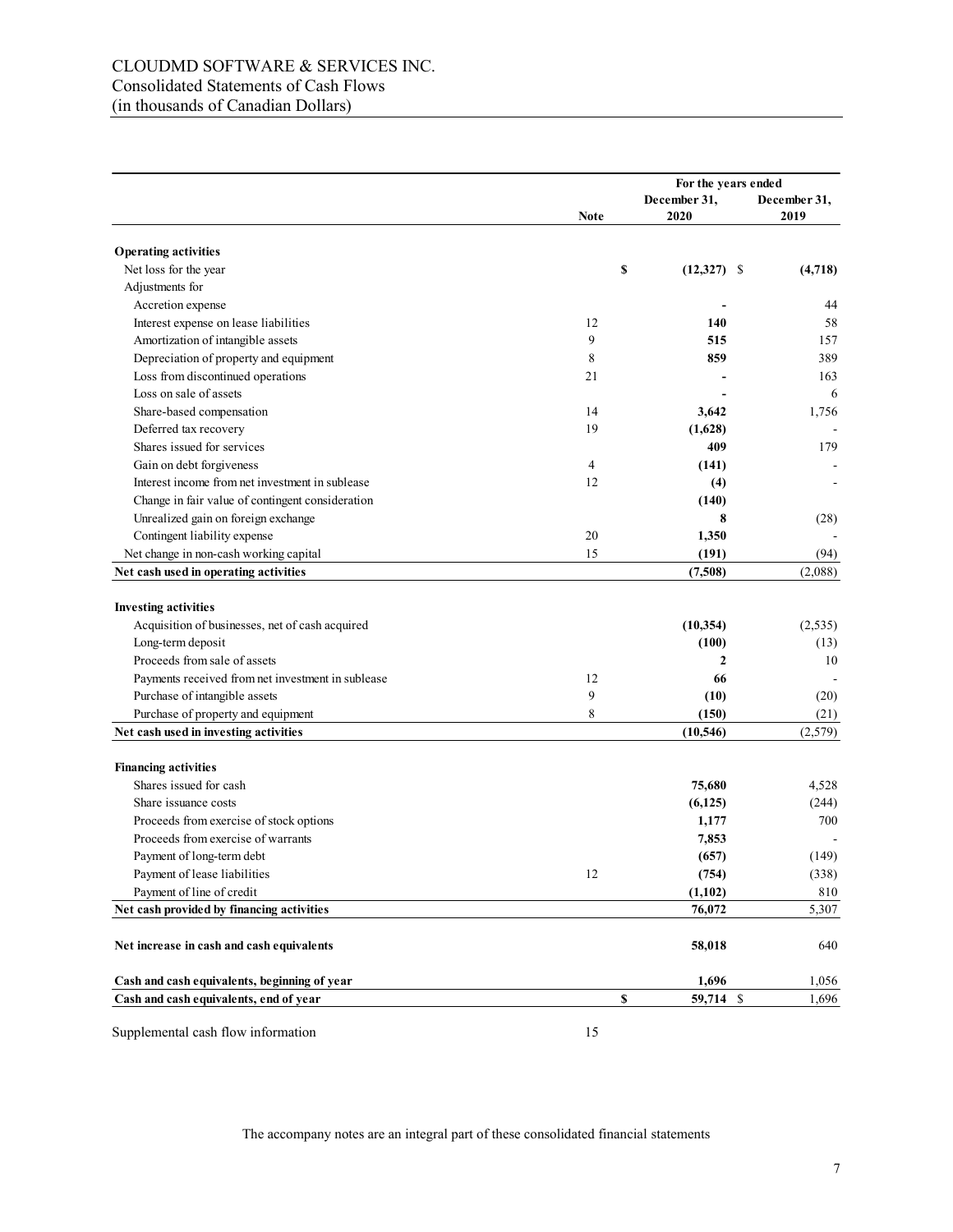#### **1. CORPORATE INFORMATION**

CloudMD Software & Services Inc. ("CloudMD" or "the Company") is a publicly-traded company listed on the TSX Venture Exchange ("TSXV") under the trading symbol DOC, and is incorporated under the laws of British Columbia, Canada. The Company's corporate office is 810-789 West Pender Street, Vancouver, British Columbia, Canada, V6C 1H2.

CloudMD is a healthcare technology company revolutionizing the delivery of healthcare. Built by an experienced team of doctors, who understand the pain points of the traditionally broken healthcare system, the Company offers a patient-centric, holistic approach that engages patients and empowers medical practitioners.

# **2. SIGNIFICANT ACCOUNTING POLICIES**

## **a) Basis of Preparation**

These consolidated financial statements have been prepared using International Financial Reporting Standards ("IFRS") as issued by the International Accounting Standards Board ("IASB").

These consolidated financial statements have been prepared on a historical cost basis, except for certain financial instruments classified as fair value through profit or loss, which are stated at their fair value. The consolidated financial statements are presented in Canadian dollars ("CAD") except when otherwise indicated. Certain prior period's amounts have been reclassified to conform to the current year's presentation. These financial statements have also been presented in thousands of dollars, which is change in presentation from the prior year.

In March 2020, the World Health Organization declared the COVID-19 outbreak a pandemic. The ultimate duration of COVID-19, the magnitude of the impact on the economy, and the full extent to which COVID-19 may have direct and indirect impacts on CloudMD's business is not known at this time. This could include an impact on the Company's ability to obtain debt and equity financing, impairment in the value of long-lived assets, or potential future decrease in revenue or profitability of CloudMD's operations. The Company experienced an initial impact to its brick-and-mortar services, which the Company has been successful in mitigating with its telehealth services. Management has assessed that the Company's working capital is sufficient for it to continue as a going concern beyond one year.

#### **b) Basis of Consolidation**

The consolidated financial statements comprise the financial statements of the Company and its subsidiaries as at December 31, 2020. All inter-company transactions and balances have been eliminated on consolidation.

The consolidated financial statements incorporate the assets and liabilities of the Company and its subsidiaries and the results of the Company and its subsidiaries for the years ended December 31, 2020 and 2019. As at December 31, 2020, the Company owned 12 wholly-owned subsidiaries based in Canada and the USA, and one majority-owned subsidiary in the USA.

#### **c) Summary of Significant Accounting Policies**

#### *Cash and cash equivalents*

Cash and cash equivalents in the statement of financial position comprise of cash at major financial institutions and short-term highly liquid deposits, that are readily convertible to a known amount of cash and subject to an insignificant risk of changes in value.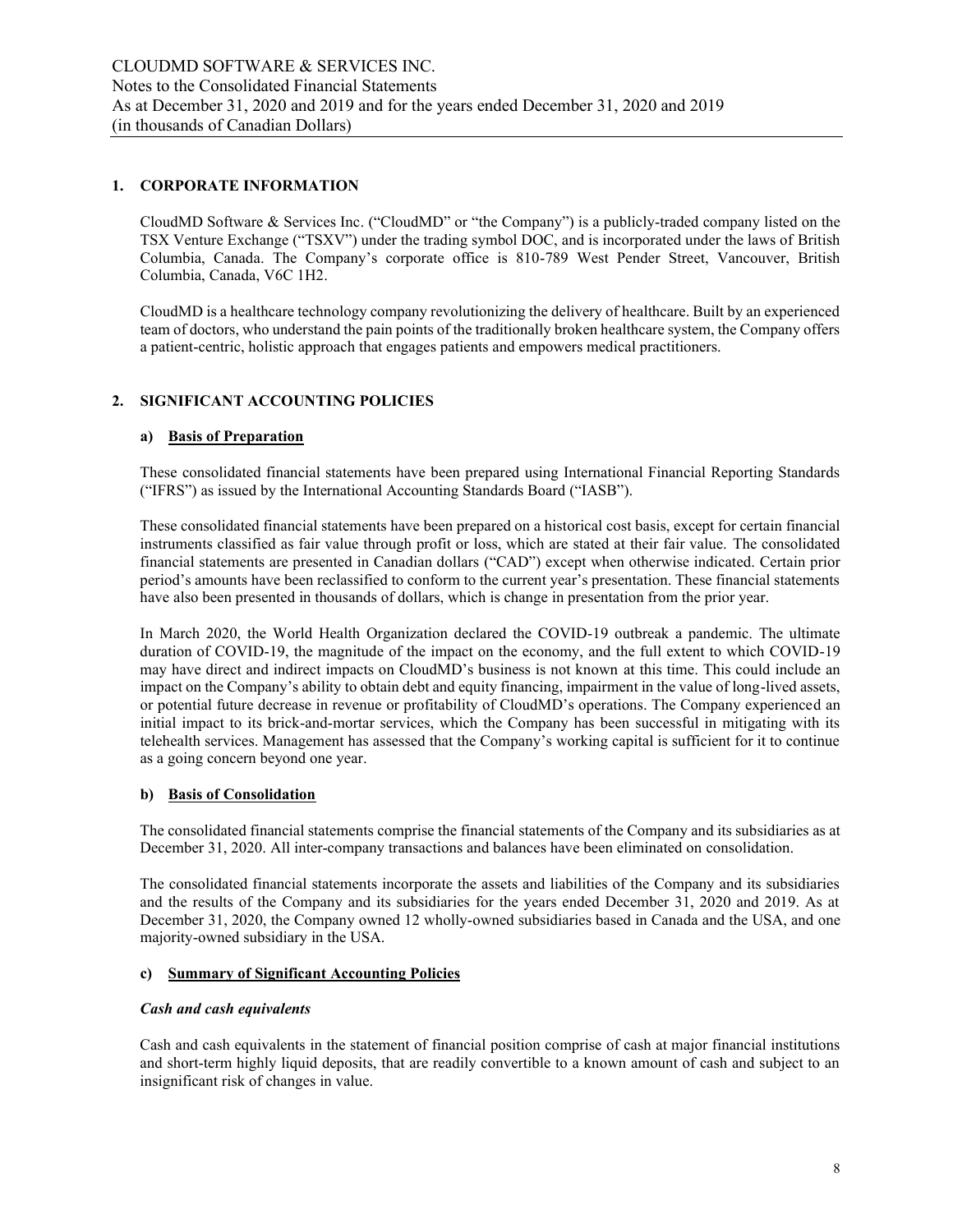#### *Inventory*

Inventories are valued at the lower of cost and net realizable value, with cost determined based on a first-in, firstout basis. Net realizable value is the estimated selling price in the ordinary course of business, less the estimated cost of completion and the estimated costs necessary to make the sale. Inventories include the cost of materials purchased, as well as other costs required to bring the inventories to their present location and condition.

#### *Property and equipment*

Property and equipment is stated at cost, net of accumulated depreciation and accumulated impairment losses, if any.

The cost of an item of property and equipment consists of the purchase price, any costs directly attributable to bringing the asset to the location and condition necessary for its intended use, and an initial estimate of the costs of dismantling and removing the item and restoring the site on which it is located. Depreciation is calculated using the rates and methods below:

| <b>Type</b>            | Method            | Rate or useful life |
|------------------------|-------------------|---------------------|
| Equipment and other    | Declining balance | $20\% - 55\%$       |
| Computers              | Declining balance | 55%                 |
| Leasehold improvements | Straight-line     | 5 years             |

In the year of acquisition and disposal, the Company records half of the annual depreciation expense.

An item of property and equipment is derecognized upon disposal or when no future economic benefits are expected from its use or disposal. Any gain or loss arising on derecognition of the asset (calculated as the difference between the net disposal proceeds and the carrying amount of the asset) is included in the statement of net loss and comprehensive loss when the asset is derecognized.

The residual values, useful lives, and methods of depreciation are reviewed at each financial year end and adjusted prospectively, if appropriate.

#### *Leases*

On January 1, 2019, the Company adopted IFRS 16 – Leases ("IFRS 16"). The Company chose to apply the effect of changes using the modified retrospective approach without restating comparative amounts for the year ended December 31, 2018, with the cumulative effect of initially applying the standards recognized at the date of initial application which is January 1, 2019*.* The right-of-use assets are measured on adoption at an amount equal to the lease liability, adjusted by the amount of any prepaid or accrued lease payments related to the lease recognized in the statement of financial position at adoption.

The Company assesses at contract inception whether a contract is, or contains, a lease. That is, if the contract conveys the right to control the use of an identified asset for a period of time in exchange for consideration.

(i) Company as a lessee

The Company applies a single recognition and measurement approach for all leases, except for short-term leases and leases of low-value assets. The Company recognizes lease liabilities to make lease payments and right-of-use assets representing the right to use the underlying assets.

*Right-of-use assets* – The Company recognizes right-of-use assets at the commencement date of the lease (i.e., the date the underlying asset is available for use). Right-of-use assets are measured at cost, less any accumulated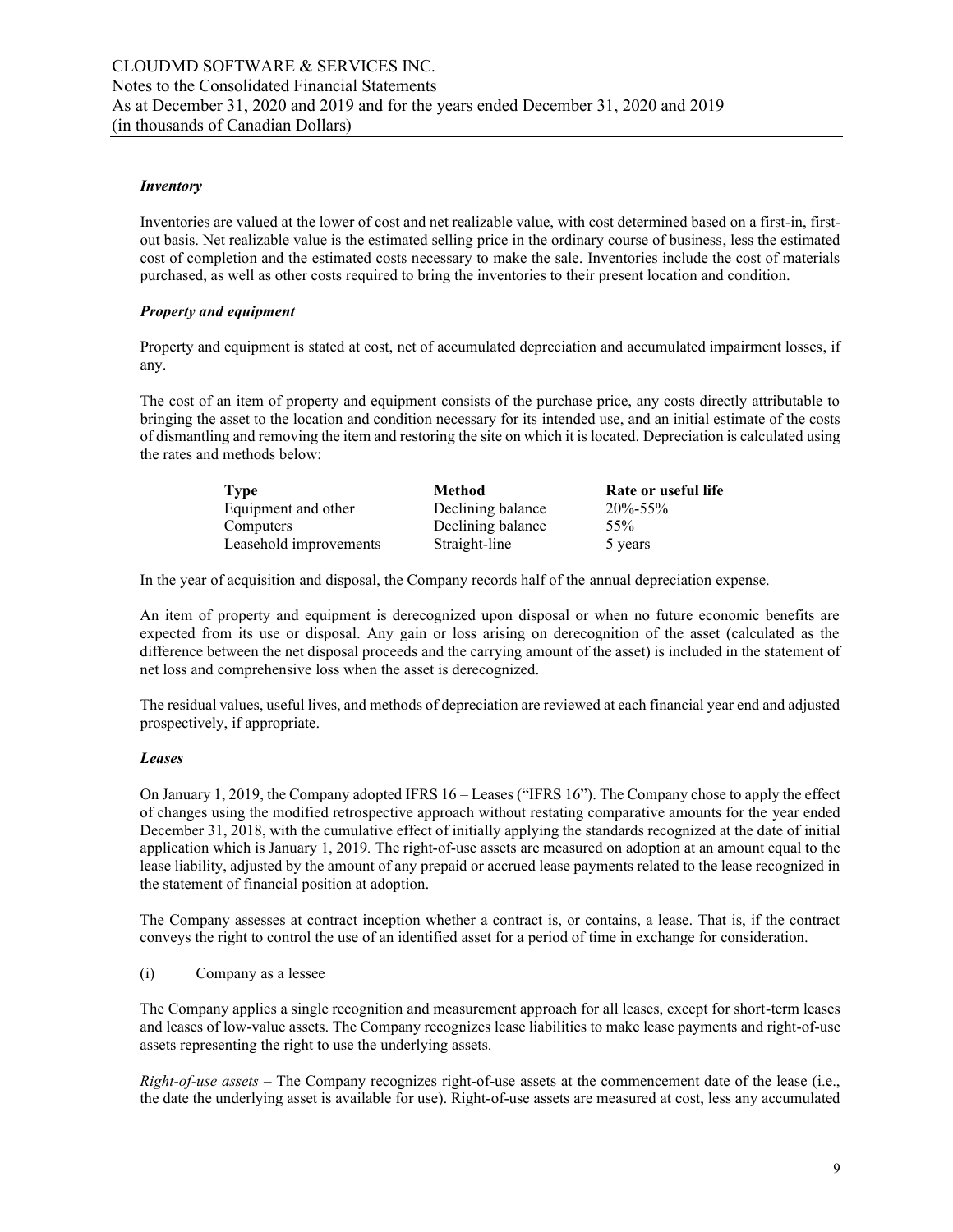depreciation and impairment losses, and adjusted for any remeasurement of lease liabilities. The cost of right-ofuse assets includes the amount of lease liabilities recognized, initial direct costs incurred, and lease payments made at or before the commencement date less any lease incentives received. Right-of-use assets are depreciated on a straight-line basis over the shorter of the lease term and the estimated useful lives of the assets.

*Lease liabilities* – At the commencement date of the lease, the Company recognizes lease liabilities measured at the present value of lease payments to be made over the lease term. The lease payments include fixed payments including in-substance fixed payments) less any lease incentives receivable, variable lease payments that depend on an index or a rate, and amounts expected to be paid under residual value guarantees. The lease payments also include the exercise price of a purchase option reasonably certain to be exercised by the Company and payments of penalties for terminating the lease, if the lease term reflects the Company exercising the option to terminate.

Variable lease payments that do not depend on an index or a rate are recognized as expenses (unless they are incurred to produce inventories) in the period in which the event or condition that triggers the payment occurs.

In calculating the present value of lease payments, the Company uses its incremental borrowing rate at the lease commencement date because the interest rate implicit in the lease is not readily determinable. After the commencement date, the amount of lease liabilities is increased to reflect the accretion of interest and reduced for the lease payments made. In addition, the carrying amount of lease liabilities is remeasured if there is a modification, a change in the lease term, a change in the lease payments (e.g., changes to future payments resulting from a change in an index or rate used to determine such lease payments) or a change in the assessment of an option to purchase the underlying asset.

#### (ii) Company as a lessor

Leases in which the Company does not transfer substantially all the risks and rewards incidental to ownership of an asset are classified as operating leases. Rental income arising is accounted for on a straight-line basis over the lease terms and is included in revenue in the statement of net loss and comprehensive loss due to its operating nature.

#### (iii) Subleases

In classifying a sublease, the Company classifies the sublease as a finance lease or an operating lease as follows:

- If the head lease is a short-term lease, the sublease is classified as an operating lease.
- Otherwise, the sublease shall be classified by reference to the right-of-use asset arising from the head lease, rather than by reference to the underlying asset.

#### *Intangible assets*

Intangible assets acquired separately are measured on initial recognition at cost. The cost of intangible assets acquired in a business combination is their fair value at the date of acquisition. Following initial recognition, intangible assets are carried at cost less any accumulated amortization and accumulated impairment losses. Internally generated intangibles, excluding capitalized development costs, are not capitalized and the related expenditure is reflected in profit or loss in the period in which the expenditure is incurred.

The useful lives of intangible assets are assessed as either finite or indefinite.

Intangible assets with finite lives are amortized over the useful economic life and assessed for impairment whenever there is an indication that the intangible asset may be impaired. The amortization period and the amortization method for an intangible asset with a finite useful life are reviewed at least at the end of each reporting period. The amortization expense on intangible assets with finite lives is recognized in the statement of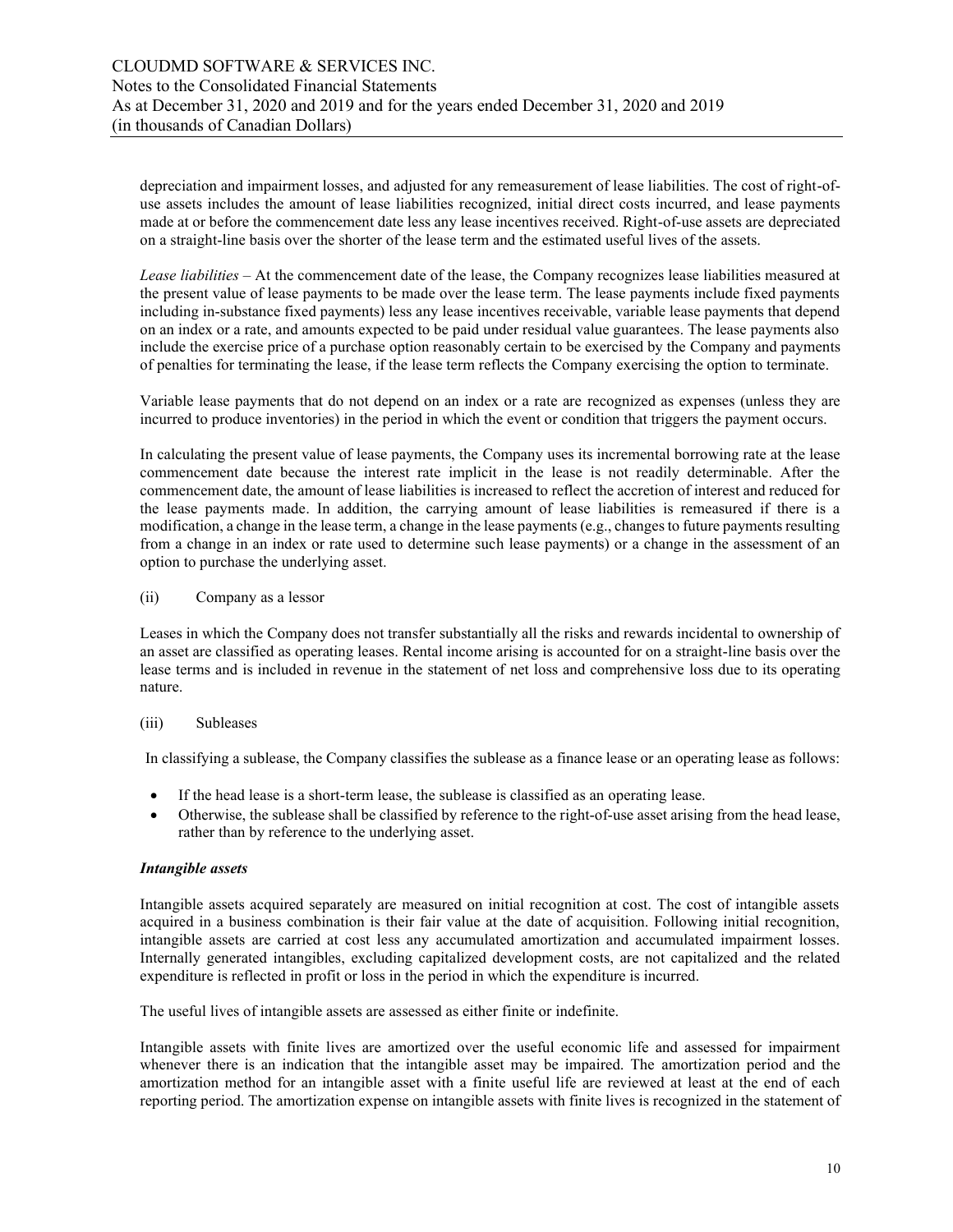net loss and comprehensive loss in the expense category that is consistent with the function of the intangible assets.

Intangible assets with indefinite useful lives are not amortized, but are tested for impairment annually, either individually or at the cash-generating unit ("CGU") level. The assessment of indefinite life is reviewed annually to determine whether the indefinite life continues to be supportable. If not, the change in useful life from indefinite to finite is made on a prospective basis.

An intangible asset is derecognized upon disposal or when no future economic benefits are expected from its use or disposal. Any gain or loss arising upon derecognition of the asset (calculated as the difference between the net disposal proceeds and the carrying amount of the asset) is included in the statement of net loss and comprehensive loss.

A summary of the policies applied to the Company's intangible assets is, as follows:

| <b>Type</b>            | Method        | Useful life |
|------------------------|---------------|-------------|
| Content license        | None          | Indefinite  |
| Brand                  | None          | Indefinite  |
| Customer relationships | Straight-line | 10 years    |
| Technology platforms   | Straight-line | 10 years    |

In the year of acquisition and disposal, the Company records half of the amortization expense.

#### *Business combinations and goodwill*

Business combinations are accounted for using the acquisition method. The cost of an acquisition is measured as the aggregate of the consideration transferred, which is measured at acquisition date fair value, and the amount of any non-controlling interests in the acquiree. For each business combination, the Company elects whether to measure the non-controlling interests in the acquiree at fair value or at the proportionate share of the acquiree's identifiable net assets. Acquisition-related costs are expensed as incurred and included in the statement of net loss and comprehensive loss.

The Company determines that it has acquired a business when the acquired set of activities and assets include an input and a substantive process that together significantly contribute to the ability to create outputs. The acquired process is considered substantive if it is critical to the ability to continue producing outputs, and the inputs acquired include an organized workforce with the necessary skills, knowledge, or experience to perform that process or it significantly contributes to the ability to continue producing outputs and is considered unique or scarce or cannot be replaced without significant cost, effort, or delay in the ability to continue producing outputs.

Any contingent consideration to be transferred by the acquirer will be recognized at fair value at the acquisition date. Contingent consideration classified as equity is not remeasured and its subsequent settlement is accounted for within equity. Contingent consideration classified as an asset or liability that is a financial instrument and within the scope of IFRS 9 Financial Instruments, is measured at fair value with the changes in fair value recognized in the statement of net loss and comprehensive loss in accordance with IFRS 9. Other contingent consideration that is not within the scope of IFRS 9 is measured at fair value at each reporting date with changes in fair value recognized in profit or loss.

Goodwill is initially measured at cost (being the excess of the aggregate of the consideration transferred and the amount recognized for non-controlling interests and any previous interest held over the net identifiable assets acquired and liabilities assumed). To the extent the fair value of aggregate consideration transferred is less than the fair value of net identifiable tangible and intangible assets, the difference is recognized in income immediately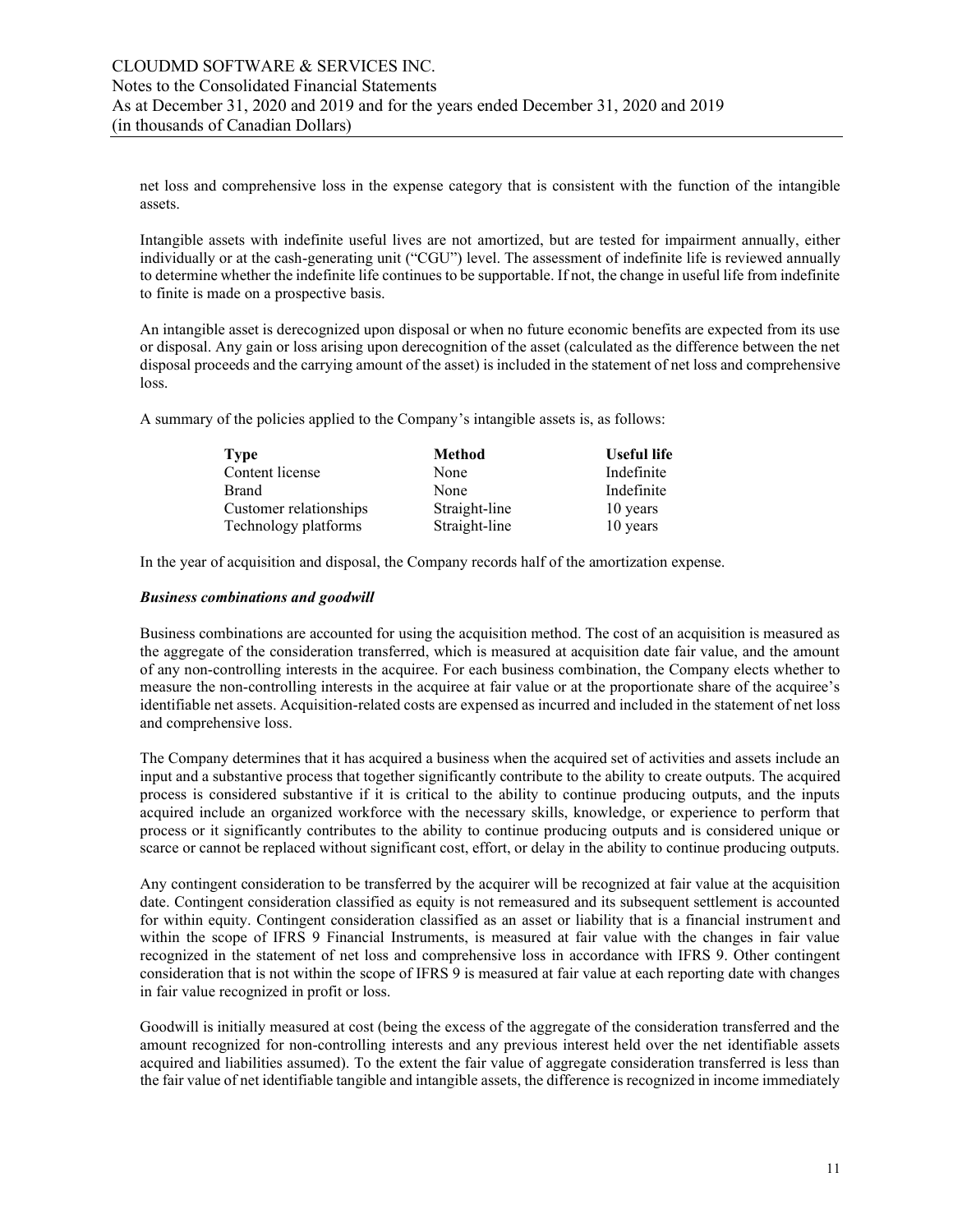as a gain on bargain purchase. Goodwill is subsequently measured at cost less accumulated impairment losses. Acquisition costs associated with business combination activities are expensed in the period incurred.

#### *Impairment*

The Company assesses, at each reporting date, whether there is an indication that an asset may be impaired. If any indication exists, or when annual impairment testing for an asset is required, the Company estimates the asset's recoverable amount. An asset's recoverable amount is the higher of an asset's or CGU's fair value less costs of disposal and its value in use. The recoverable amount is determined for an individual asset, unless the asset does not generate cash inflows that are largely independent of those from other assets or groups of assets. When the carrying amount of an asset or cash-generating unit exceeds its recoverable amount, the asset is considered impaired and is written down to its recoverable amount. Impairment losses of continuing operations are recognized in the statement of net loss and comprehensive loss in expense categories consistent with the function of the impaired asset.

Goodwill is tested for impairment annually as at December 31 and when circumstances indicate that the carrying value may be impaired. Impairment is determined for goodwill by assessing the recoverable amount of each CGU (or group of CGUs) to which the goodwill relates. When the recoverable amount of the CGU is less than its carrying amount, an impairment loss is recognized. Impairment losses relating to goodwill cannot be reversed in future periods.

Intangible assets with indefinite useful lives are tested for impairment annually as at December 31 at the CGU level, as appropriate, and when circumstances indicate that the carrying value may be impaired.

#### *Financial instruments*

#### (i) Classification

The Company classifies its financial instruments in the following categories: at fair value through profit and loss ("FVTPL"), at fair value through other comprehensive income (loss) ("FVTOCI") or at amortized cost. The Company determines the classification of financial assets at initial recognition. The classification of debt instruments is driven by the Company's business model for managing the financial assets and their contractual cash flow characteristics. Equity instruments that are held for trading are classified as FVTPL. For other equity instruments, on the day of acquisition, the Company can make an irrevocable election (on an instrument-byinstrument basis) to designate them as at FVTOCI. Financial liabilities are measured at amortized cost, unless they are required to be measured at FVTPL (such as instruments held for trading or derivatives) or if the Company has opted to measure them at FVTPL.

The Company's financial assets and liabilities are classified as follows:

| <b>Classification</b> |
|-----------------------|
|                       |
| <b>FVTPL</b>          |
| Amortized cost        |
| Amortized cost        |
| Amortized cost        |
| Amortized cost        |
| Amortized cost        |
| Amortized cost        |
| Amortized cost        |
|                       |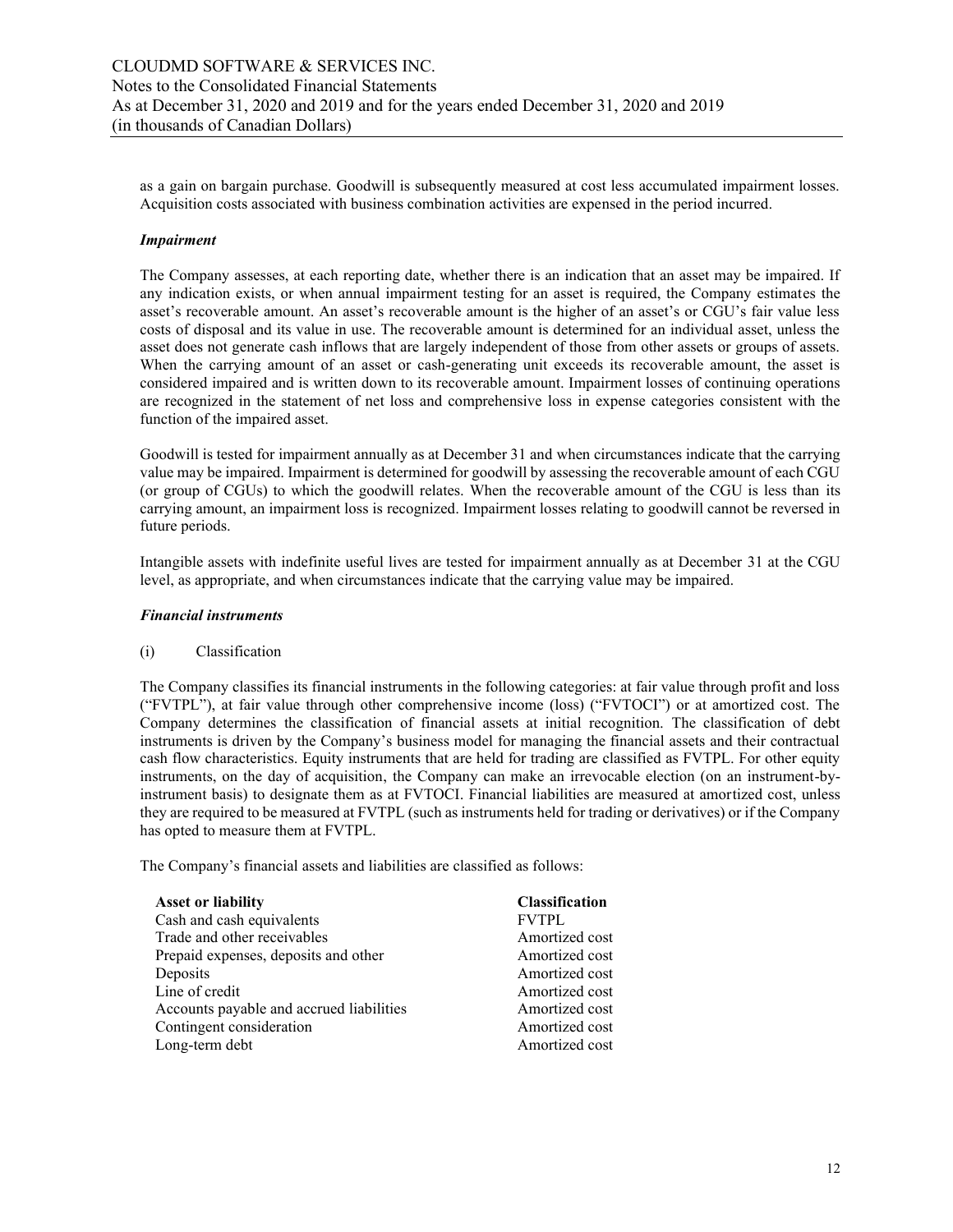#### (ii) Initial recognition and measurement

*Financial assets at amortized cost* – With the exception of trade and other receivables that do not contain a significant financing component, the Company initially measures a financial asset at its fair value plus transaction costs. Trade and other receivables that do not contain a significant financing component are measured at the transaction price. Financial assets at amortized cost are subsequently measured using the effective interest ("EIR") method and are subject to impairment. Gains and losses are recognized in profit or loss when the asset is derecognized, modified or impaired.

*Financial assets at FVTPL* – Financial assets at fair value through profit or loss are carried in the statement of financial position at fair value with net changes in fair value recognized in the statement of net loss and comprehensive loss.

*Financial liabilities at amortized cost* – All financial liabilities are recognized initially at fair value and, in the case of loans and borrowings and payables, net of directly attributable transaction costs. After initial recognition, interest-bearing loans and borrowings are subsequently measured at amortized cost using the EIR method. Gains and losses are recognized in profit or loss when the liabilities are derecognized as well as through the EIR amortization process. Amortized cost is calculated by taking into account any discount or premium on acquisition and fees or costs that are an integral part of the EIR. The EIR amortization is included as finance costs in the statement of net loss and comprehensive loss.

The Company determines the fair value of financial instruments according to the following hierarchy based on the amount of observable inputs used to value the instrument.

- $\bullet$  Level 1 Quoted prices are available in active markets for identical assets or liabilities as of the reporting date. Active markets are those in which transactions occur in sufficient frequency and volume to provide pricing information on an ongoing basis.
- Level  $2$  Pricing inputs are other than quoted prices in active markets included in Level 1. Prices in Level 2 are either directly or indirectly observable as of the reporting date. Level 2 valuations are based on inputs, including quoted forward prices for commodities, time value and volatility factors, which can be substantially observed or corroborated in the marketplace.
- Level 3 Valuations in this level are those with inputs for the asset or liability that are not based on observable market data.

#### (iii) Impairment of financial assets at amortized cost

The Company recognizes a loss allowance for expected credit losses on financial assets that are measured at amortized cost. At each reporting date, the Company measures the loss allowance for the financial asset at an amount equal to the lifetime expected credit losses if the credit risk on the financial asset has increased significantly since initial recognition. If at the reporting date, the financial asset has not increased significantly since initial recognition, the Company measures the loss allowance for the financial asset at an amount equal to the twelve month expected credit losses. The Company shall recognize in the statement of net loss and comprehensive loss, as an impairment gain or loss, the amount of expected credit losses (or reversal) that is required to adjust the loss allowance at the reporting date to the amount that is required to be recognized.

#### (iv) Derecognition

*Financial assets –* The Company derecognizes financial assets only when the contractual rights to cash flows from the financial assets expire, or when it transfers the financial assets and substantially all of the associated risks and rewards of ownership to another entity.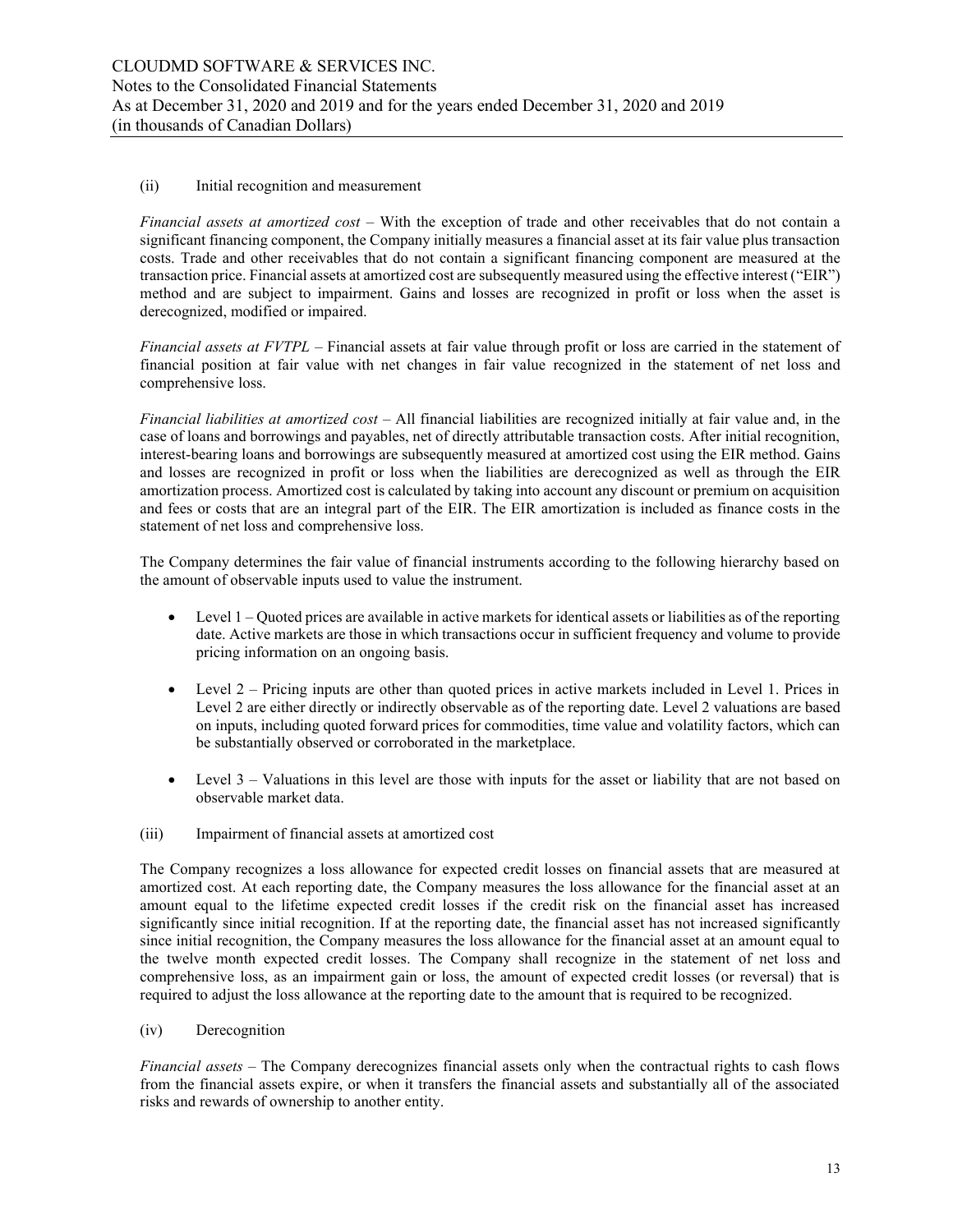*Financial liabilities –* The Company derecognizes a financial liability when its contractual obligations are discharged or cancelled or expired. The Company also derecognizes a financial liability when the terms of the liability are modified such that the terms and / or cash flows of the modified instrument are substantially different, in which case a new financial liability based on the modified terms is recognized at fair value.

Gains and losses on derecognition are generally recognized in profit or loss.

#### *Comprehensive income (loss)*

Comprehensive income (loss) is the change in the Company's net assets that results from transactions, events and circumstances from sources other than the Company's shareholders and includes items that are not included in net profit. Other comprehensive income (loss) ("OCI") consists of changes to unrealized gain and losses on available for sale financial assets, changes to unrealized gains and losses on the effective portion of cash flow hedges and changes to foreign currency translation adjustments of self-sustaining foreign operations during the period. Comprehensive income (loss) measures net earnings (loss) for the period plus other comprehensive income (loss). Amounts reported as other comprehensive income (loss) are accumulated in a separate component of shareholders' equity (deficiency) as accumulated other comprehensive income (loss).

#### *Non-controlling interest*

Non-controlling interest is measured at its proportionate share of the acquiree's identifiable net assets or liabilities. Net income or loss and comprehensive income or loss for the period are allocated between non-controlling interest and shareholders of the parent. Non-controlling interest in subsidiaries must be presented in the consolidated statement of financial position within equity, separately from the equity of the owners of the parent.

Changes in the Company's interest in a subsidiary that do not result in a loss of control are accounted for as equity transactions.

#### *Earnings/(loss) per share*

Basic earnings/(loss) per share is computed by dividing the income/(loss) for the period from continuing operations by the weighted average number of common shares outstanding during the period. Contingently returnable escrow shares are removed from the calculation.

For diluted per share computations, assumptions are made regarding potential common shares outstanding during the period. The weighted average number of common shares is increased to include the number of additional common shares that would be outstanding if, at the beginning of the period, or at time of issuance, if later, all options and warrants are exercised. Proceeds from exercise are used to purchase the Company's common shares at their average market price during the period, thereby reducing the weighted average number of common shares outstanding. If these computations prove to be anti-dilutive, diluted earnings/(loss) per share is the same as basic earnings/(loss) per share.

#### *Revenue recognition*

The Company recognizes revenue when it has persuasive evidence of a contract, performance obligations have been identified and satisfied, payment terms have been identified, and it is probable that the Company will collect the consideration it is entitled to.

The Company recognizes revenue from the rendering of independent medical assessments, patient services, and from the sale of medical software services using a software-as-a-service ("SaaS") model based in the accounting period in which the services are rendered and assessed on the basis of the actual service provided as a proportion of the total services to be provided. The Company also recognizes revenue from the sale of pharmaceutical and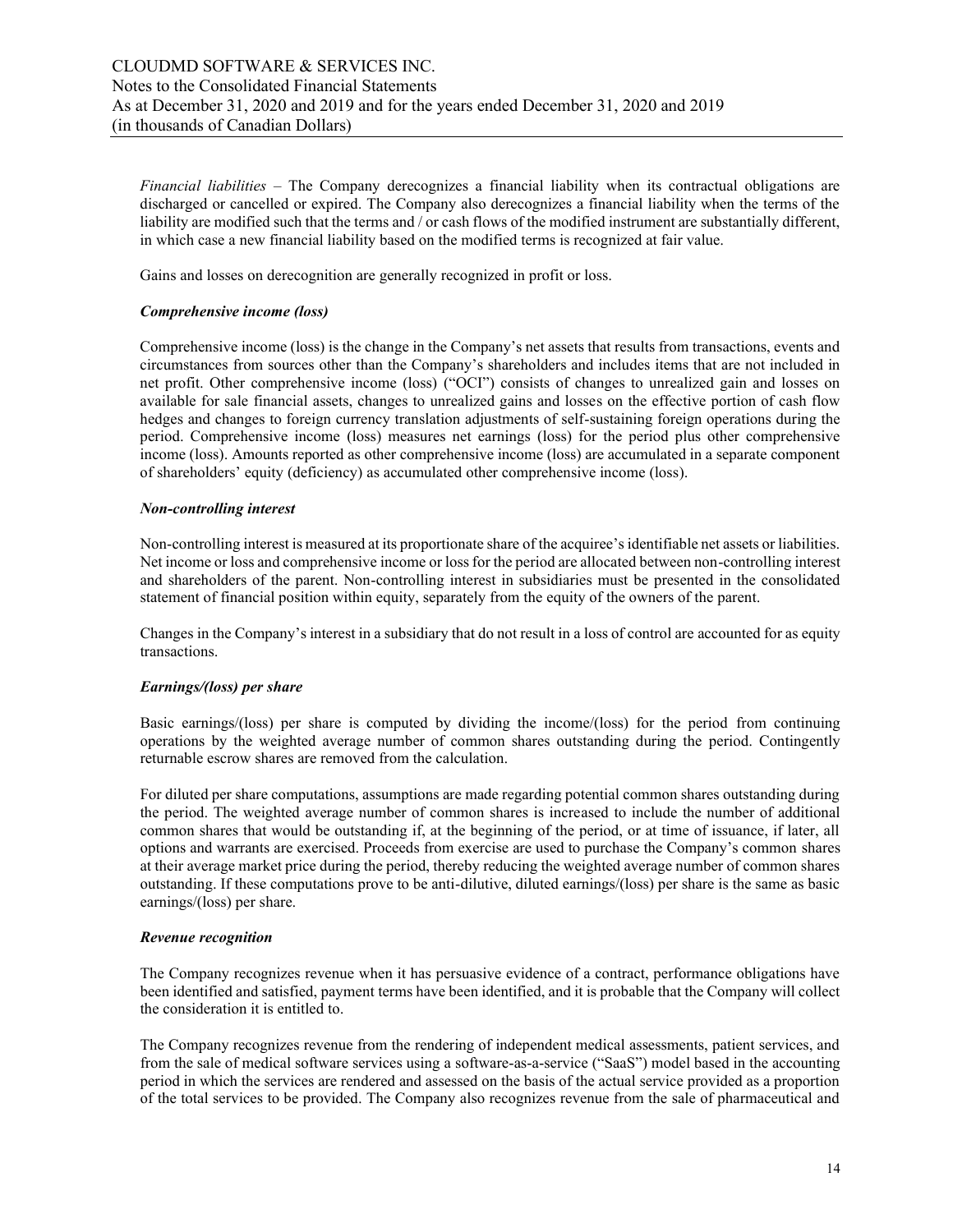front store products based in the accounting period in which the goods are sold for the amount it expects to receive when control is transferred to the purchaser.

#### *Share-based compensation*

Employees, directors and external service providers of the Company receive remuneration in the form of sharebased compensation, whereby employees, directors and external service providers render services as consideration for equity instruments (equity-settled transactions).

The cost of equity-settled transactions is determined by the fair value at the date when the grant is made using the Black-Scholes valuation model. That cost is recognized in share-based compensation expense, together with a corresponding increase in equity, over the period in which the service and, where applicable, the performance conditions are fulfilled (the vesting period). The cumulative expense recognized for equity-settled transactions at each reporting date until the vesting date reflects the extent to which the vesting period has expired and the Company's best estimate of the number of equity instruments that will ultimately vest. The expense or credit in the statement of net loss and comprehensive loss for a period represents the movement in cumulative expense recognized as at the beginning and end of that period.

In situations where equity instruments are issued to non-employees and some or all of the goods or services received by the entity as consideration cannot be specifically identified, they are measured at the fair value of the share-based compensation. Otherwise, share-based compensations are measured at the fair value of the goods or services received.

#### *Income taxes*

Income tax on profit or loss for the year comprises of current and deferred tax. Current tax is the expected tax paid or payable on the taxable income for the year, using tax rates enacted or substantively enacted at the statement of financial position date, and any adjustment to tax paid or payable in respect of previous years.

Deferred tax is recorded by providing for temporary differences between the carrying amounts of assets and liabilities for financial reporting purposes and the amounts used for taxation purposes.

A deferred tax asset is recognized only to the extent that it is probable that future taxable profits will be available against which the asset can be utilized. Deferred tax assets are reduced to the extent that it is no longer probable that the related tax benefit will be realized. The effect on deferred tax assets and liabilities of a change in income tax rates is recognized in the period that includes the date of the enactment or substantive enactment of the change. Deferred tax assets and liabilities are presented separately except where there is a right of set-off within fiscal jurisdictions.

#### *Foreign currency translation*

The Company's consolidated financial statements are presented in Canadian dollars, which is also the parent company's functional currency. For each entity, the Company determines the functional currency and items included in the financial statements of each entity are measured using that functional currency. The Company uses the direct method of consolidation and on disposal of a foreign operation, the gain or loss that is reclassified to profit or loss reflects the amount that arises from using this method.

#### (i) Transactions and balances

Transactions in foreign currencies are initially recorded by the Company's entities at their respective functional currency spot rates at the date the transaction first qualifies for recognition.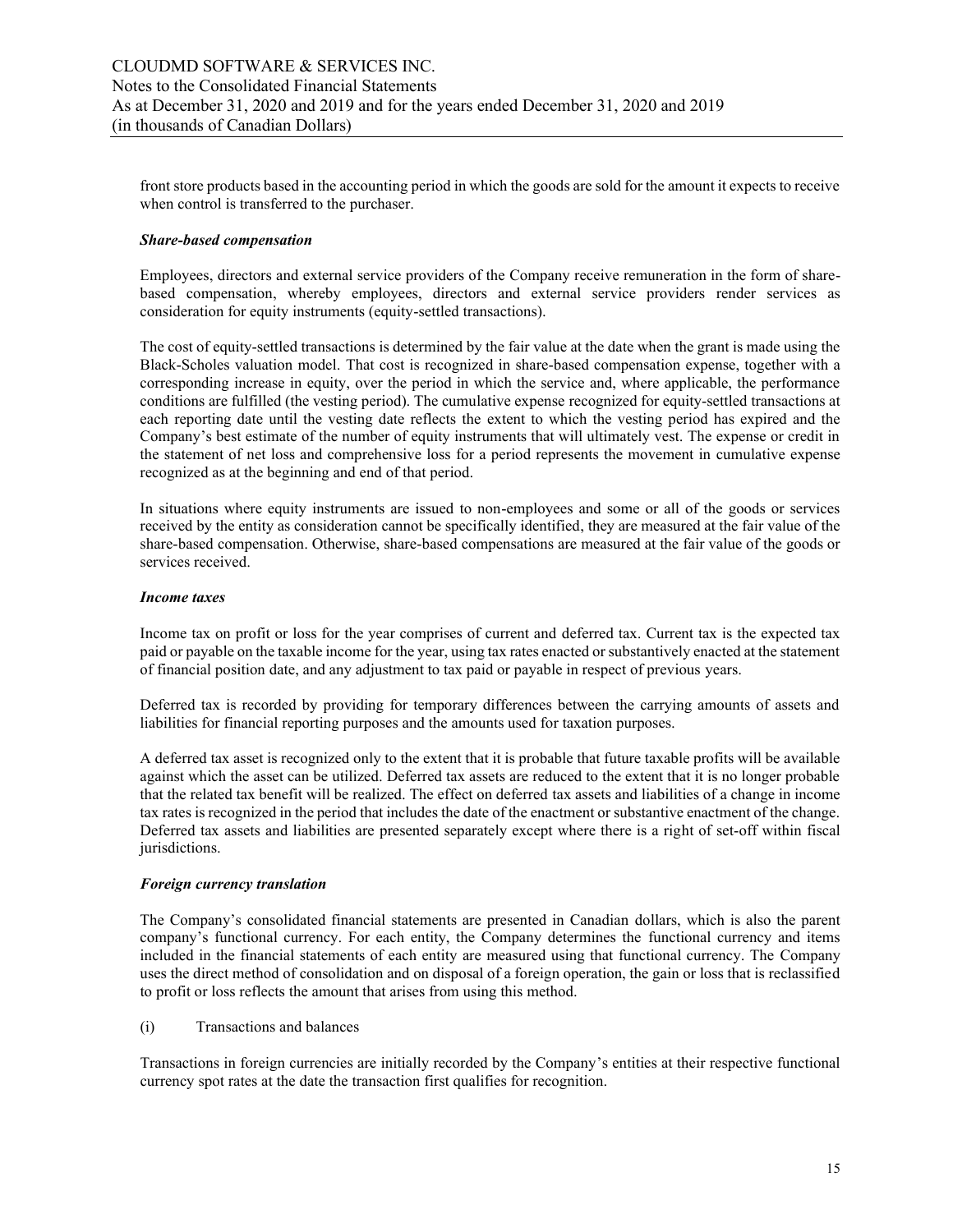Monetary assets and liabilities denominated in foreign currencies are translated at the functional currency spot rates of exchange at the reporting date. Differences arising on settlement or translation of monetary items are recognized in profit or loss.

Non-monetary items that are measured in terms of historical cost in a foreign currency are translated using the exchange rates at the dates of the initial transactions. Non-monetary items measured at fair value in a foreign currency are translated using the exchange rates at the date when the fair value is determined. The gain or loss arising on translation of non-monetary items measured at fair value is treated in line with the recognition of the gain or loss on the change in fair value of the item.

#### (ii) Foreign operations

On consolidation, the assets and liabilities of foreign operations are translated into Canadian dollars at the rate of exchange prevailing at the reporting date and their statements of profit or loss are translated at average exchange rates for the period. The exchange differences arising on translation for consolidation are recognized in OCI. On disposal of a foreign operation, the component of OCI relating to that particular foreign operation is reclassified to profit or loss.

Any goodwill arising on the acquisition of a foreign operation and any fair value adjustments to the carrying amounts of assets and liabilities arising on the acquisition are treated as assets and liabilities of the foreign operation and translated at the spot rate of exchange at the reporting date.

#### *Gross profit*

The Company defines gross profit as revenue less cost of sales.

#### *Loss before undernoted*

The Company defines loss before undernoted as loss before other income, contingent liability expense, finance costs, loss from discontinued operations and income taxes.

#### *Financing-related costs*

The Company defines financing-related costs as expenses incurred for financing activities including professional and consulting fees, agents and brokerage fees, and other costs directly related to financing.

#### *Acquisition-related costs*

The Company defines acquisition-related costs as expenses incurred for corporate development and business acquisition activities including professional and consulting fees, regulatory fees, and other costs directly related to corporate development and business acquisitions.

#### *Standards issued but not yet effective*

Other accounting standards and amendments to existing accounting standards that have been issued and have future effective dates are not applicable or are not expected to have a significant impact on the Company's consolidated financial statements.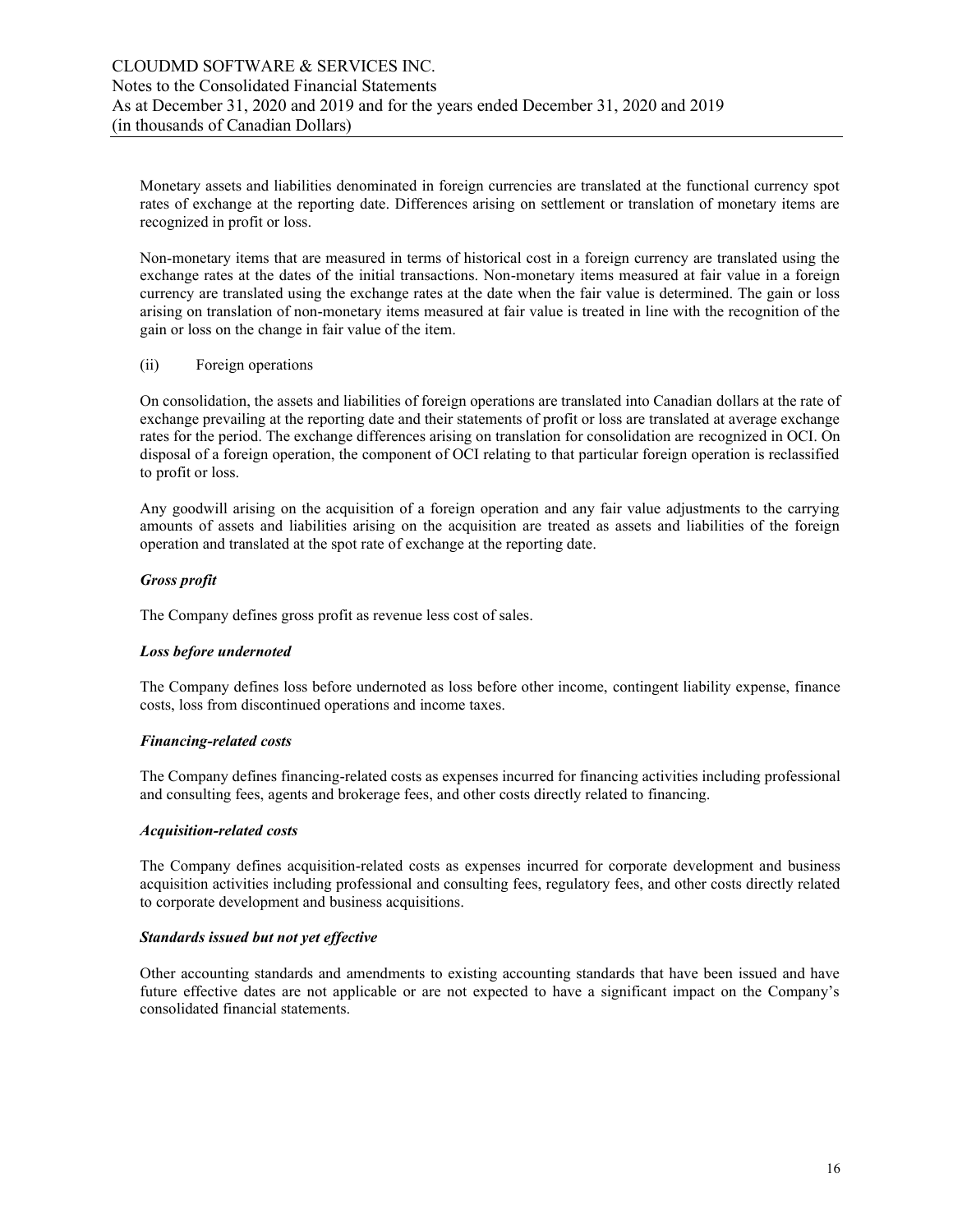#### **3. SIGNIFICANT ACCOUNTING JUDGMENTS, ESTIMATES AND ASSUMPTIONS**

The preparation of the Company's consolidated financial statements requires management to make judgments, estimates and assumptions that affect the reported amounts of revenues, expenses, assets and liabilities, and the accompanying disclosures, and the disclosure of contingent liabilities. Uncertainty about these assumptions and estimates could result in outcomes that require a material adjustment to the carrying amount of assets or liabilities affected in future periods.

#### (i) Judgments

The preparation of these consolidated financial statements requires management to make judgments regarding the going concern of the Company, as previously discussed in Note 2, as well as the determination of functional currency. The functional currency is the currency of the primary economic environment in which an entity operates and has been determined for each entity within the Company. The functional currency for the Company entities is assessed individually for each entity. The functional currency of CloudMD's Canadian subsidiaries is the Canadian dollar. The functional currency of the Company's United States ("US") subsidiaries is the US dollar ("USD").

(ii) Use of critical accounting estimates and assumptions

The key assumptions concerning the future and other key sources of estimation uncertainty at the reporting date, that have a significant risk of causing a material adjustment to the carrying amounts of assets and liabilities within the next financial year, are described below. The Company based its assumptions and estimates on parameters available when the consolidated financial statements were prepared. Existing circumstances and assumptions about future developments, however, may change due to market changes or circumstances arising that are beyond the control of the Company. Such changes are reflected in the assumptions when they occur. Information about critical estimates and assumptions in applying accounting policies that have the most significant effect on the amounts recognized in the consolidated financial statements is as follows:

*Share-based compensation –* Estimating fair value for share-based compensation transactions requires determination of the most appropriate valuation model, which depends on the terms and conditions of the grant. This estimate also requires determination of the most appropriate inputs to the valuation model including the expected life of the share option or appreciation right, volatility and dividend yield and making assumptions about them. The Company initially measures the cost of cash-settled transactions with employees using a binomial model to determine the fair value of the liability incurred. For cash-settled share-based compensation transactions, the liability needs to be remeasured at the end of each reporting period up to the date of settlement, with any changes in fair value recognized in profit or loss. This requires a reassessment of the estimates used at the end of each reporting period.

*Deferred tax assets and liabilities –* The estimation of income taxes includes evaluating the recoverability of deferred tax assets and liabilities based on an assessment of the Company's ability to utilize the underlying future tax deductions against future taxable income prior to expiry of those deductions. Management assesses whether it is probable that some or all of the deferred income tax assets and liabilities will not be realized. The ultimate realization of deferred tax assets and liabilities is dependent upon the generation of future taxable income. To the extent that management's assessment of the Company's ability to utilize future tax deductions changes, the Company would be required to recognize more or fewer deferred tax assets or liabilities, and deferred income tax provisions or recoveries could be affected.

*Useful life of property and equipment, and intangible assets –* Property and equipment, and intangible assets are depreciated and amortized over their estimated useful lives, respectively. Estimated useful lives are determined based on current facts and past experience, and take into consideration the anticipated physical life of the asset, the potential for technological obsolescence, and regulations.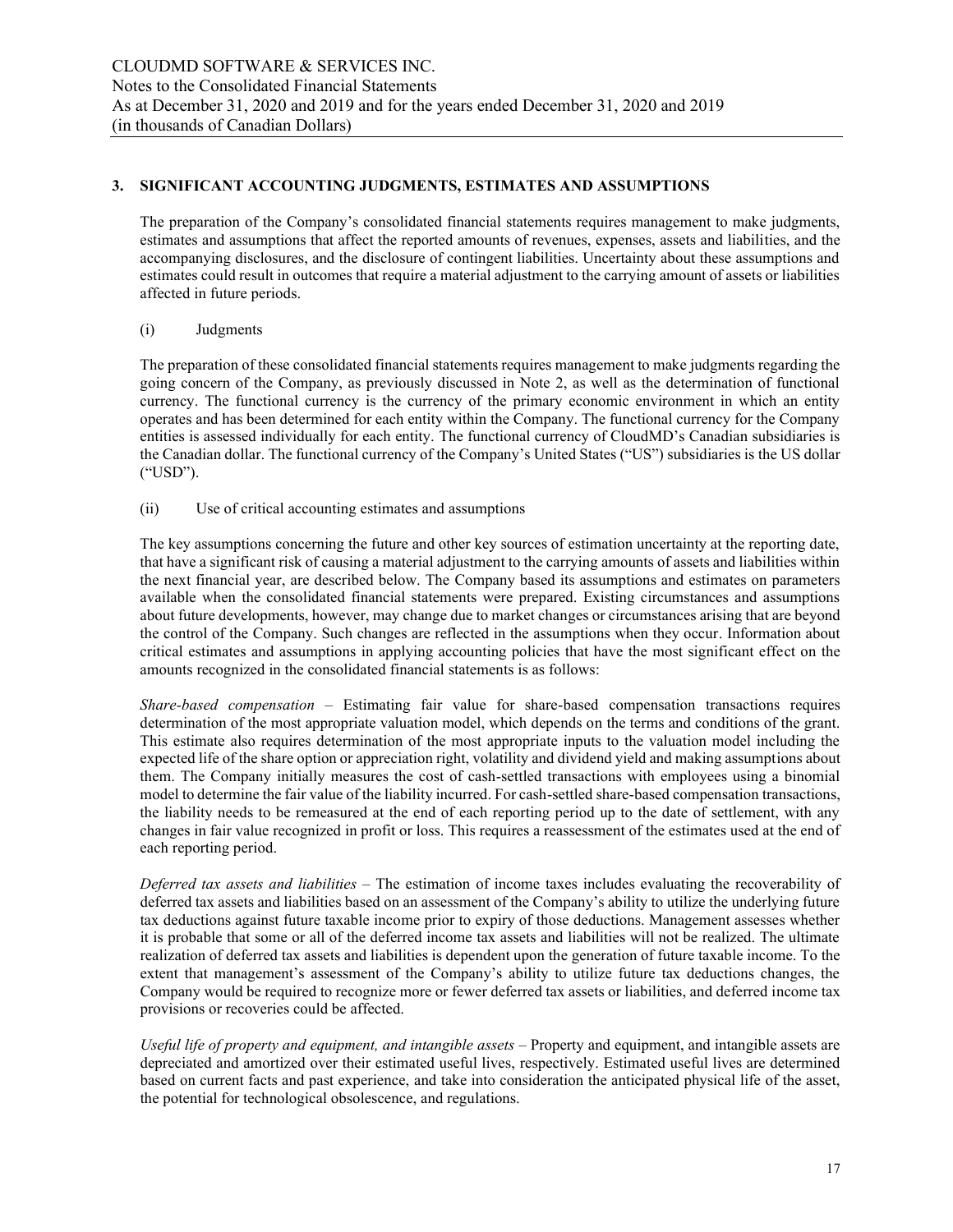*Leases* – The Company estimates the lease term by considering the facts and circumstances that can create an economic incentive to exercise an extension option, or not exercise a termination option by assessing relevant factors such as store profitability. Extension options (or periods after termination options) are only included in the lease term if the lease is reasonably certain to be extended (or not terminated). The assessment of the lease term is reviewed if a significant event or a significant change in circumstance occurs, which affects this assessment and that is within the control of the lessee. The Company estimates the incremental borrowing rate used to measure our lease liability for each lease contract. This includes estimation in determining the assetspecific security impact.

*Impairment of non-financial assets* – Impairment exists when the carrying value of an asset or cash generating unit exceeds its recoverable amount, which is the higher of its fair value less costs of disposal and its value in use. The fair value less costs of disposal calculation is based on available data from binding sales transactions, conducted at arm's length, for similar assets or observable market prices less incremental costs of disposing of the asset. The value in use calculation is based on a discounted cash flow ("DCF") model. The cash flows are derived from the budget for the next five years and do not include restructuring activities that the Company is not yet committed to or significant future investments that will enhance the performance of the assets of the CGU being tested. The recoverable amount is sensitive to the discount rate used for the DCF model as well as the expected future cash-inflows and the growth rate used for extrapolation purposes. These estimates are most relevant to goodwill and other intangibles with indefinite useful lives recognized by the Company.

*Provisions –* The Company records provisions related to pending or outstanding legal matters. Provisions in connection with legal matters are determined on the basis of management's judgment in consultation with legal counsel, considering such factors as the amount of the claim, the possibility of wrongdoing by an employee of the Company and precedents. Contingent litigation loss provisions are recorded by the Company when it is probable that the Company will incur a loss as a result of a past event and the amount of the loss can be reliably estimated.

*Recognition of contingent consideration -*In certain acquisitions, the Company may include contingent consideration which is subject to the acquired business achieving certain performance targets. At the date of acquisition and at each subsequent reporting period, the Company estimates the future performance of acquired businesses, which are subject to contingent consideration, in order to assess the probability that the acquired business will achieve its performance targets and thus earn its contingent consideration. Any changes in the fair value of the contingent consideration classified as a liability between reporting periods are included in the determination of net income/loss. Changes in fair value arise as a result of various factors, including the estimated probability of the acquired business achieving its earnings targets.

*Business combinations -* On the completion of business acquisitions, management's judgment is required to estimate the fair value of purchase consideration and to identify and estimate the fair values of assets, liabilities and non-controlling interests. The determination of the fair value of assets and liabilities acquired is based on management's estimates using the excess earnings method to value intangible assets using discounted cash flow models. Significant assumptions included revenue growth rates, customer attrition and discount rates.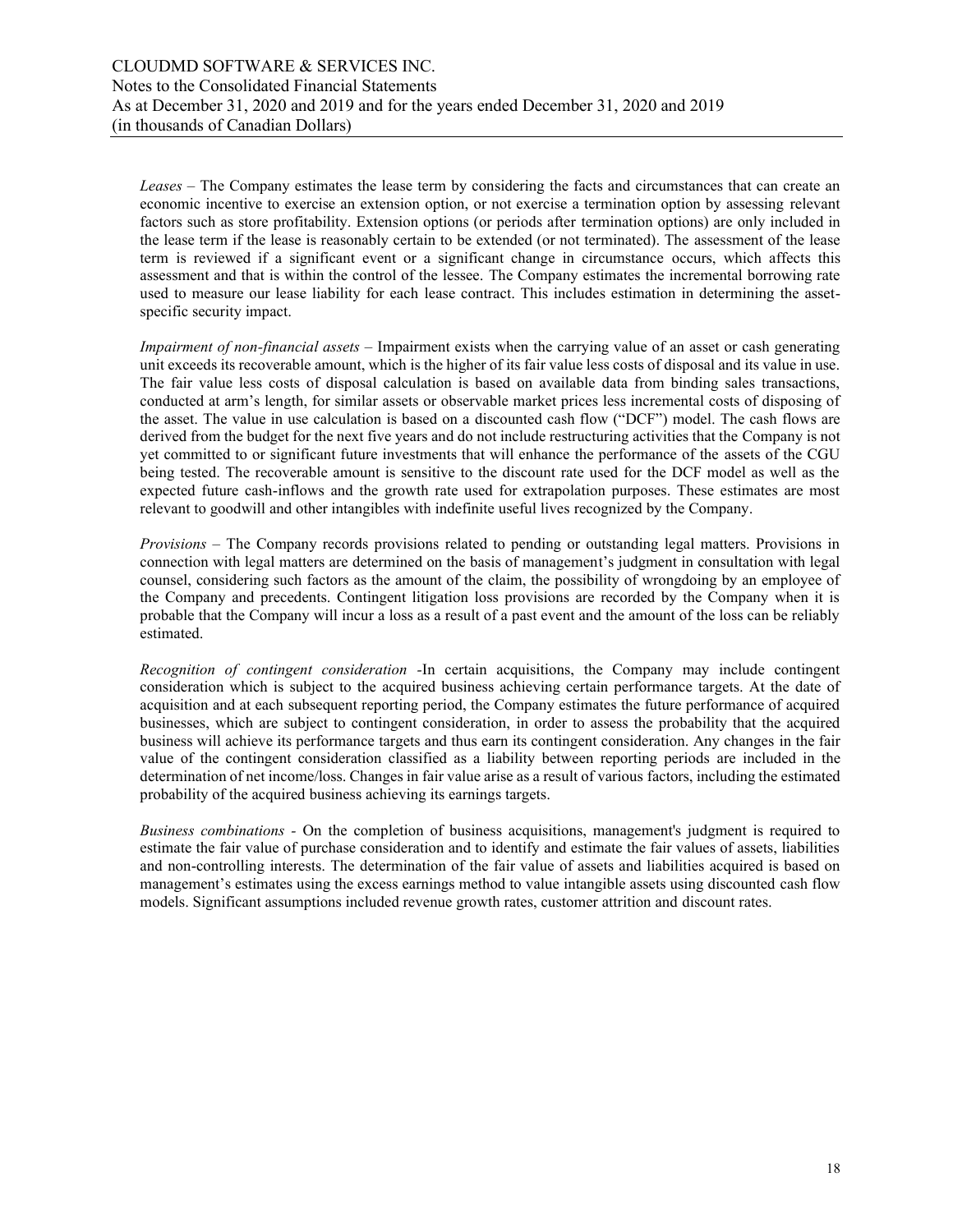#### **4. BUSINESS COMBINATIONS**

# **(a) Cloud Practice Inc. ("Cloud Practice")**

On January 28, 2019, the Company completed the acquisition of 100% of the issued and outstanding shares of Cloud Practice. Cloud Practice provides cloud-based electronic medical records software and other medical applications using a SaaS model. Pursuant to the acquisition agreement, the Company issued 3,947,368 common shares of the Company and paid \$2,000 cash payment to the former owners of Cloud Practice as follows: (i) \$500 paid on December 5, 2018, (ii) \$500 paid on January 28, 2019, (iii) \$500 paid on April 1, 2019, (iv) \$500 paid on June 5, 2019.

The purchase price, determined by the fair value of the consideration given at the date of the acquisition and the fair value of the net assets acquired on the date of the acquisition, was as follows:

| <b>Consideration paid</b>                |    |       |
|------------------------------------------|----|-------|
| Fair value of common shares issued       | \$ | 2,326 |
| Cash consideration                       |    | 2,000 |
| <b>Total</b>                             | S  | 4,326 |
| Fair value of net assets acquired        |    |       |
| Cash and cash equivalents                | \$ | 107   |
| Trade and other receivables              |    |       |
| Prepaid expenses, deposits and other     |    | 11    |
| Property and equipment                   |    |       |
| Intangible assets                        |    | 1,145 |
| Accounts payable and accrued liabilities |    | (90)  |
| <b>Total net assets acquired</b>         | \$ | 1,183 |
| Goodwill                                 |    | 3,143 |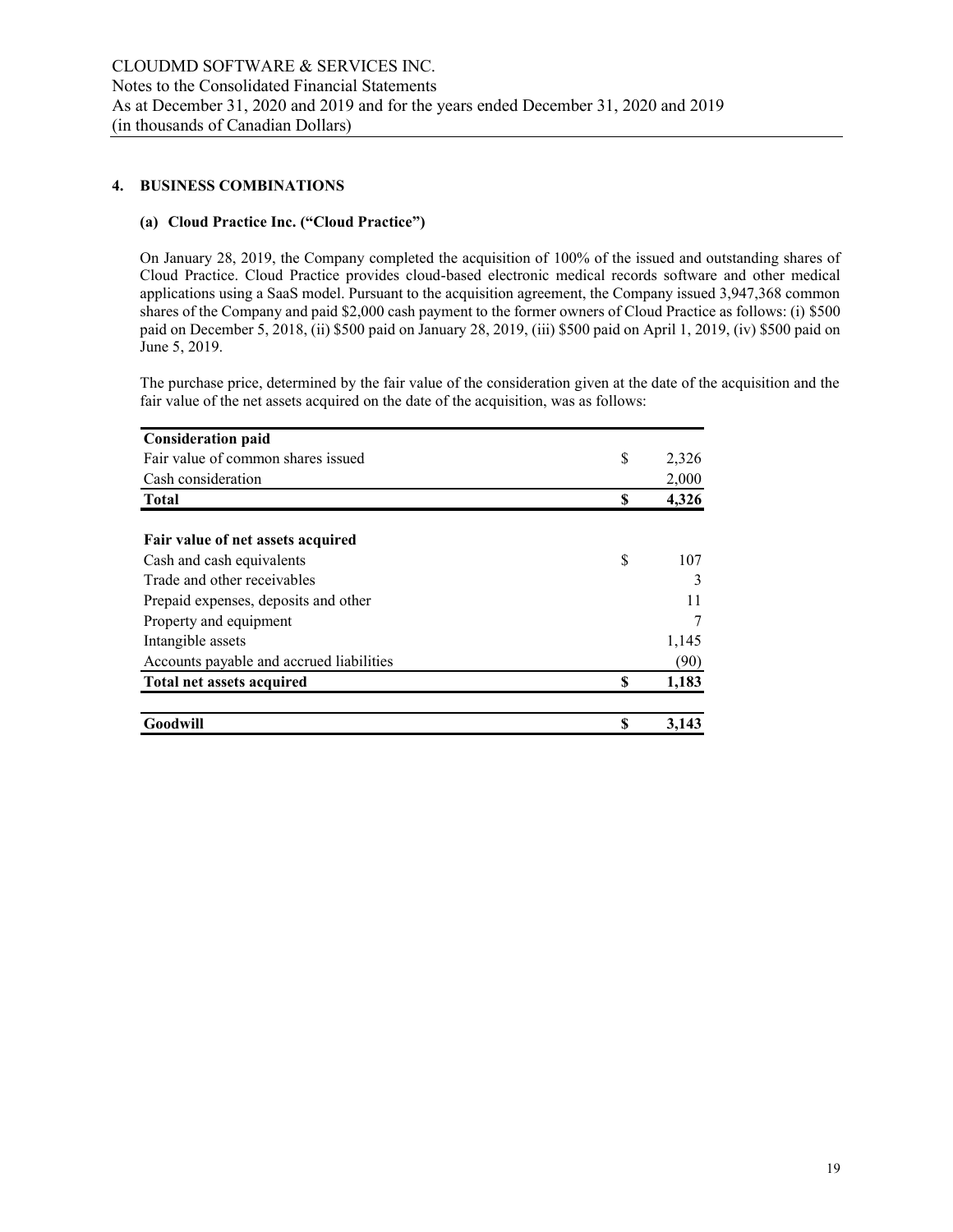## **(b) Pharmacies**

On July 17, 2019, the Company completed the acquisition of 100% of the issued and outstanding shares of two pharmacies based in Metro Vancouver, BC. Pursuant to the acquisition agreement, the Company issued 3,432,384 common shares of the Company, 343,926 performance share units of the Company (each performance share shall vest into one common share without any payment on July 31, 2020, if certain earnings milestones for the pharmacies are met), and paid \$1,023 cash payment to the former owners of the Pharmacies.

The purchase price, determined by the fair value of the consideration given at the date of the acquisition and the fair value of the net assets acquired on the date of the acquisition, was as follows:

| <b>Consideration paid</b>                |    |          |
|------------------------------------------|----|----------|
| Fair value of common shares issued       | \$ | 715      |
| Cash consideration                       |    | 1,023    |
| <b>Total</b>                             | \$ | 1,738    |
|                                          |    |          |
| Fair value of net assets acquired        |    |          |
| Cash and cash equivalents                | S  | 7        |
| Trade and other receivables              |    | 160      |
| Inventory                                |    | 788      |
| Prepaid expenses, deposits and other     |    | 20       |
| Property and equipment                   |    | 166      |
| Intangible assets                        |    | 1,088    |
| Accounts payable and accrued liabilities |    | (450)    |
| Long-term debt                           |    | (2, 443) |
| Total net assets acquired                | S  | (664)    |
| Goodwill                                 | \$ | 2,402    |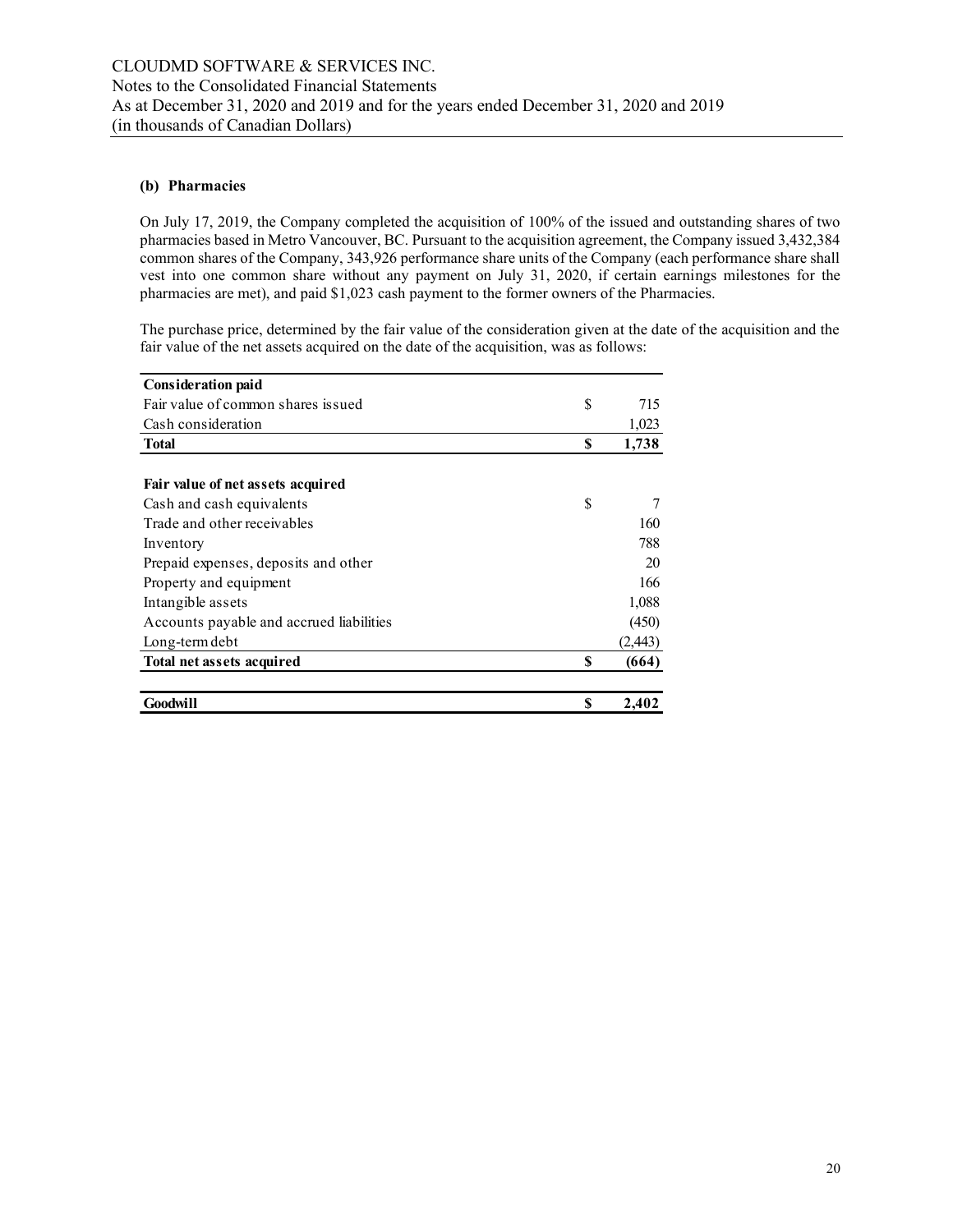## **(c) Livecare Health Canada Inc. ("Livecare")**

On January 10, 2020, the Company completed the acquisition of 100% of the issued and outstanding shares of Livecare Health Canada Inc. Livecare is a Canadian telehealth company founded and operated by physicians dedicated to giving patients access to quality, real-time healthcare, regardless of where they are located. Pursuant to the purchase agreement, the Company issued 3,000,000 common shares on January 10, 2020, of which 1,574,959 common shares were subsequently cancelled and returned to treasury, resulting in a net amount of 1,425,041 common shares issued. Additionally, the Company paid \$387 of cash to the former owners of Livecare.

The purchase price, determined by the fair value of the consideration given at the date of the acquisition and the fair value of the net assets acquired on the date of the acquisition, was as follows:

| <b>Consideration paid</b>                               |    |       |
|---------------------------------------------------------|----|-------|
| Fair value of common shares issued                      | S  | 516   |
| Cash consideration                                      |    | 387   |
| <b>Total</b>                                            | S  | 903   |
|                                                         |    |       |
| Fair value of net assets acquired                       |    |       |
| Cash and cash equivalents                               | S  |       |
| Trade and other receivables                             |    | 79    |
| Inventory                                               |    | 19    |
| Prepaid expenses, deposits and other                    |    | 77    |
| Property and equipment                                  |    | 82    |
| Intangible assets                                       |    | 1,444 |
| Long-term debt $^{(1)}$                                 |    | (850) |
| Accounts payable and accrued liabilities <sup>(2)</sup> |    | (849) |
| Deferred tax liability                                  |    | (263) |
| Other current liabilities                               |    | (295) |
| Taxes payable                                           |    | (163) |
| Total net assets acquired                               | \$ | (718) |
| Goodwill                                                | \$ | 1,621 |
|                                                         |    |       |

(1) The long-term debt in the amount acquired of \$850 included an amount of \$600 due to a third party. This amount was settled by issuing 1,500,000 common shares of the Company on January 31, 2020 with a fair value of \$578, resulting in a gain from debt forgiveness of \$23.

(2) Several payables due to vendors were settled for a cash amount that was less than the amount owing. This resulted in a gain from debt forgiveness of \$118.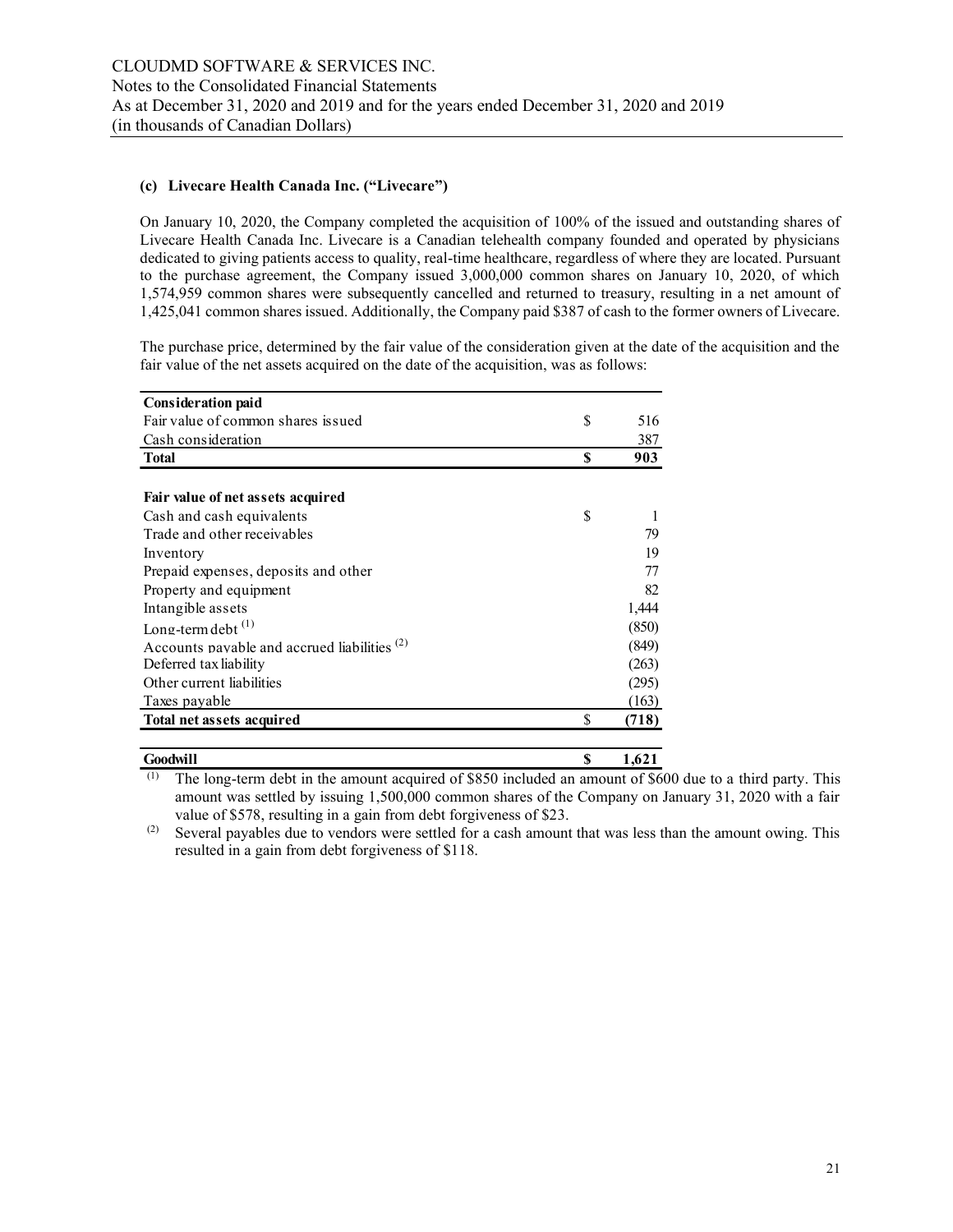#### **(d) South Surrey Medical Clinic Inc. ("South Surrey Medical")**

On July 31, 2020, the Company completed the acquisition of 100% of the issued and outstanding shares of South Surrey Medical Clinic Inc. South Surrey Medical is a premier provider of integrated medical solutions which operates with healthcare professionals, including physicians across various specialties including mental health, women's health, sports medicine, gynecology, and psychiatry. Pursuant to the purchase agreement, the Company issued 628,100 common shares of the Company and paid \$159 in cash to the former owners of South Surrey Medical. Additional contingent consideration of up to \$136 in cash and common shares is payable twelve months from the acquisition date.

The purchase price, determined by the fair value of the consideration given at the date of the acquisition and the fair value of the net assets acquired on the date of the acquisition, was as follows:

| <b>Consideration paid</b>                |    |                |
|------------------------------------------|----|----------------|
| Fair value of common shares issued       | \$ | 238            |
| Cash consideration                       |    | 159            |
| Contingent consideration <sup>(1)</sup>  |    | 136            |
| <b>Total</b>                             | S  | 533            |
|                                          |    |                |
| Fair value of net assets acquired        |    |                |
| Cash and cash equivalents                | \$ | 112            |
| Trade and other receivables              |    | 94             |
| Prepaid expenses, deposits and other     |    | $\mathfrak{D}$ |
| Property and equipment                   |    | 127            |
| Intangible assets                        |    | 263            |
| Accounts payable and accrued liabilities |    | (224)          |
| Deferred tax liability                   |    | (71)           |
| Total net assets acquired                | \$ | 303            |
| Goodwill                                 | \$ | 230            |

(1) The contingent consideration is based on management's best estimate of future revenue targets. The estimated amounts payable related to the contingent consideration could be lower depending on the related future revenue outcome.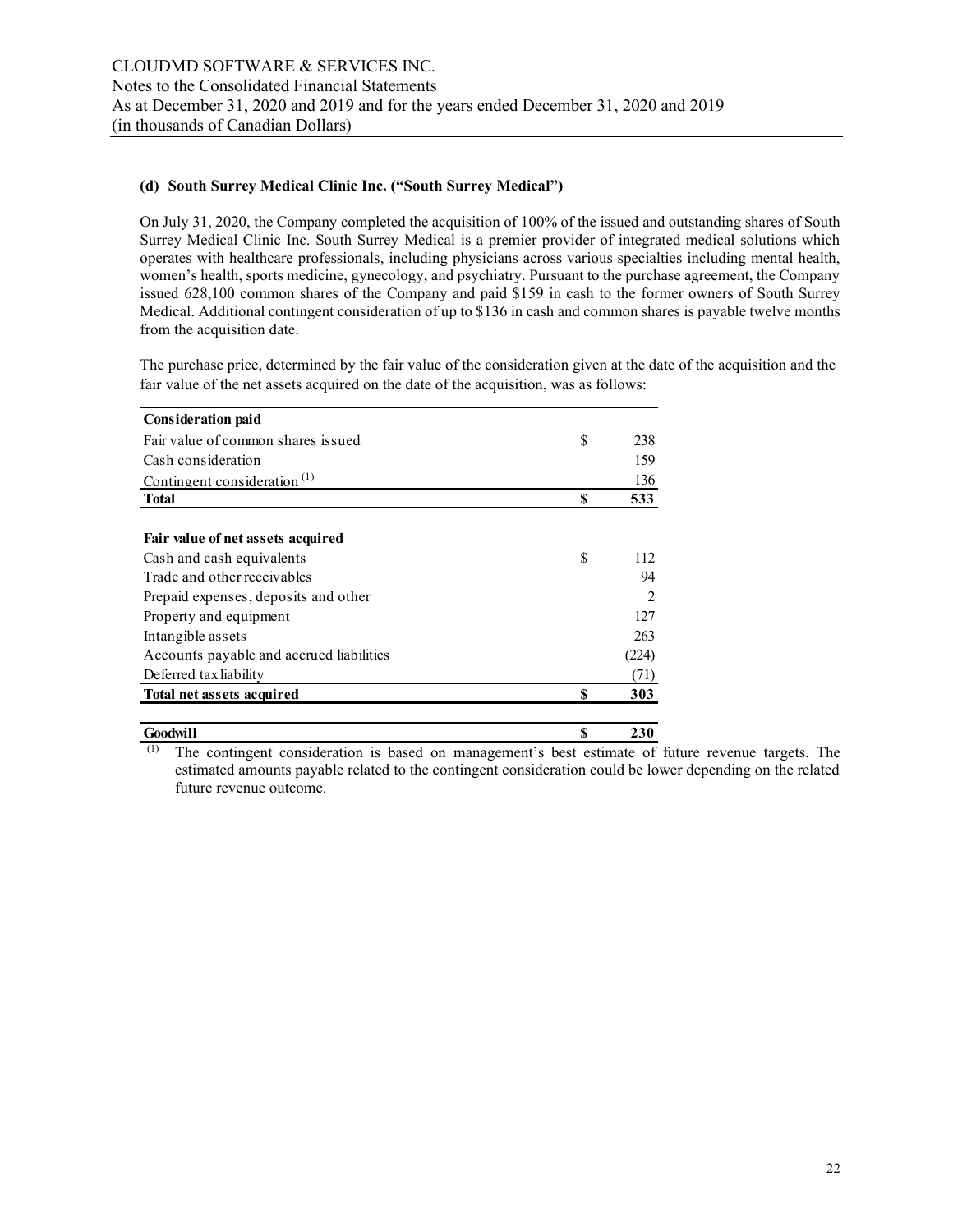# **(e) Snapclarity Inc. ("Snapclarity")**

On October 14, 2020, the Company completed the acquisition of 100% of issued and outstanding shares of Snapclarity Inc. Snapclarity is a pioneer, on-demand, digital platform that provides an assessment for mental health disorders which includes a personalized care plan, access to online resources, a clinical health care team and the ability to match to the right therapists. Pursuant to the purchase agreement, the Company agreed to issue 3,392,857 common shares of the Company, of which 2,814,775 shares have been issued and 578,082 shares are to be issued at a later date. The Company also paid \$851 in cash to the former owners of Snapclarity. Additional contingent consideration of up to \$1,334 in common shares is payable over a period of two years.

The purchase price, determined by the fair value of the consideration given at the date of the acquisition and the fair value of the net assets acquired on the date of the acquisition, was as follows:

| <b>Consideration paid</b>                            |    |         |
|------------------------------------------------------|----|---------|
| Fair value of common shares issued                   | \$ | 5,163   |
| Shares issuable                                      |    | 1,061   |
| Cash consideration                                   |    | 851     |
| Contingent consideration <sup><math>(1)</math></sup> |    | 1,334   |
| <b>Total</b>                                         | \$ | 8,409   |
|                                                      |    |         |
| Fair value of net assets acquired                    |    |         |
| Cash and cash equivalents                            | S  | 142     |
| Trade and other receivables                          |    | 19      |
| Intangible assets                                    |    | 4,796   |
| Accounts payable and accrued liabilities             |    | (742)   |
| Deferred tax liability                               |    | (1,295) |
| <b>Total net assets acquired</b>                     | S  | 2,920   |
| Goodwill                                             | \$ | 5,489   |

(1) The contingent consideration is based on management's best estimate of future revenue targets. The estimated amounts payable related to the contingent consideration could be lower depending on the related future revenue outcome.

The above amounts included in the purchase price allocation are preliminary. The purchase price and the fair value of the net assets acquired from Snapclarity are estimates, which were made by management at the time of the preparation of these audited consolidated financial statements based on available information. Amendments may be made to these amounts as well as the identification of intangible assets. Values based on estimates are subject to changes during the period ending 12 months after the acquisition date.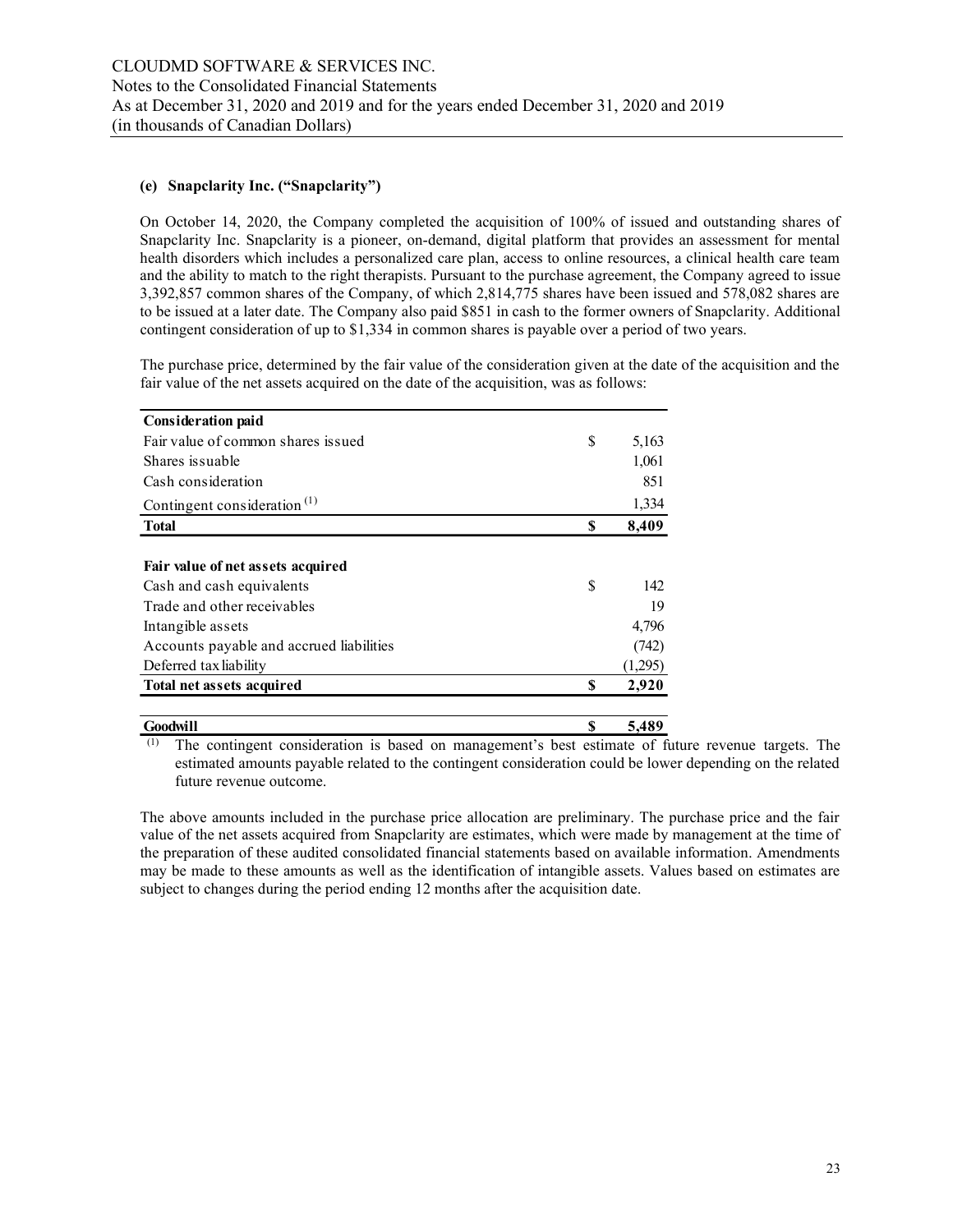#### **(f) Benchmark Systems Inc. ("Benchmark")**

On October 23, 2020, the Company completed the acquisition of 87.5% of issued and outstanding shares of Benchmark Systems Inc. Benchmark is a leading cloud-based provider of fully integrated solutions that automate healthcare workflow processes including revenue management, practice management and electronic records management. Benchmark has a national U.S. network of 200 clients, 800 physicians, with 5.5 million patient charts across 35 states. Pursuant to the purchase agreement, the Company paid \$5,939 in cash to the former owners of Benchmark, of which \$103 is receivable due to a working capital adjustment.

The Company has elected to measure the non-controlling interests in the acquiree at fair value.

The purchase price, determined by the fair value of the consideration given at the date of the acquisition and the fair value of the net assets acquired on the date of the acquisition, was as follows:

| <b>Consideration paid</b>                |    |       |
|------------------------------------------|----|-------|
| Cash consideration                       | \$ | 5,836 |
| Total                                    | S  | 5,836 |
| Fair value of net assets acquired        |    |       |
| Cash and cash equivalents                | \$ | 207   |
| Trade and other receivables              |    | 313   |
| Inventory                                |    | 14    |
| Prepaid expenses, deposits and other     |    | 112   |
| Property and equipment                   |    | 204   |
| Accounts payable and accrued liabilities |    | (277) |
| Deferred revenue                         |    | (283) |
| Total net assets acquired                | S  | 290   |
| Non-controlling interest                 | \$ | 834   |
| Goodwill                                 | S  | 6,380 |

The above amounts included in the purchase price allocation are preliminary. The purchase price and the fair value of the net assets acquired from Benchmark are estimates, which were made by management at the time of the preparation of these audited consolidated financial statements based on available information. Amendments may be made to these amounts as well as the identification of intangible assets. Values based on estimates are subject to changes during the period ending 12 months after the acquisition date.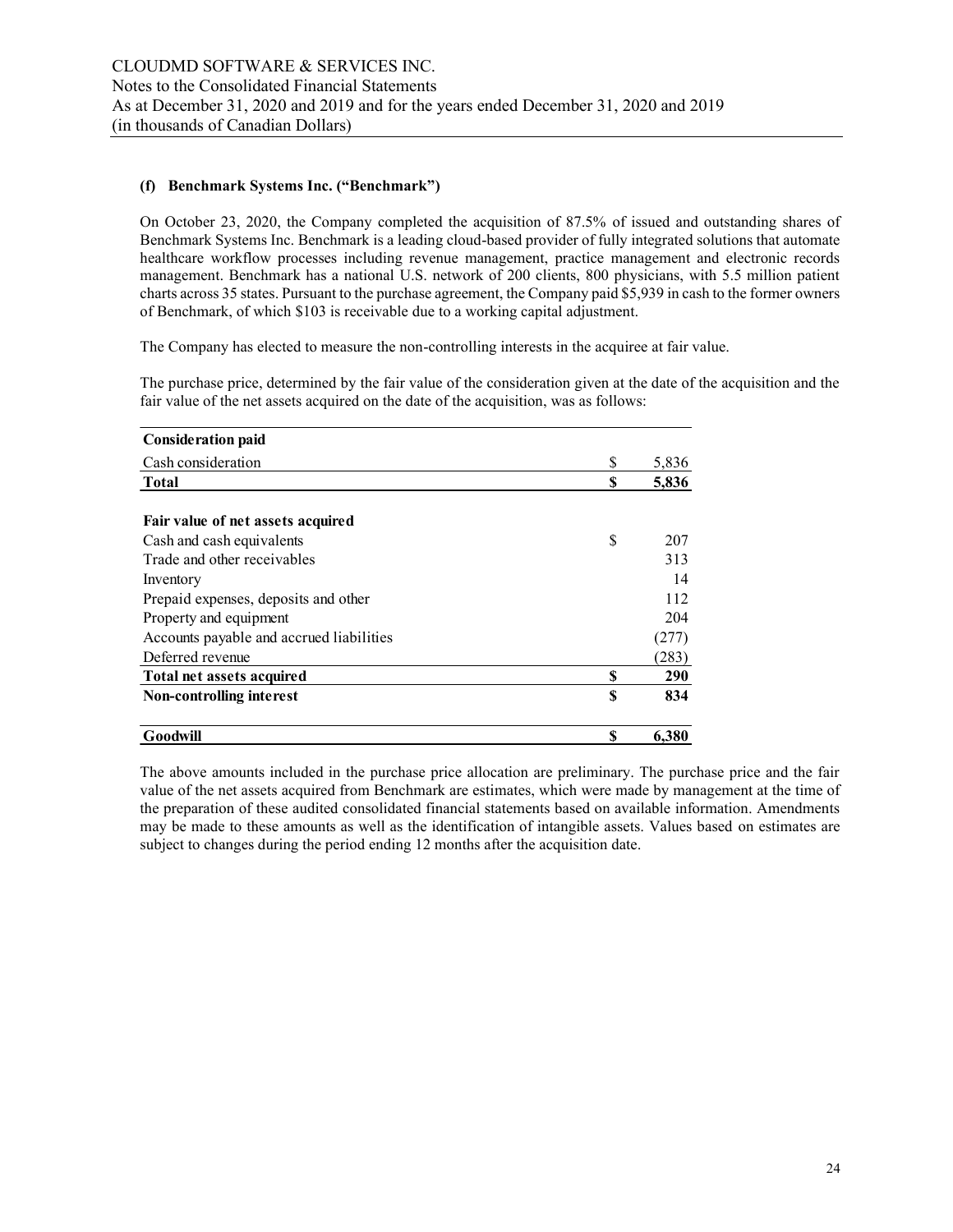## **(g) Premier Podiatry LLC ("Premier Podiatry")**

On October 23, 2020, the Company completed the acquisition of 100% of membership interests of Premier Podiatry LLC. Premier Podiatry a US-based medical clinic serving chronic care patients as a part of its broader strategy for entering the US market with its comprehensive suite of telehealth products. Pursuant to the purchase agreement, the Company paid \$68 in cash to the former owners of Premier Podiatry, with an additional \$78 payable at a later date.

The purchase price, determined by the fair value of the consideration given at the date of the acquisition and the fair value of the net assets acquired on the date of the acquisition, was as follows:

| <b>Consideration paid</b>                |   |      |
|------------------------------------------|---|------|
| Cash consideration                       | S | 146  |
| <b>Total</b>                             |   | 146  |
| Fair value of net assets acquired        |   |      |
| Cash and cash equivalents                | S |      |
| Accounts payable and accrued liabilities |   | (40) |
| Property and equipment                   |   | 103  |
| Total net assets acquired                |   | 65   |
|                                          |   |      |
| Goodwill                                 |   | 81   |

The above amounts included in the purchase price allocation are preliminary. The purchase price and the fair value of the net assets acquired from Premier Podiatry are estimates, which were made by management at the time of the preparation of these audited consolidated financial statements based on available information. Amendments may be made to these amounts as well as the identification of intangible assets. Values based on estimates are subject to changes during the period ending 12 months after the acquisition date.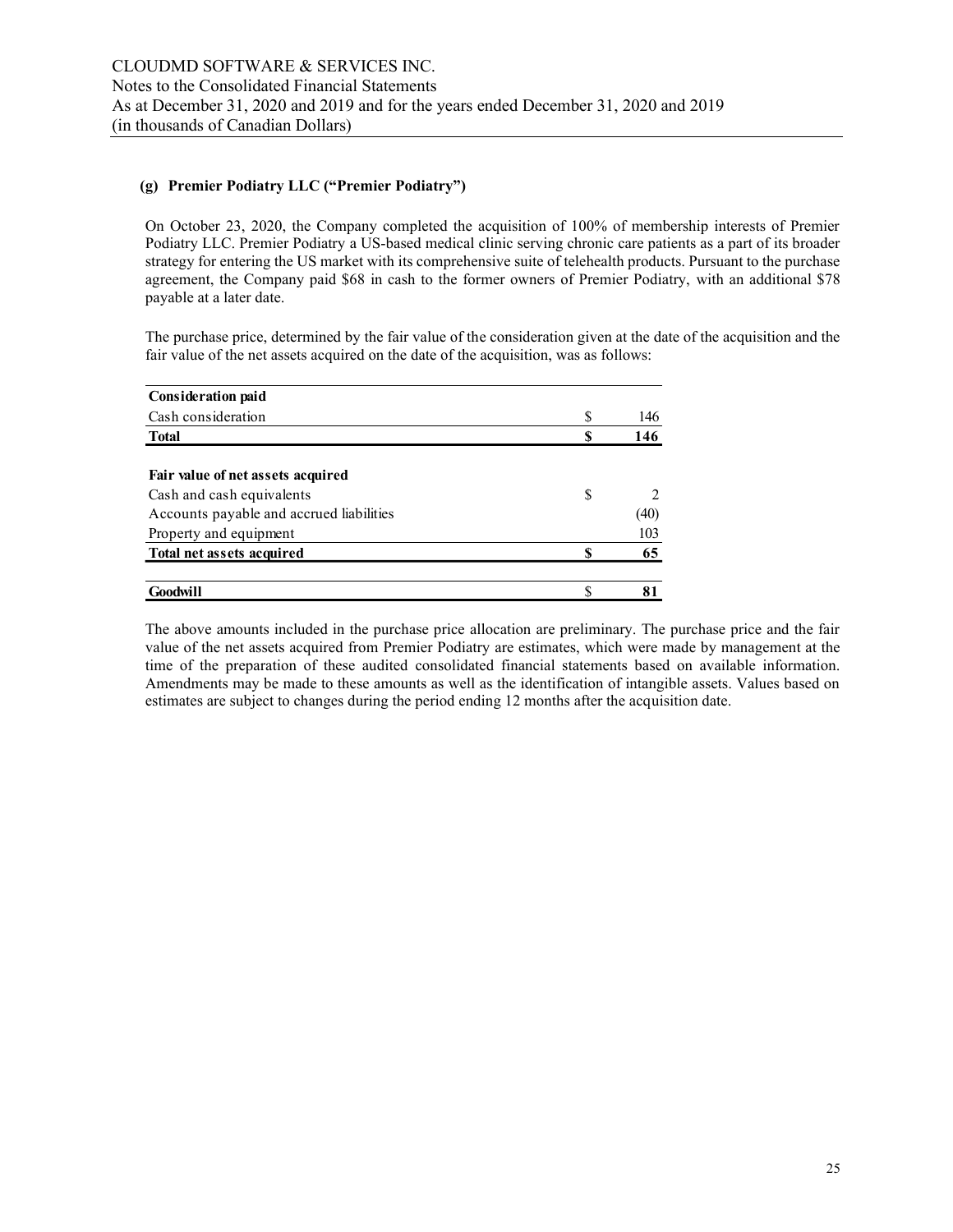## **(h) iMD Health Global Corp. ("iMD")**

On November 17, 2020, the Company completed the acquisition of 100% of the issued and outstanding shares of iMD Health Global Corp. iMD is a novel, award winning platform designed for healthcare professionals at every level of care to better engage, inform and educate patients about their conditions and treatment plans. Pursuant to the purchase agreement, the Company issued 2,795,031 common shares of the Company and paid \$1,629 in cash to the former owners of iMD. Additional contingent shares issuable of up to \$3,459 in common shares is payable over a period of two years.

The purchase price, determined by the fair value of the consideration given at the date of the acquisition and the fair value of the net assets acquired on the date of the acquisition, was as follows:

| <b>Consideration paid</b>                |    |       |
|------------------------------------------|----|-------|
| Fair value of common shares issued       | \$ | 4,441 |
| Cash consideration                       |    | 1,629 |
| Contingent shares issuable $^{(1)}$      |    | 3,459 |
| <b>Total</b>                             | \$ | 9,529 |
|                                          |    |       |
| Fair value of net assets acquired        |    |       |
| Cash and cash equivalents                | S  | 767   |
| Trade and other receivables              |    | 144   |
| Prepaid expenses, deposits and other     |    | 11    |
| Intangible assets                        |    | 90    |
| Property and equipment                   |    | 10    |
| Accounts payable and accrued liabilities |    | (292) |
| Deferred revenue                         |    | (238) |
| Long-term debt                           |    | (339) |
| Total net assets acquired                | \$ | 153   |
|                                          |    |       |

(1) The contingent shares issuable is based on management's best estimate of future revenue targets. The estimated shares payable related to the contingent shares issuable could be lower depending on the related future revenue outcome. **Goodwill \$ 9,376** 

The above amounts included in the purchase price allocation are preliminary. The purchase price and the fair value of the net assets acquired from iMD are estimates, which were made by management at the time of the preparation of these audited consolidated financial statements based on available information. Amendments may be made to these amounts as well as the identification of intangible assets. Values based on estimates are subject to changes during the period ending 12 months after the acquisition date.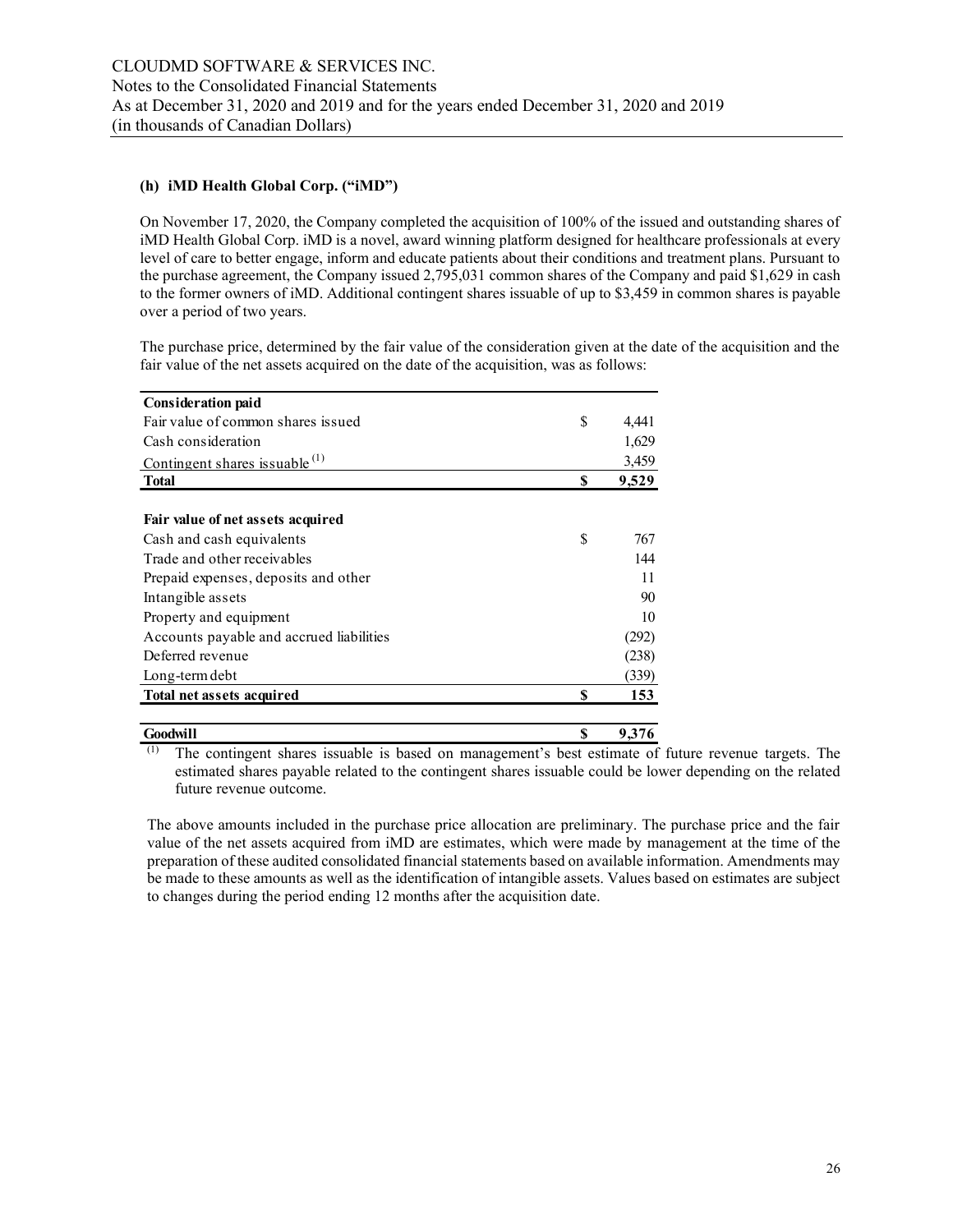## **(i) Re:Function Health Group Inc. ("Re:Function")**

On November 19, 2020, the Company completed the acquisition of 100% of the issued and outstanding shares of Re:Function Health Group Inc. Re:Function, a leading rehabilitation clinic network, provides assessments for enterprise clients, insurers, and corporations for long-term disability claims and return to work outcomes. Pursuant to the purchase agreement, the Company issued 3,977,272 common shares of the Company and paid \$3,382 in cash to the former owners of Re:Function. Additional contingent shares issuable of up to \$2,713 in common shares is payable over a period of three years.

The purchase price, determined by the fair value of the consideration given at the date of the acquisition and the fair value of the net assets acquired on the date of the acquisition, was as follows:

| <b>Consideration paid</b>                |    |        |
|------------------------------------------|----|--------|
| Fair value of common shares issued       | \$ | 6,636  |
| Cash consideration                       |    | 3,382  |
| Contingent shares issuable $^{(1)}$      |    | 2,713  |
| <b>Total</b>                             | \$ | 12,731 |
|                                          |    |        |
| Fair value of net assets acquired        |    |        |
| Cash and cash equivalents                | S  | 502    |
| Trade and other receivables              |    | 699    |
| Prepaid expenses, deposits and other     |    | 39     |
| Property and equipment                   |    | 775    |
| Accounts payable and accrued liabilities |    | (382)  |
| Long-term debt                           |    | (486)  |
| Total net assets acquired                | S  | 1,147  |
|                                          |    |        |
| Goodwill                                 | \$ | 11,584 |

(1) The contingent shares issuable is based on management's best estimate of future earnings. The estimated shares payable related to the contingent shares issuable could be lower depending on the related future earnings outcome.

The above amounts included in the purchase price allocation are preliminary. The purchase price and the fair value of the net assets acquired from Re:Function are estimates, which were made by management at the time of the preparation of these audited consolidated financial statements based on available information. Amendments may be made to these amounts as well as the identification of intangible assets. Values based on estimates are subject to changes during the period ending 12 months after the acquisition date.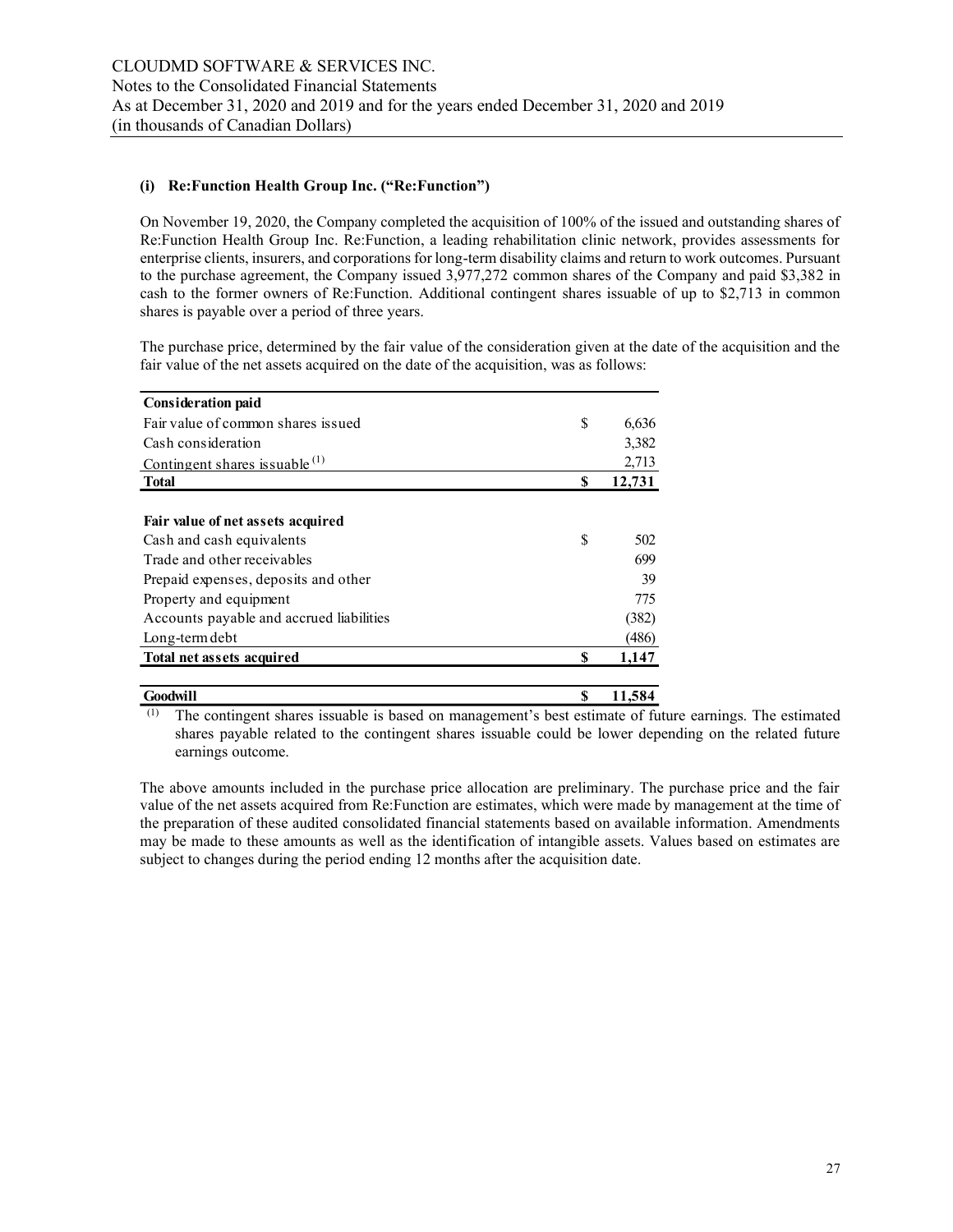#### **5. EXPENSES BY NATURE**

|                                        | December 31,<br>2020 |        |   |        |  |  |  |  |  |
|----------------------------------------|----------------------|--------|---|--------|--|--|--|--|--|
| Cost of sales and other                | S                    | 16,661 | S | 6,034  |  |  |  |  |  |
| Wages and employee benefits            |                      | 6,050  |   | 2,812  |  |  |  |  |  |
| Share-based compensation               |                      | 3,642  |   | 1,756  |  |  |  |  |  |
| Amortization of intangible assets      |                      | 515    |   | 157    |  |  |  |  |  |
| Depreciation of property and equipment |                      | 859    |   | 389    |  |  |  |  |  |
| <b>Total</b>                           | S                    | 27,727 |   | 11,148 |  |  |  |  |  |

The company reclassified its expenses to improve the understandability and comparability of its statement of net loss and comprehensive loss for its readers. The reclassification was retroactively applied to the year ended December 31, 2019 and the following table shows the detail of its impact:

|                                        | December 31, 2019 |                                         |     |           |              |  |  |  |  |
|----------------------------------------|-------------------|-----------------------------------------|-----|-----------|--------------|--|--|--|--|
|                                        |                   | As originally reported Reclassification |     |           | As presented |  |  |  |  |
| Accretion and interest expense         | \$                | 86                                      | -S  | $(86)$ \$ |              |  |  |  |  |
| Bank charges and interest expense      |                   | 123                                     |     | (123)     |              |  |  |  |  |
| Sales and marketing                    |                   | 996                                     |     | 800       | 1,796        |  |  |  |  |
| General and administrative             |                   | 535                                     |     | 1,757     | 2,292        |  |  |  |  |
| Research and development               |                   | 150                                     |     | 640       | 790          |  |  |  |  |
| Professional fees                      |                   | 535                                     |     | (535)     |              |  |  |  |  |
| Rent on short-term leases              |                   | 58                                      |     | (58)      |              |  |  |  |  |
| Transfer agent and regulatory fees     |                   | 29                                      |     | (29)      |              |  |  |  |  |
| Wages and salaries                     |                   | 2,812                                   |     | (2,812)   |              |  |  |  |  |
| A mortization                          |                   | 546                                     |     | (546)     |              |  |  |  |  |
| Amortization of intangible assets      |                   |                                         |     | 157       | 157          |  |  |  |  |
| Depreciation of property and equipment |                   |                                         |     | 389       | 389          |  |  |  |  |
| Share-based compensation               |                   | 1,756                                   |     |           | 1,756        |  |  |  |  |
| Financing-related costs                |                   |                                         |     | 97        | 97           |  |  |  |  |
| Acquisition-related costs              |                   |                                         |     | 140       | 140          |  |  |  |  |
| Finance costs                          |                   |                                         |     | 209       | 209          |  |  |  |  |
|                                        | \$                | 7,626                                   | \$. |           | S<br>7,626   |  |  |  |  |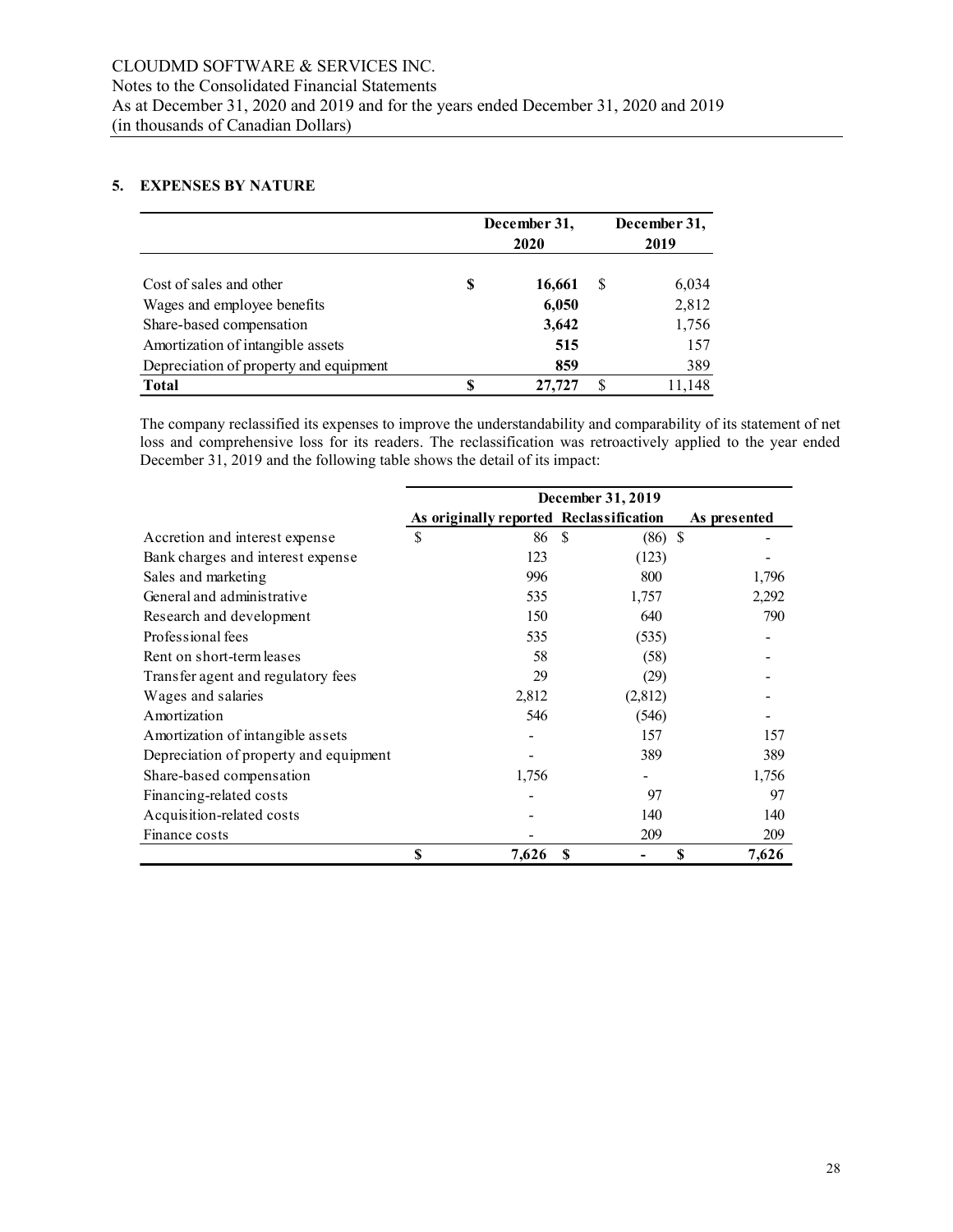# **6. TRADE AND OTHER RECEIVABLES**

The following table shows the details of the Company's trade and other receivables at December 31, 2020 and 2019:

|                                 | December 31, |                  | December 31, |
|---------------------------------|--------------|------------------|--------------|
|                                 |              | 2020             | 2019         |
| Trade receivables               |              | $2,131$ \$       | 208          |
| Other receivables               |              | 38               | 64           |
| Allowance for doubtful accounts |              | (157)            | (12)         |
| <b>Total</b>                    |              | $2,012 \text{ }$ | 260          |

The Company evaluates credit losses on a regular basis based on the aging and collectability of its receivables. As at December 31, 2020 and 2019, the Company recognized expected credit losses of \$157 (2019 - \$12), which has been netted against trade and other receivables. The expected lifetime credit loss provision for our trade receivables is based on historical counterparty default rates and adjusted for relevant forward-looking information as required.

# **7. INVENTORY**

|                                     | December 31, |                   | December 31, |
|-------------------------------------|--------------|-------------------|--------------|
|                                     |              | 2020              | 2019         |
| Pharmaceuticals – prescription      |              | $264 \text{ }$ \$ | 365          |
| $Pharmaceticals - over the counter$ |              | <b>120</b>        | 88           |
| Other                               |              | 345               | 309          |
| <b>Total</b>                        |              | 729               | 762          |

For the year ended December 31, 2020, inventories recognized as an expense in cost of sales amounted to \$5,073 (2019 – \$1,756). During the year, inventories were reviewed for obsolescence as part of ongoing operations. As at December 31, 2020, the obsolescence provision against inventories totaled \$44 (2019 – \$nil).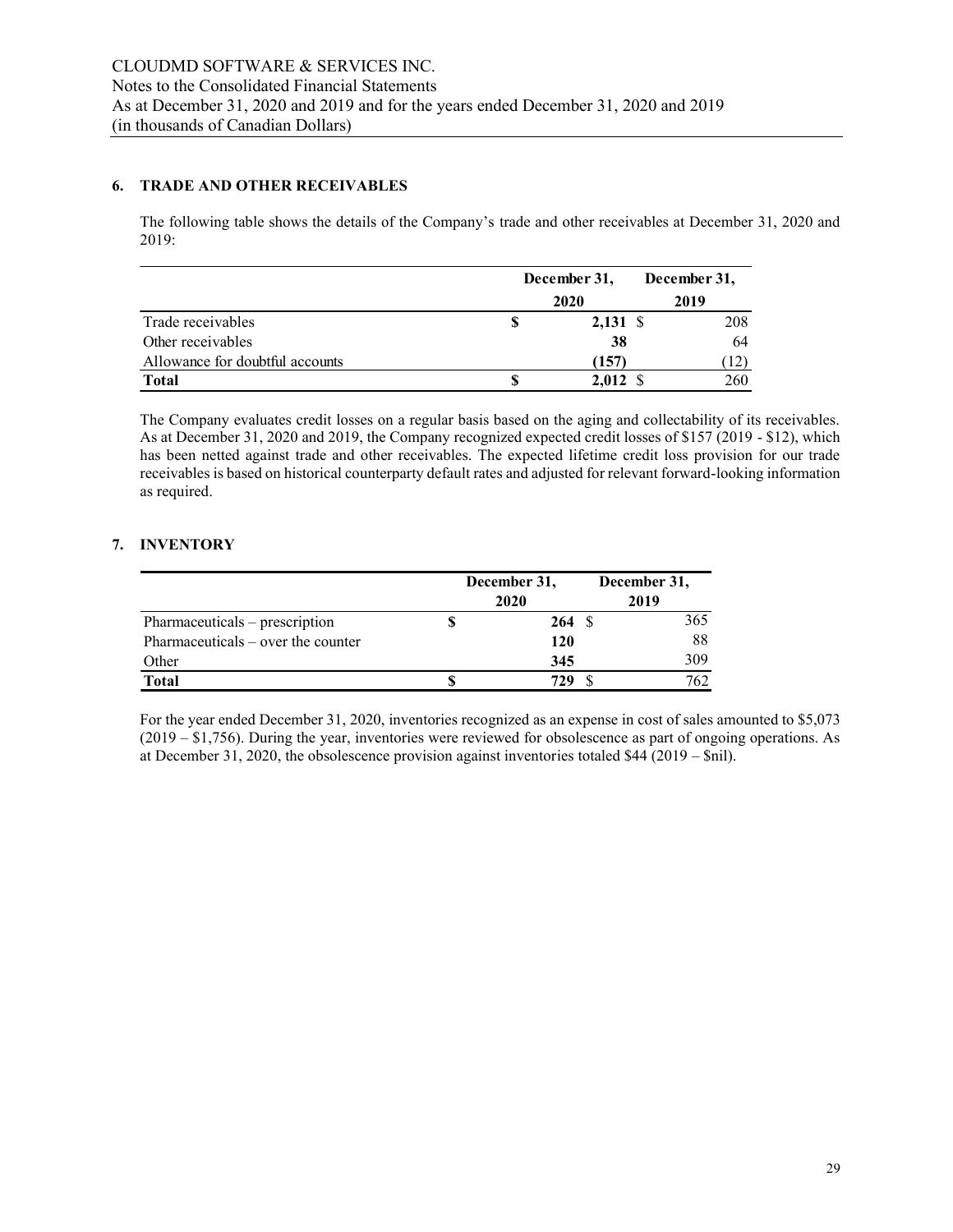# **8. PROPERTY AND EQUIPMENT**

|                                 |    | <b>Equipment and</b> |               |                  |              | Leasehold    |               | Right-of-use |               |              |
|---------------------------------|----|----------------------|---------------|------------------|--------------|--------------|---------------|--------------|---------------|--------------|
|                                 |    | other                |               | <b>Computers</b> |              | improvements |               | assets       |               | <b>Total</b> |
| Cost                            |    |                      |               |                  |              |              |               |              |               |              |
| Balance, January 1, 2019        | \$ | 35                   | \$            | 20               | S            | 54           | <sup>\$</sup> | 401          | <sup>\$</sup> | 510          |
| Business acquisitions           |    | 131                  |               | 8                |              | 33           |               | 2,324        |               | 2,496        |
| Additions                       |    | 5                    |               | 16               |              |              |               |              |               | 21           |
| Disposals                       |    | (4)                  |               | (13)             |              | (6)          |               |              |               | (23)         |
| Balance, December 31, 2019      |    | 167                  |               | 31               |              | 81           |               | 2,725        |               | 3,004        |
| Business acquisitions           |    | 370                  |               | 37               |              | 892          |               | 1,570        |               | 2,869        |
| <b>Additions</b>                |    | 59                   |               | 28               |              | 63           |               | 1,034        |               | 1,184        |
| Disposals                       |    | (2)                  |               | (1)              |              | (6)          |               |              |               | (9)          |
| Exchange differences            |    | (2)                  |               |                  |              | (6)          |               |              |               | (8)          |
| Balance, December 31, 2020      | \$ | 592                  | S             | 95               | $\mathbf{s}$ | 1,024        | $\mathbf s$   | 5,329        | - \$          | 7,040        |
| <b>Accumulated Depreciation</b> |    |                      |               |                  |              |              |               |              |               |              |
| Balance, January 1, 2019        | \$ | 3                    | \$            | 6                | $\mathbf S$  | 5            | \$            |              | \$            | 14           |
| Depreciation                    |    | 20                   |               | 11               |              | 13           |               | 345          |               | 389          |
| Disposals                       |    | (1)                  |               | (5)              |              | (1)          |               |              |               | (7)          |
| Balance, December 31, 2019      |    | 22                   |               | 12               |              | 17           |               | 345          |               | 396          |
| Depreciation                    |    | 72                   |               | 28               |              | 111          |               | 648          |               | 859          |
| Disposals                       |    | (2)                  |               | (1)              |              | (4)          |               |              |               | (7)          |
| Balance, December 31, 2020      | \$ | 92 S                 |               | 39               | $\mathbf{s}$ | 124S         |               | 993 \$       |               | 1,248        |
|                                 |    |                      |               |                  |              |              |               |              |               |              |
| <b>Net Book Value</b>           |    |                      |               |                  |              |              |               |              |               |              |
| At December 31, 2019            | S  | 145                  | <sup>\$</sup> | 19               | S            | 64           | \$.           | 2,380        | \$.           | 2,608        |
| At December 31, 2020            | S  | 500                  | S             | 56               | S            | 900          | S             | 4,336        | S             | 5,792        |

For the year ended December 31, 2020, the Company recorded depreciation expense of \$859 (2019 – \$389) within expenses.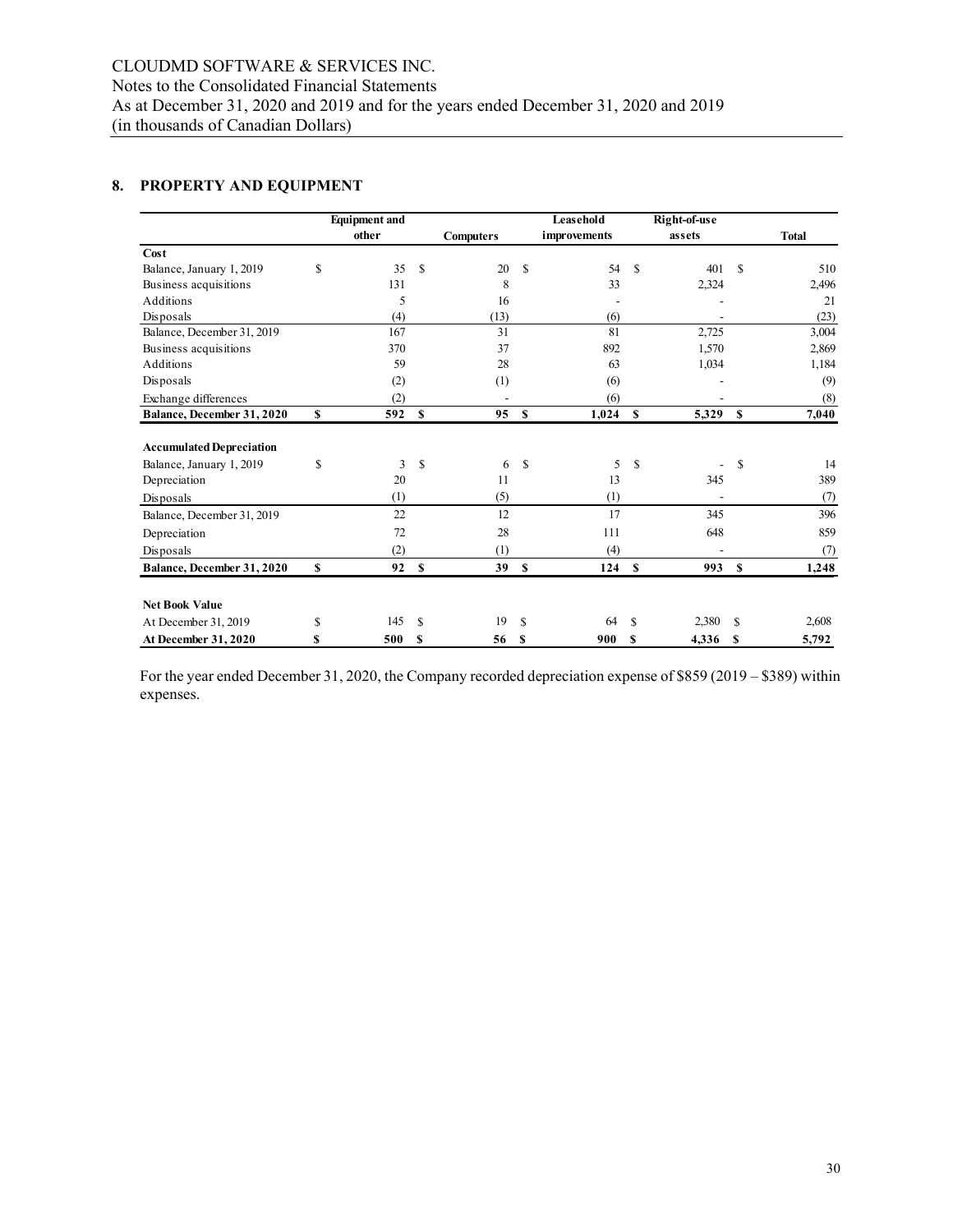## **9. GOODWILL AND INTANGIBLE ASSETS**

|                                 |          |                          |     |         |               |                          |               |                          |          | <b>Total</b> |    |          |
|---------------------------------|----------|--------------------------|-----|---------|---------------|--------------------------|---------------|--------------------------|----------|--------------|----|----------|
|                                 |          | <b>Customer</b>          |     | Content |               |                          |               | Technology               |          | intangible   |    |          |
|                                 |          | <i>relationships</i>     |     | License |               | <b>Brand</b>             |               | platforms                |          | assets       |    | Goodwill |
| Cost                            |          |                          |     |         |               |                          |               |                          |          |              |    |          |
| Balance, January 1, 2019        | \$       |                          | \$. |         | <sup>\$</sup> | $\overline{\phantom{a}}$ | -S            | ٠                        | S        |              | S  | 3,952    |
| Business acquisitions           |          | 1,348                    |     |         |               |                          |               | 885                      |          | 2,233        |    | 5,546    |
| <b>Additions</b>                |          | 20                       |     |         |               |                          |               |                          |          | 20           |    |          |
| Balance, December 31, 2019      |          | 1,368                    |     |         |               |                          |               | 885                      |          | 2,253        |    | 9,498    |
| Business acquisitions           |          | 209                      |     | 90      |               | 737                      |               | 5,557                    |          | 6,593        |    | 34,761   |
| Additions                       |          | 5                        |     |         |               |                          |               | 5                        |          | 10           |    |          |
| Balance, December 31, 2020      | <b>S</b> | 1,582                    | \$  | 90 S    |               | 737 S                    |               | 6,447                    | -S       | 8,856        | S  | 44,259   |
|                                 |          |                          |     |         |               |                          |               |                          |          |              |    |          |
| <b>Accumulated Amortization</b> |          |                          |     |         |               |                          |               |                          |          |              |    |          |
| Balance, January 1, 2019        | \$       | $\overline{\phantom{0}}$ | \$  |         | <sup>\$</sup> | $\overline{\phantom{0}}$ | <sup>\$</sup> | $\overline{\phantom{0}}$ | S        |              | \$ |          |
| Amortization                    |          | 75                       |     |         |               |                          |               | 82                       |          | 157          |    |          |
| Balance, December 31, 2019      |          | 75                       |     |         |               |                          |               | 82                       |          | 157          |    |          |
| Amortization                    |          | 148                      |     |         |               |                          |               | 367                      |          | 515          |    |          |
| Balance, December 31, 2020      | S        | 223                      | \$  |         | \$            |                          | <b>S</b>      | 449                      | <b>S</b> | 672          | S  |          |
|                                 |          |                          |     |         |               |                          |               |                          |          |              |    |          |
| <b>Net Book Value</b>           |          |                          |     |         |               |                          |               |                          |          |              |    |          |
| At December 31, 2019            | \$       | 1,293                    | \$  |         | \$            |                          | S             | 803                      | -S       | $2,096$ \$   |    | 9,498    |
| At December 31, 2020            | S        | 1,359                    | S   | 90      | S             | 737                      | -S            | 5,998                    | S        | 8,184        | S  | 44,259   |

For the year ended December 31, 2020, the Company recorded amortization expense of \$515 (2019 – \$157) within expenses.

As at December 31, 2020, the Company recorded \$44,259 of goodwill. The Company performs its impairment test of goodwill at least annually on December 31 or when impairment indicators exist. The recoverable amount of the cash-generating units was determined based on value-in-use calculations, covering a five-year cash flow projection based on management's estimate of future operating results. The present value of the expected cash flows was determined by applying a suitable discount rate, which was 7% for 2020. The discount rate reflected appropriate adjustments relating to market risk and specific risk factors for each CGU.

Apart from the considerations in determining the value in use of the CGU as described above, the Company was not aware of any other probable changes that would necessitate changes in its key estimates.

The impairment tests performed resulted in no impairment of goodwill as at December 31, 2020 (2019 – \$nil).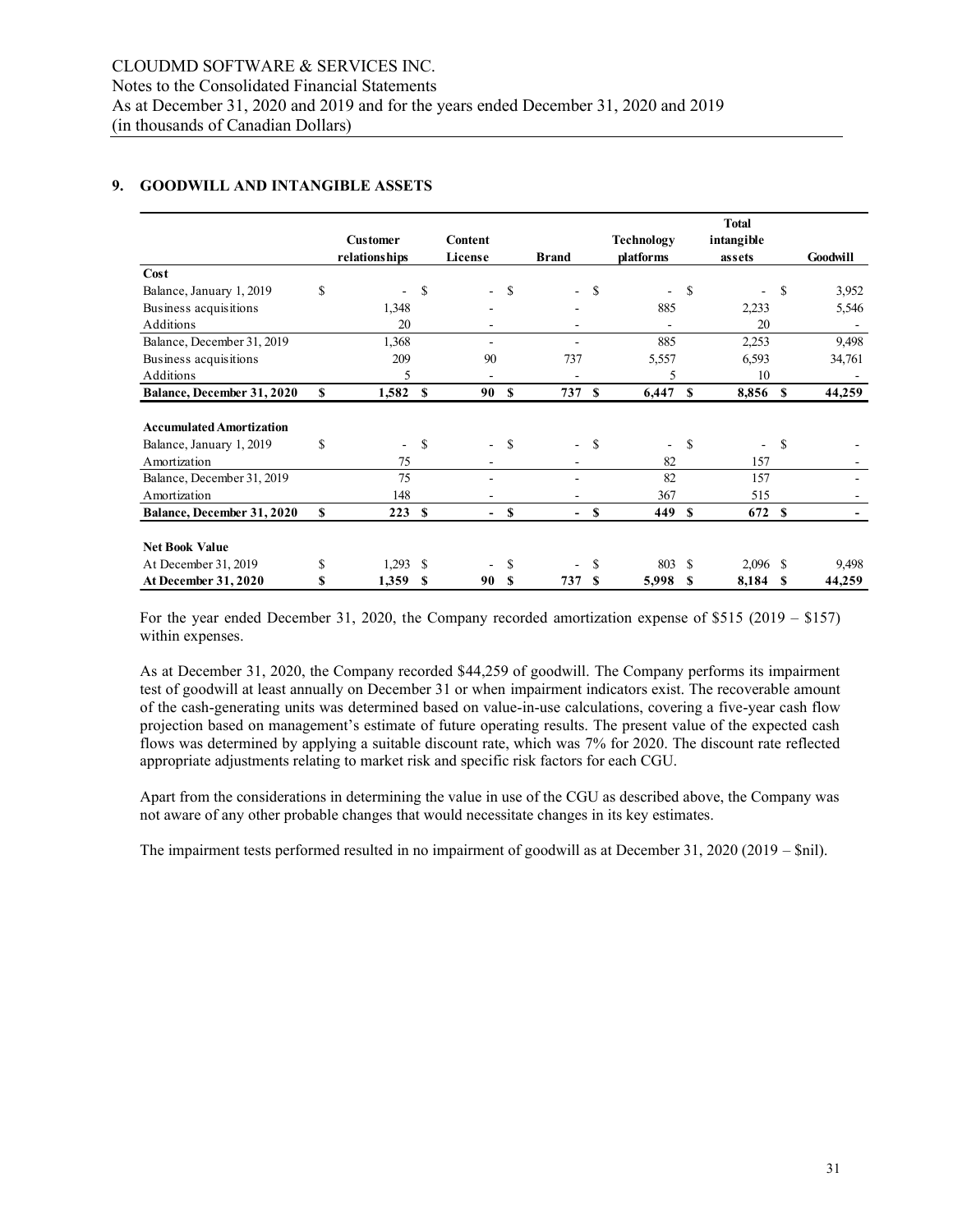#### **10. LONG TERM DEBT**

|                                               |                             |                   |      | December 31. | December 31, |
|-----------------------------------------------|-----------------------------|-------------------|------|--------------|--------------|
|                                               | Interest rate               | <b>Maturity</b>   | 2020 |              | 2019         |
|                                               | $3.20\%$                    | October 31, 2020  | \$   | 186 \$       | 214          |
| Fixed interest rate bank loans <sup>(1)</sup> | $3.35\%$                    | October 31, 2021  |      | 1,559        | 1,797        |
|                                               | 3.97%                       | October 31, 2021  |      | 187          | 215          |
|                                               | Prime +0.50% <sup>(2)</sup> | March 31, 2023    |      | 338          |              |
| Variable interest rate bank<br>loans          | Prime +1.00% <sup>(3)</sup> | April 30, 2023    |      | 175          |              |
|                                               | Prime +0.50% <sup>(2)</sup> | May 31, 2025      |      |              |              |
| Interest free loan                            |                             |                   |      |              |              |
| RRRF $\text{L}\text{oan}^{(4)}$               |                             | December 15, 2027 |      | 38           |              |
| CEBA Loan $(5)$                               |                             |                   |      | 68           |              |
| <b>Balance</b>                                |                             |                   |      | 2,646        | 2,226        |
| Current portion                               |                             |                   |      | 619          | 295          |
| Long-term portion                             |                             |                   | S    | $2,027$ \$   | 1,931        |

(1) The fixed rate term loans are secured by first ranking security interest over all property of CloudMD and Pharmacies for a maximum guarantee amount of \$3,414.

 $^{(2)}$  As at December 31, 2020, the interest rates for the variable interest rate bank loans were 2.95%.

 $^{(3)}$  As at December 31, 2020, the interest rate for the variable interest rate bank loan was 3.78%.

(4) As at December 31, 2020, Company has received interest free loan from regional relief and recovery fund repayable in 60 equal instalments starting January 15, 2023

<sup>(5)</sup> As at December 31, 2020, Company has received interest free business loan from Government of Canada. 25% of loan will be forgiven if 75% of loan is paid is repaid by December 31, 2022. If the loan isn't repaid by January 1, 2023, the loan becomes a 3-year term with a 5% fixed interest rate per year.

#### **11. CONTINGENT CONSIDERATION**

The following table shows a reconciliation of the contingent consideration liability:

| Contingent consideration, December 31, 2019            | S |       |
|--------------------------------------------------------|---|-------|
| Contingent consideration for new acquisitions (Note 4) |   | 1,470 |
| Changes in fair value                                  |   | (140) |
| Contingent consideration, December 31, 2020            |   | 1,330 |
| Current portion                                        |   | 136   |
| Long-term portion                                      | S | 1.194 |

The estimated amounts payable related to the contingent consideration could be higher or lower depending on the related future revenue outcome. Significant increases or decreases in related revenue would result in a higher or lower fair value of the contingent consideration liability, while significant increases or decreases in the discount rate and performance risk would result in a lower or higher fair value of the liability.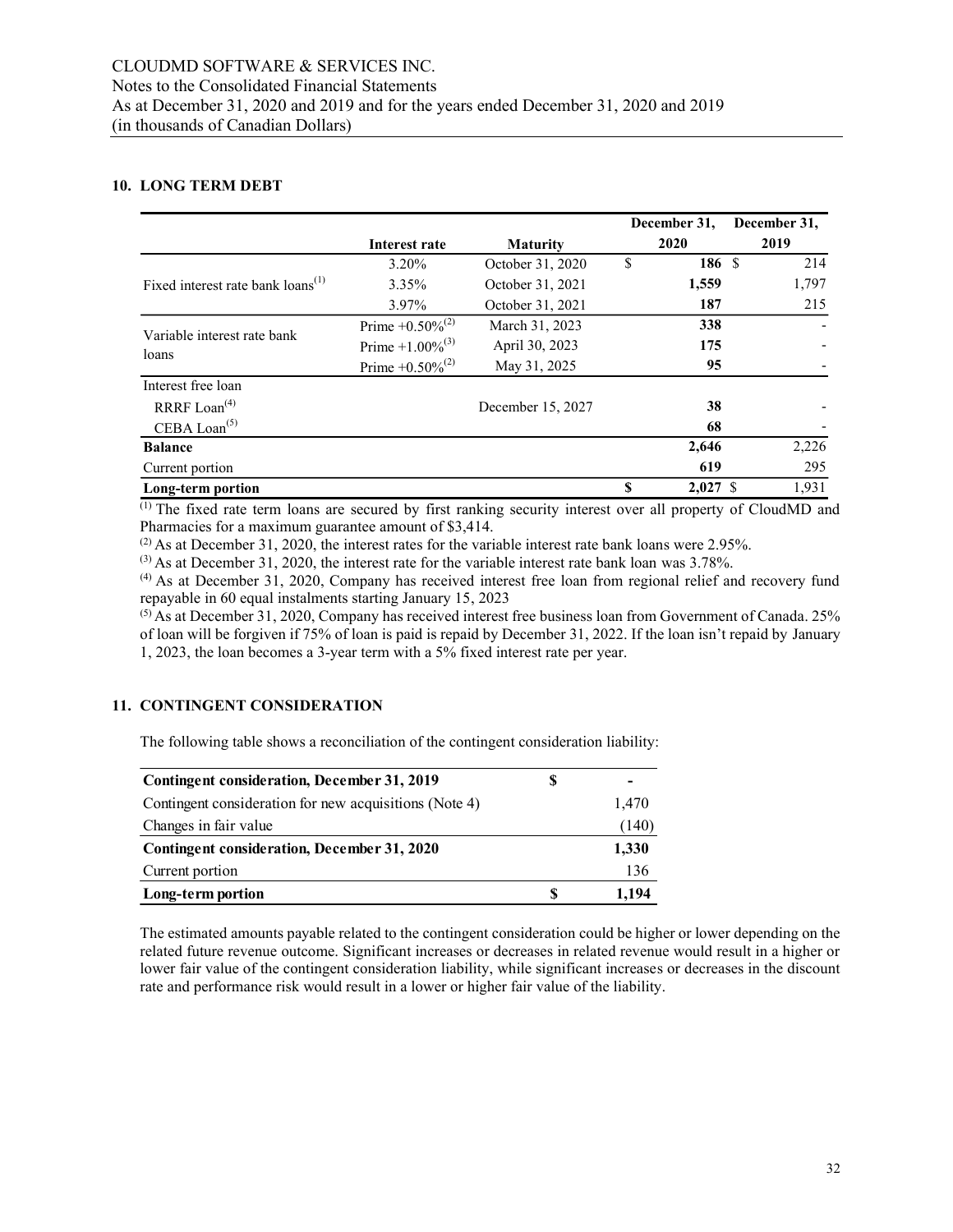## **12. LEASES**

## **(a) As a lessee**

The Company leases various office, clinic, and pharmacy spaces for its operations.

The following is a continuity schedule of the Company's lease liabilities:

| Balance, December 31, 2018            | S | 394   |
|---------------------------------------|---|-------|
| Additions from business combinations  |   | 2,324 |
| Interest expense on lease liabilities |   | 58    |
| Lease payments                        |   | (338) |
| Balance, December 31, 2019            |   | 2,438 |
| Lease renewal                         |   | 1,034 |
| Additions from business acquisitions  |   | 1,806 |
| Interest expense on lease liabilities |   | 140   |
| Lease payments                        |   | (754) |
| Balance, December 31, 2020            |   | 4,664 |
| Current portion                       |   | 1,170 |
| Long-term portion                     | S | 3.494 |

The following is a breakdown of contractual undiscounted cash flows for lease liabilities by maturities as at December 31, 2020:

|                      |   | December 31,<br>2020 |
|----------------------|---|----------------------|
| Less than one year   | S | 1,346                |
| One to five years    |   | 3,263                |
| More than five years |   | 1,018                |
| <b>Total</b>         |   | 5,627                |

#### **(b) As a lessor**

The Company subleases certain excess space to a third parties. The Company has classified these subleases as finance leases as the subleases covers the remaining term of the respective head lease. The net investment in sublease was measured at the present value of the remaining lease payments, discounted using the estimated incremental borrowing rate of 4.15% per annum over the life of the sublease.

The following is a continuity schedule of the Company's net investment in sublease:

| Balance, December 31, 2019                        |      |
|---------------------------------------------------|------|
| Additions from business acquisition               | 236  |
| Interest income from net investment in sublease   |      |
| Payments received from net investment in sublease | (66) |
| Balance, December 31, 2020                        | 174  |
| Current portion                                   | 154  |
| Long-term portion                                 | 20   |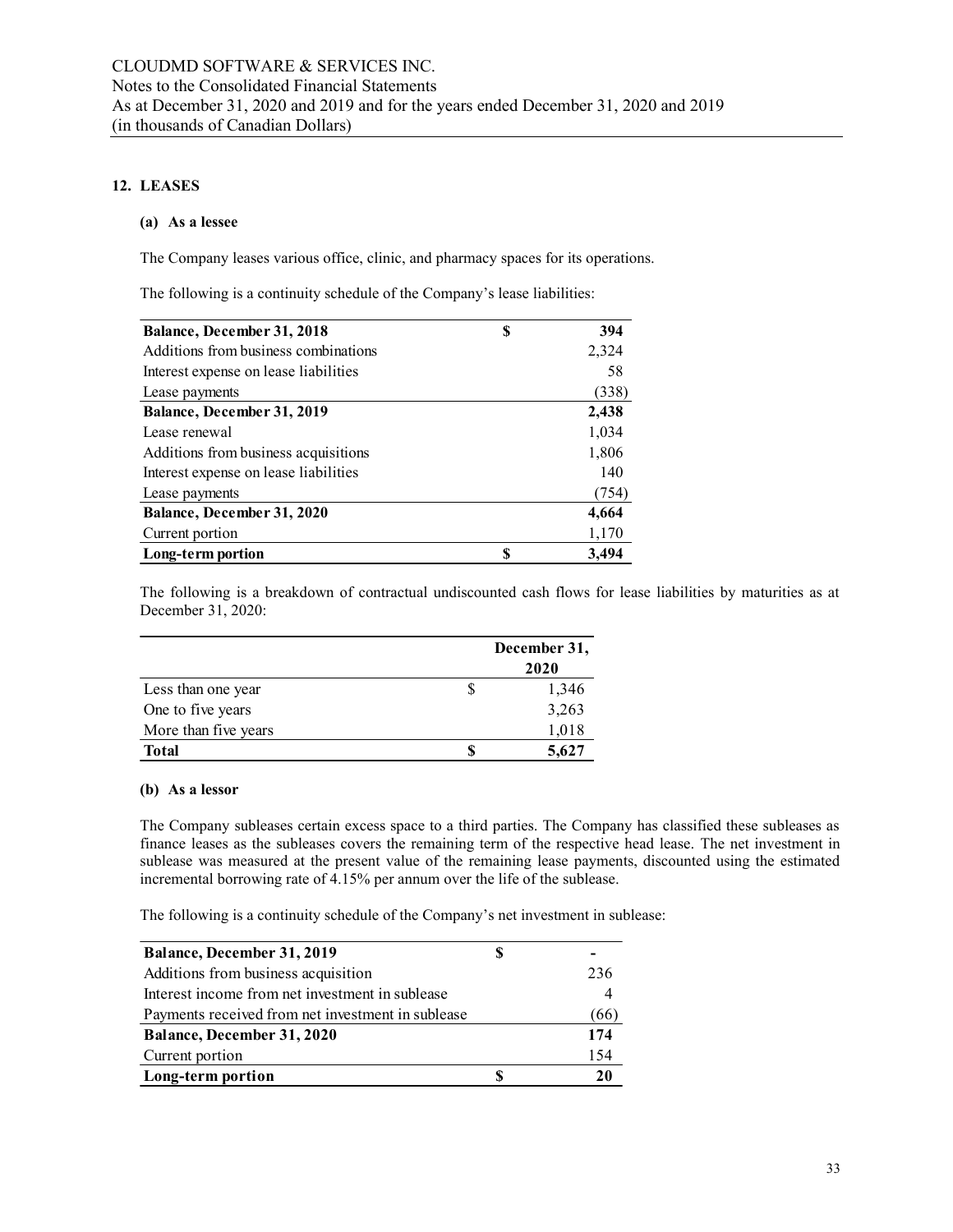The following is a breakdown of contractual undiscounted cash flows for net investment in sublease by maturities as at December 31, 2020:

|                    | December 31,<br>2020 |
|--------------------|----------------------|
| Less than one year | l 54                 |
| One to five years  | 20                   |
| <b>Total</b>       | 174                  |

#### **13. RELATED PARTY TRANSACTIONS**

Related parties include key management, the Board of Directors, close family members and enterprises which are controlled by these individuals. The below transactions are in the normal course of business and are measured at the exchange amount, which is the amount of consideration established and agreed to by the related parties.

(a) Remuneration of key management and Board of Directors:

|                                                                             | Year ended |                          |  |                                   |
|-----------------------------------------------------------------------------|------------|--------------------------|--|-----------------------------------|
|                                                                             |            | 2020                     |  | December 31, December 31,<br>2019 |
| Cash-based compensation                                                     |            | 826                      |  | 440                               |
| Share-based compensation                                                    |            | 1.592                    |  |                                   |
| Accretion and interest expense on convertible debenture to Brenda Rasmussen |            | $\overline{\phantom{0}}$ |  | 86                                |
| Total                                                                       |            | 2.418                    |  | 526                               |

(b) The Company prepaid fees to Mark Kohler for future services amounting to \$37 (2019 – \$nil) included in prepaid expenses, deposits and other.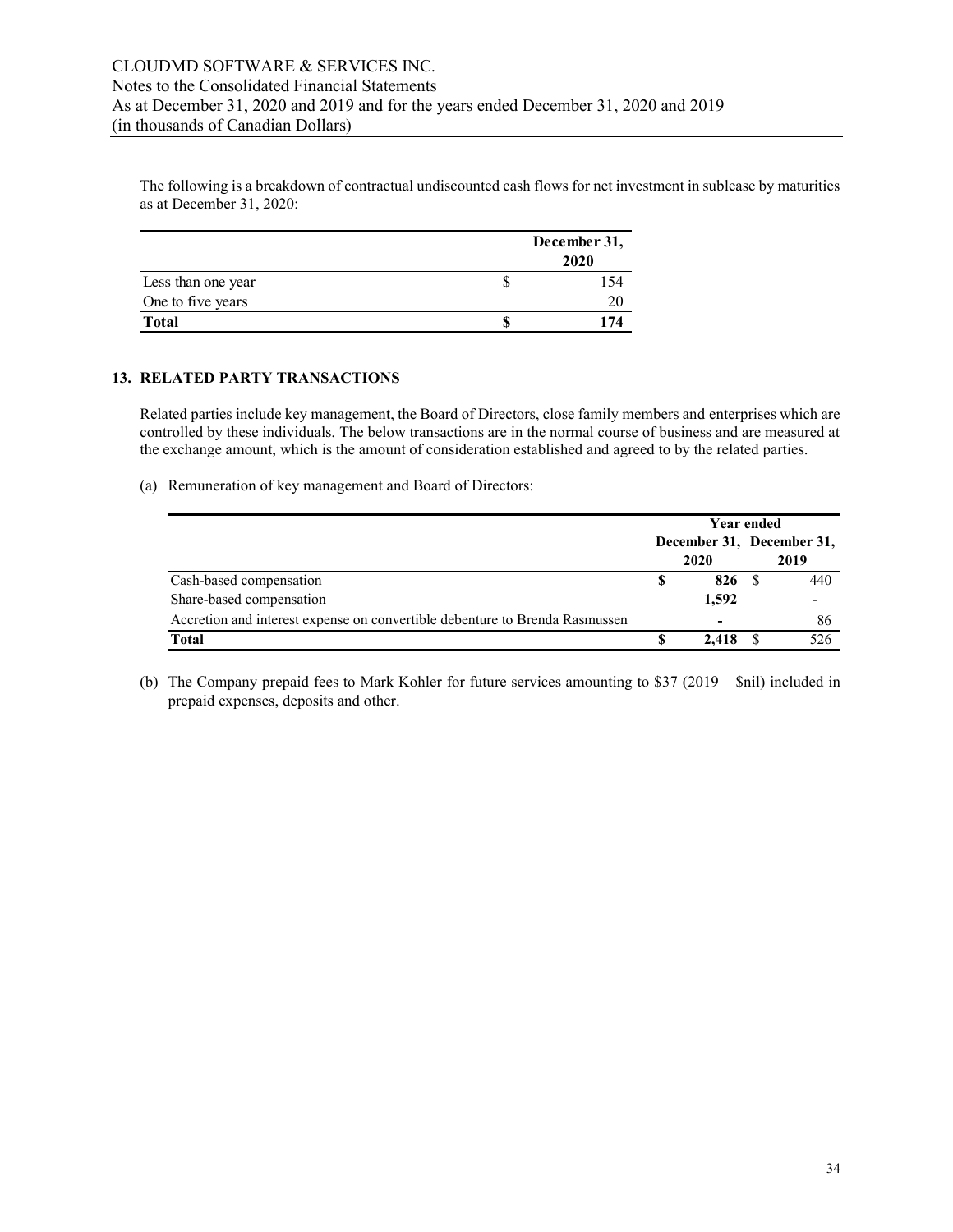# **14. SHARE CAPITAL**

# **(a) Authorized:** unlimited common shares without par value

## **(b) Issued and outstanding**

The following is a summary of share capital activities:

|                                               | <b>Note</b> | Number of<br>common shares | <b>Share</b><br>capital |
|-----------------------------------------------|-------------|----------------------------|-------------------------|
| Balance, December 31, 2018                    |             | 61,664,031 \$              | 8,047                   |
| Shares issued for business acquisitions       |             | 7,379,752                  | 3,041                   |
| Private placements                            |             | 8,984,687                  | 4,528                   |
| Share issuance costs                          |             |                            | (244)                   |
| Issuance of warrants                          |             |                            | (109)                   |
| Exercise of stock options                     |             | 2,200,000                  | 1,145                   |
| Shares issued for services                    |             | 510,000                    | 179                     |
| Sale of Clinicas                              |             | 475,000                    | 205                     |
| Balance, December 31, 2019                    |             | 81,213,470                 | 16,792                  |
| Shares issued for business acquisitions       | 4           | 11,640,219                 | 16,994                  |
| Shares issued for settlement of Livecare debt | 4           | 1,500,000                  | 578                     |
| Private placements                            |             | 6,298,615                  | 3,023                   |
| Bought deal financing                         |             | 51,947,800                 | 73,000                  |
| Share issuance costs                          |             | 294,035                    | (9,681)                 |
| Exercise of stock options                     |             | 1,928,250                  | 2,066                   |
| Exercise of warrants                          |             | 9,183,070                  | 9,170                   |
| Shares issued for services                    |             | 900,000                    | 409                     |
| Balance, December 31, 2020                    |             | 164,905,459 \$             | 112,351                 |

# **(c) Private placements**

|                |                   |               |                 |            | <b>Share issue costs</b> | <b>Shareholders</b> |                          | Agent        |                 |
|----------------|-------------------|---------------|-----------------|------------|--------------------------|---------------------|--------------------------|--------------|-----------------|
|                |                   | <b>Shares</b> | <b>Exercise</b> | Gross      | (before impact of        | warrants            | <b>Exercise</b>          | warrants     | <b>Exercise</b> |
|                | Type              | issued        | price           | proceeds   | deferred taxes)          | issued $(1)$        | price                    | issued $(1)$ | price           |
| April 2019     | Private placement | 3,734,687     | 0.65<br>S.      | $2,428$ \$ | 108                      | 1,867,344           | 00.1                     | 161,520      | 00.1            |
| September 2019 | Private placement | 5.250,000     | 0.40            | 2,100      | 136                      | 2,625,000           | 0.65                     | 340,000      | 0.65            |
| March 2020     | Private placement | 6,298,615     | 0.48            | 3.023      | 380                      |                     |                          | 405.730      | 0.48            |
|                |                   |               |                 |            |                          | 3.149.307           | 0.70                     | 431,371      | 0.70            |
| June 2020      | Bought deal       | 21,357,800    | 0.70            | 14.950     | 1,342                    | 10.678.900          | 1.00                     | .495.046     | 1.00            |
| September 2020 | Bought deal       | 15,065,000    | 1.38            | 20,790     | 1,692                    |                     | $\overline{\phantom{a}}$ | 1,054,550    | 1.38            |
| November 2020  | Bought deal       | 15,525,000    | 2.40            | 37,260     | 2,712                    |                     |                          | .086,750     | 2.40            |

(1) Each warrant is exercisable to acquire one common share of the Company for a period of 2 years from the closing date of the offering.

(2) Share issuance cost are included before the impact of deferred income taxes.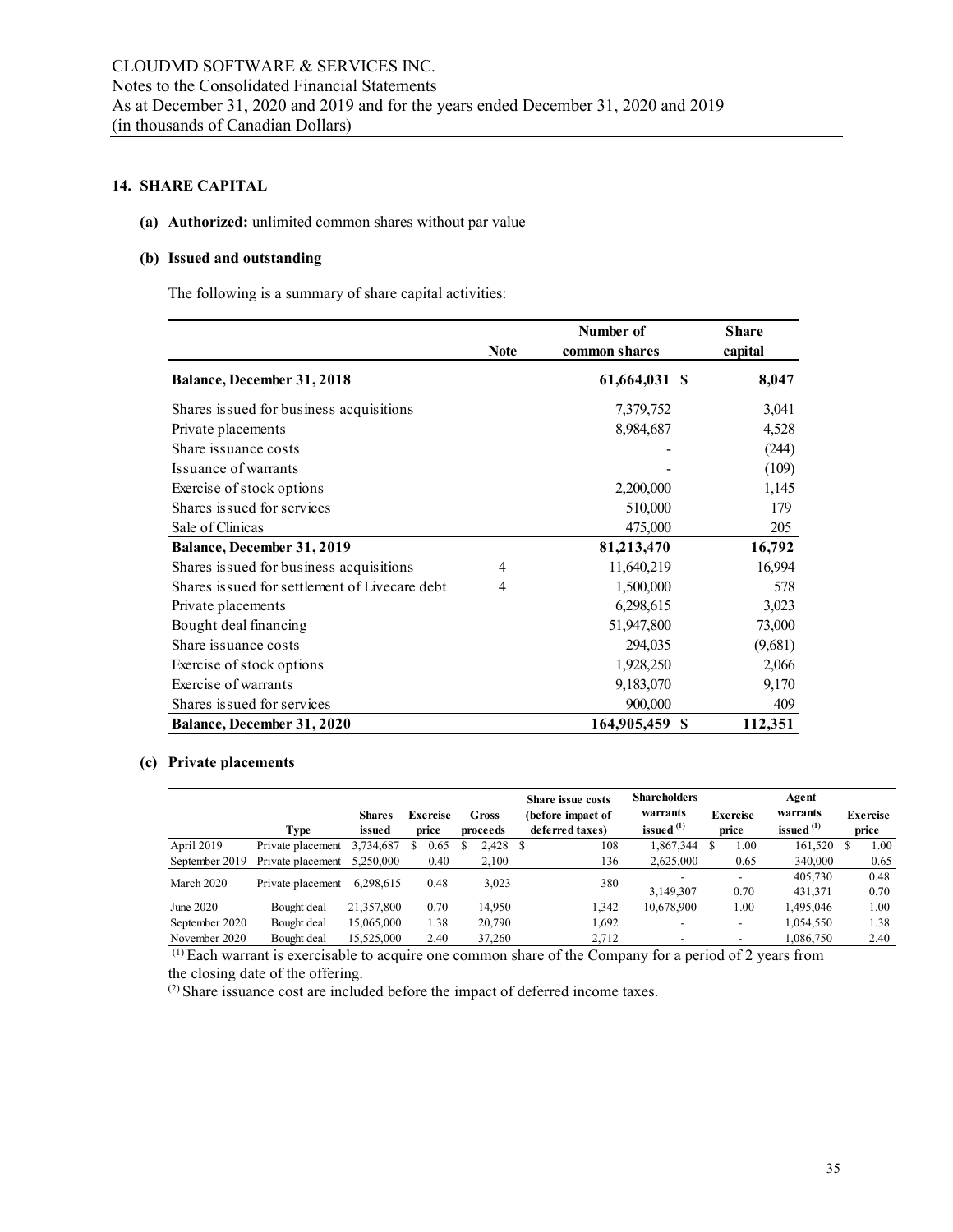## **(d) Agent's warrants**

The following is a summary of agent's warrants activities during the years ended December 31, 2020 and 2019:

|                                               | <b>Number of Agent's</b><br>Warrants |     | <b>Weighted Average</b><br><b>Exercise Price</b> |
|-----------------------------------------------|--------------------------------------|-----|--------------------------------------------------|
| <b>Balance outstanding, December 31, 2018</b> |                                      | - 8 |                                                  |
| Issued                                        | 501,520                              |     | 0.76                                             |
| Balance outstanding, December 31, 2019        | 501,520                              |     | 0.76                                             |
| Issued                                        | 4,473,447                            |     | 1.35                                             |
| Exercised                                     | (3, 131, 096)                        |     | (0.91)                                           |
| <b>Balance outstanding, December 31, 2020</b> | 1,843,871                            | -S  | 1.94                                             |

As at December 31, 2020, the Company had the following agent's warrants outstanding, all of which are exercisable at December 31, 2020:

|                          | Agent's warrants outstanding                                                          |         |                     |  |  |
|--------------------------|---------------------------------------------------------------------------------------|---------|---------------------|--|--|
|                          | Weighted average<br>Number of<br>remaining<br>agent's<br>contractual life<br>warrants |         | Weighted<br>average |  |  |
| Range of exercise prices | outstanding                                                                           | (vears) | exercise price      |  |  |
| \$0.00 to \$0.50         | 26,113                                                                                | 1.23    | 0.48<br>S.          |  |  |
| \$0.51 to \$1.00         | 149,504                                                                               | 1.42    | \$<br>1.00          |  |  |
| $$1.01$ to $$1.40$       | 581,504                                                                               | 1.73    | S<br>1.38           |  |  |
| to $$2.40$<br>\$2.01     | 1,086,750                                                                             | 1.86    | 2.40<br>S           |  |  |
|                          | 1,843,871                                                                             |         |                     |  |  |

The following weighted average assumptions were used in calculating the fair value of agent's warrants during the period using the Black-Scholes model:

|                         | <b>Year Ended</b>    |                      |  |  |
|-------------------------|----------------------|----------------------|--|--|
|                         | December 31,<br>2020 | December 31,<br>2019 |  |  |
| Expected warrant life   | 2 years              | 2 years              |  |  |
| Risk-free interest rate | 0.41%                | 1.53%                |  |  |
| Dividend yield          | $0\%$                | $0\%$                |  |  |
| Volatility rate         | 100%                 | 100%                 |  |  |
| Forfeiture rate         | $0\%$                | $0\%$                |  |  |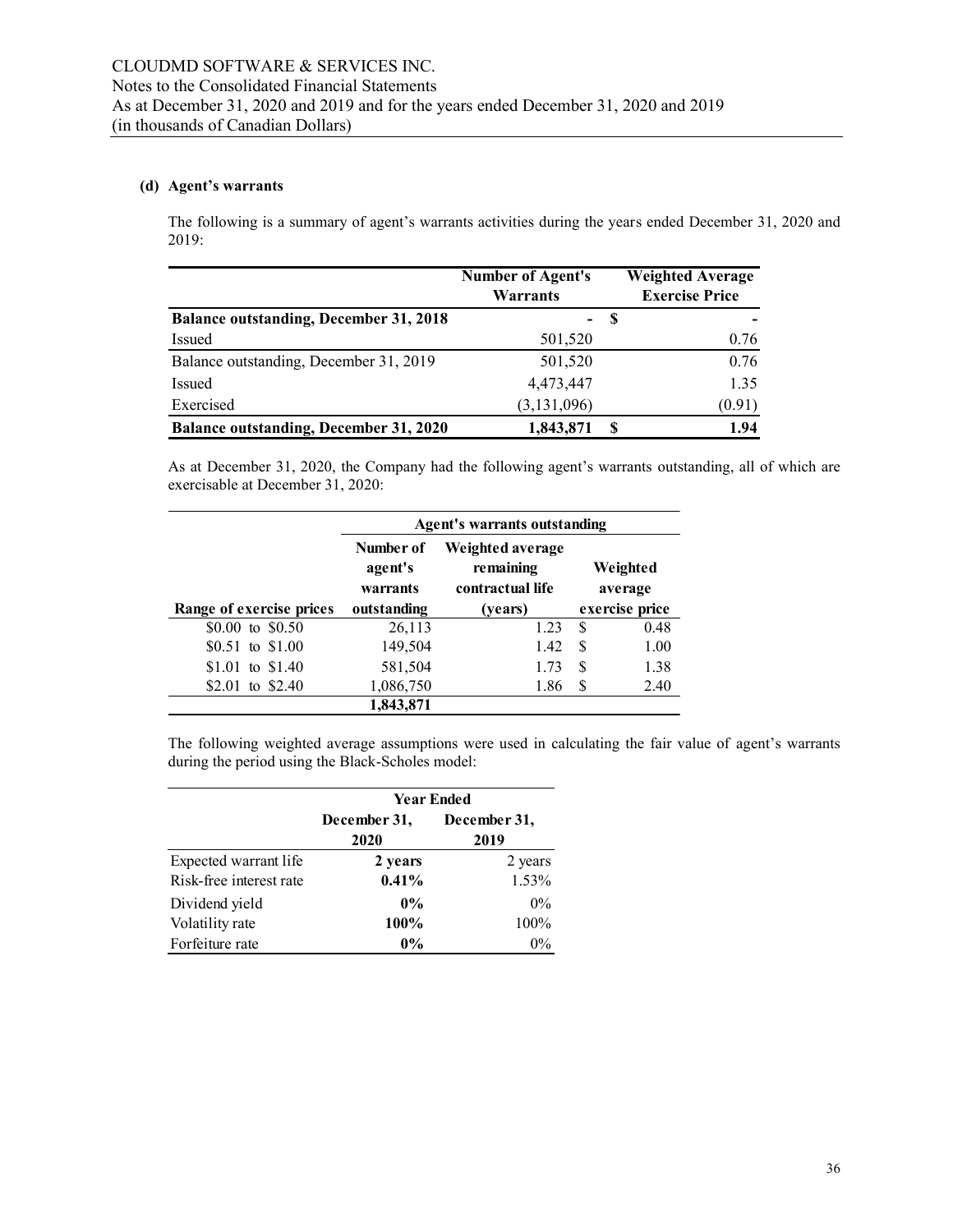#### **(e) Shareholder's warrants**

The following is a summary of shareholders' warrants activities during the years ended December 31, 2020 and 2019:

|                                               | Number of<br>Shareholders'<br>Warrants | <b>Weighted Average</b><br><b>Exercise Price</b> |
|-----------------------------------------------|----------------------------------------|--------------------------------------------------|
| <b>Balance outstanding, December 31, 2018</b> | - \$                                   |                                                  |
| Issued                                        | 4,492,344                              | 0.80                                             |
| Balance outstanding, December 31, 2019        | 4,492,344                              | 0.80                                             |
| Issued                                        | 13,828,206                             | 0.93                                             |
| Exercised                                     | (6,051,974)                            | (0.83)                                           |
| <b>Balance outstanding, December 31, 2020</b> | 12,268,576 \$                          | 0.93                                             |

As at December 31, 2020, the Company has 12,268,576 warrants outstanding with the exercise price ranging from \$0.51 to \$1.00, the weighted average exercise price and remaining contractual life is \$0.93 and 0.89 years, respectively. The shareholders' warrants have a fair value of \$nil, valued using the residual value method.

#### **(f) Escrow Shares**

As at December 31, 2020, the Company has 18,263,173 common shares held in escrow (2019 – 13,056,068).

Escrow shares will be released as follows:

- 1,800,000 shares on January 1, 2021 and August 1, 2021;
- 686,477 shares on January 17, 2021 and May 17, 2021;
- 25,000 shares on January 19, 2021, and the same amount released each month thereafter until the last 25,000 shares are released on April 19, 2021;
- 570,017 shares on January 9, 2021, plus 285,008 shares on May 9, 2021, and the same amount released each four months thereafter until the last 285,008 shares are released on January 8, 2022;
- 600,000 shares on January 31, 2021, plus 300,000 shares on May 31, 2021, and the same amount released each four months thereafter until the last 300,000 shares are released on January 30, 2022;
- 12,500 shares on January 21, 2021, and the same amount released each month thereafter until the last 12,500 shares are released on April 21, 2021;
- 125,620 shares on January 29, 2021, and the same amount released each six months thereafter until the last 125,620 shares are released on January 29, 2023;
- 351,847 shares on January 30, 2021, and the same amount released every three months thereafter until the last 351,847 shares are released on October 30, 2022;
- 749,599 shares on March 17, 2021 and July 31, 2021, and 431,945 shares released every four months thereafter until the last 431,945 shares are released on July 17, 2022;
- 795,454 shares on May 18, 2021, and the same amount released every six months thereafter until the last 795,454 shares are released on May 18, 2023.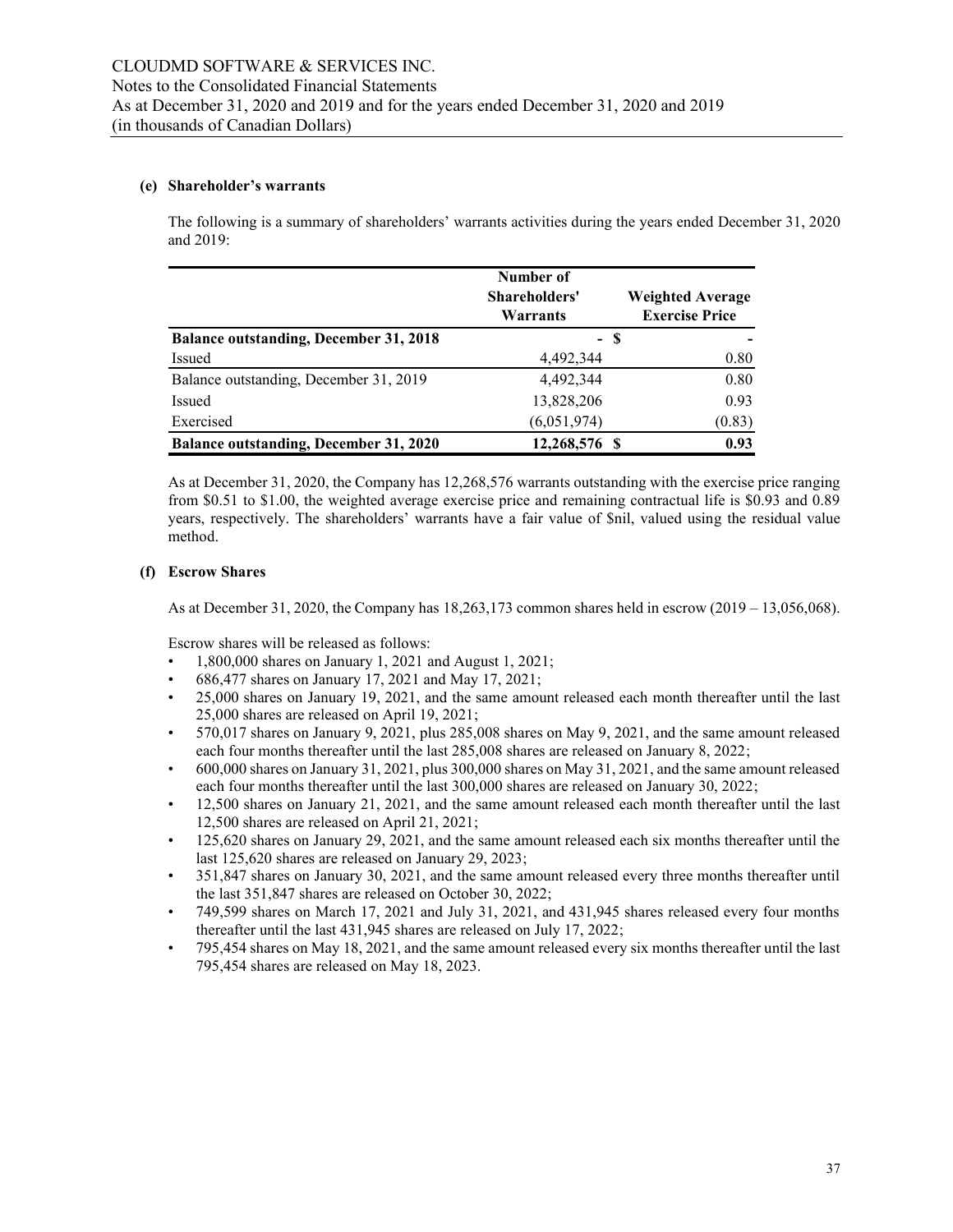## **(g) Stock Options**

The Company has adopted an incentive stock option plan (the "Option Plan"), which provides that the Board of Directors of the Company may from time to time, in its discretion, and in accordance with the applicable stock exchange's requirements, grant to directors, officers, employees and consultants to the Company, nontransferable options to purchase common shares. Pursuant to the Option Plan, at any point in time is 10% of the outstanding shares at the time shares are reserved for issuance as a result of the grant of an option, less any common shares reserved for issuance under share compensation arrangements other than the Company's restricted share unit plan. Stock options granted under the Option Plan can have a maximum exercise term of 10 years from the date of grant. Vesting terms will be determined at the time of grant by the Board of Directors.

|                                               | Number of    | <b>Weighted Average</b> |
|-----------------------------------------------|--------------|-------------------------|
|                                               | <b>Stock</b> | <b>Exercise Price</b>   |
| <b>Balance outstanding, December 31, 2018</b> | 4,000,000    | 0.50<br>-S              |
| Granted                                       | 5,250,000    | 0.49                    |
| Exercised                                     | (2,200,000)  | 0.32                    |
| Forfeited                                     | (1,800,000)  | 0.39                    |
| Balance outstanding, December 31, 2019        | 5,250,000    | 0.60                    |
| Granted                                       | 7,449,000    | 1.30                    |
| Exercised                                     | (1,928,250)  | 0.53                    |
| Forfeited                                     | (118,750)    | 0.44                    |
| <b>Balance outstanding, December 31, 2020</b> | 10,652,000   | 1.08                    |

The following is a summary of activities in the Company's Option Plan:

As at December 31, 2020, the Company had the following stock options outstanding and exercisable:

| <b>Options outstanding</b>  |        |                                     |                                                           |                                       | <b>Options exercisable</b> |                                       |  |  |
|-----------------------------|--------|-------------------------------------|-----------------------------------------------------------|---------------------------------------|----------------------------|---------------------------------------|--|--|
| Range of exercise<br>prices |        | Number of<br>options<br>outstanding | Weighted average<br>remaining contractual<br>life (years) | Weighted<br>average<br>exercise price |                            | Weighted<br>average<br>exercise price |  |  |
| \$0.00<br>to                | \$0.50 | 4,370,000                           | 3.88                                                      | S<br>0.49                             | 2,859,500                  | 0.49<br>S                             |  |  |
| \$0.51<br>to                | \$1.00 | 3,075,000                           | 3.79                                                      | 0.72                                  | 2,178,750                  | 0.73                                  |  |  |
| \$1.01<br>to                | \$1.50 | 400,000                             | 4.65                                                      | 1.38                                  | 100,000                    | 1.38                                  |  |  |
| \$1.51<br>to                | \$2.00 | 289,000                             | 4.73                                                      | 2.00                                  | 220,000                    | 2.00                                  |  |  |
| \$2.01<br>to                | \$2.50 | 2,325,000                           | 4.82                                                      | 2.35                                  | 650,000                    | 2.20                                  |  |  |
| \$2.51<br>to                | \$3.00 | 193,000                             | 4.79                                                      | 2.56                                  | 81,500                     | 2.56                                  |  |  |
|                             |        | 10,652,000                          |                                                           |                                       | 6,089,750                  |                                       |  |  |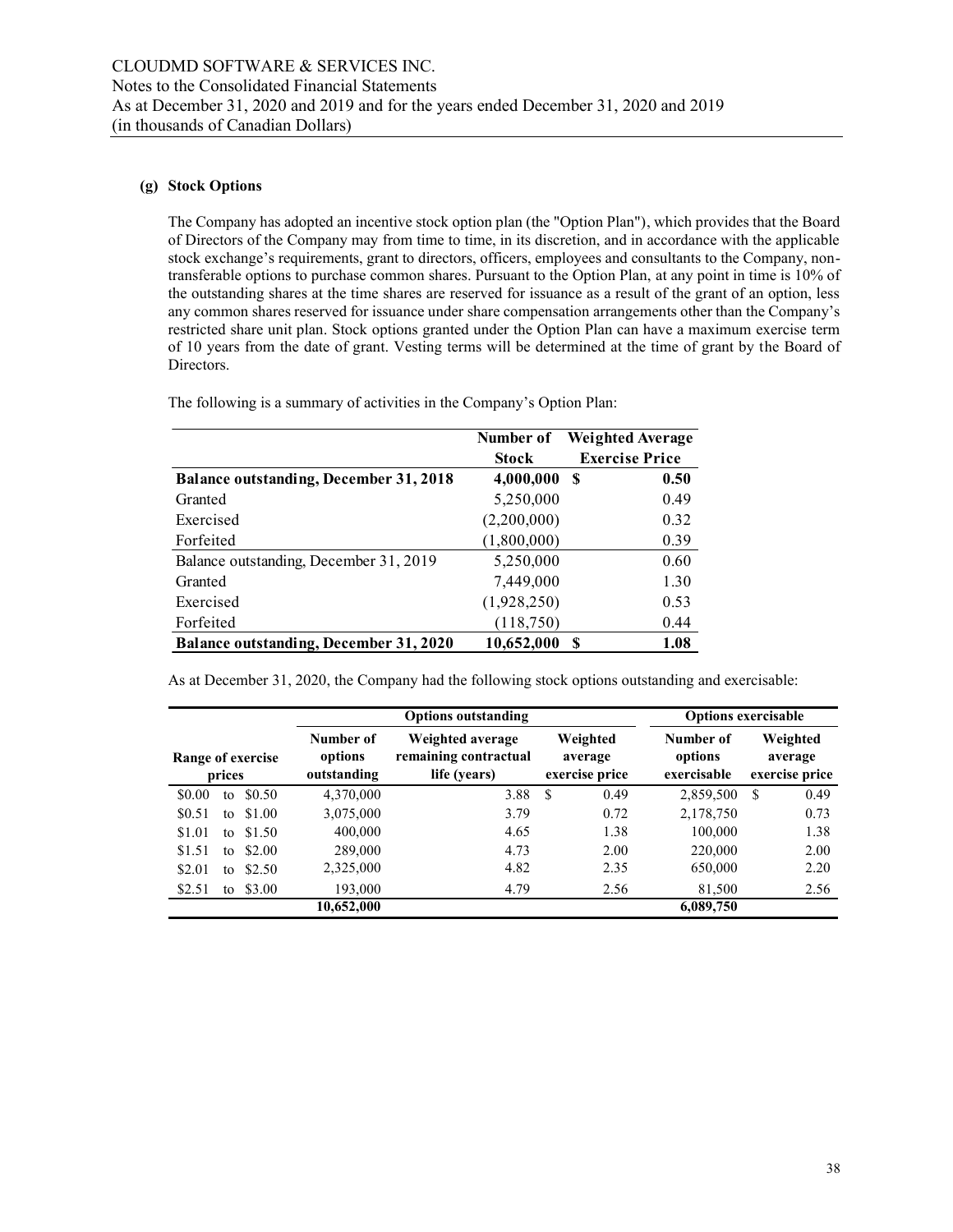The following weighted average assumptions were used in calculating the fair value of stock options granted during the period using the Black-Scholes model:

|                         | <b>Year Ended</b> |              |  |  |  |  |  |
|-------------------------|-------------------|--------------|--|--|--|--|--|
|                         | December 31,      | December 31, |  |  |  |  |  |
|                         | 2020              | 2019         |  |  |  |  |  |
| Expected option life    | 5 years           | 5 years      |  |  |  |  |  |
| Risk-free interest rate | $0.59\%$          | 1.50%        |  |  |  |  |  |
| Dividend yield          | $0\%$             | $0\%$        |  |  |  |  |  |
| Volatility rate         | 100%              | 100%         |  |  |  |  |  |
| Forfeiture rate         | $0\%$             | $0\%$        |  |  |  |  |  |

**(h)** During the year ended December 31, 2020, the Company recorded \$3,642 (2019 - \$1,756) of share-based compensation relating to the fair value of stock options vesting during the period with a corresponding increase to reserves.

#### **(i) Restricted Share Units ("RSU")**

The Company has adopted a restricted share unit ("RSU") plan (the "RSU Plan"), which provides that the Board of Directors of the Company may, from time to time, award RSUs in its discretion to directors, employees, and consultants to the Company. The aggregate number of Common Shares reserved for issuance under the RSU Plan, together with any other security-based compensation arrangements, at any point in time may not exceed 10% of the issued and outstanding Common Shares within a 12 month period. RSUs awarded under the RSU Plan can have a maximum term of 10 years from the award date. Vesting terms will be determined at the time of the award by the Board of Directors. As at December 31, 2020, no RSUs have been awarded under the RSU plan.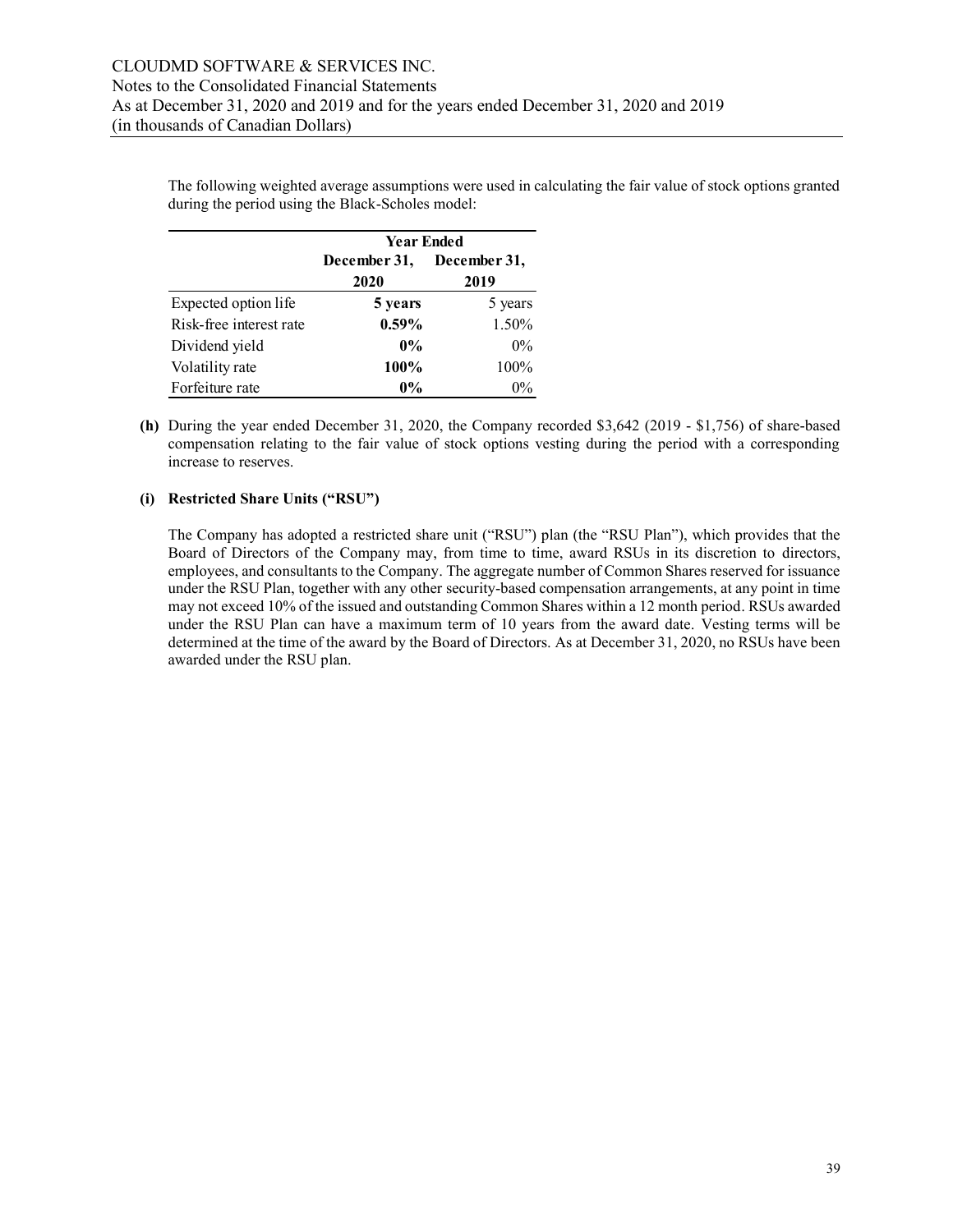# **15. SUPPLEMENTAL CASH FLOW INFORMATION**

## **(a) Cash and cash equivalents**

|                  |      | December 31, | December 31, |                          |  |  |
|------------------|------|--------------|--------------|--------------------------|--|--|
|                  | 2020 |              |              | 2019                     |  |  |
| Cash             | S    | 41,658       |              | 1,696                    |  |  |
| Cash equivalents |      | 18,056       |              | $\overline{\phantom{a}}$ |  |  |
| <b>Total</b>     | S    | 59,714       |              | ,696                     |  |  |

# **(b) Other cash flow information**

|                                                        |                      | For the years ended |    |                      |  |
|--------------------------------------------------------|----------------------|---------------------|----|----------------------|--|
|                                                        | December 31,<br>2020 |                     |    | December 31,<br>2019 |  |
| Change in non-cash working capital                     |                      |                     |    |                      |  |
| Trade and other receivables                            | \$                   | (260)               | \$ | 17                   |  |
| Inventory                                              |                      | 64                  |    | 26                   |  |
| Prepaid expenses and deposits                          |                      | 163                 |    | (201)                |  |
| Accounts payable and accrued liabilities               |                      | (158)               |    | 64                   |  |
|                                                        | \$                   | (191)               | \$ | (94)                 |  |
| Non-cash investing and financing activities            |                      |                     |    |                      |  |
| Share issuance for acquisition of Livecare             | \$                   | 516                 | \$ |                      |  |
| Share issuance for settlement of Livecare debt         |                      | 578                 |    |                      |  |
| Share issuance for acquisition of South Surrey Medical |                      | 238                 |    |                      |  |
| Shares issued for acquisition of Snapclarity           |                      | 5,163               |    |                      |  |
| Shares issued for acquisition of iMD                   |                      | 4,441               |    |                      |  |
| Shares issued for acquisition of Re: Function          |                      | 6,636               |    |                      |  |
| Share issuance for services                            |                      | 409                 |    |                      |  |
| Issuance of agent warrants as share issuance costs     |                      | 685                 |    |                      |  |
| Share issuance for acquisition of Cloud Practice       |                      |                     |    | 2,326                |  |
| Other cash flow information                            |                      |                     |    |                      |  |
| Cash paid for interest                                 | \$                   | 115                 | S  | 65                   |  |
| Cash paid for income taxes                             |                      | 19                  |    |                      |  |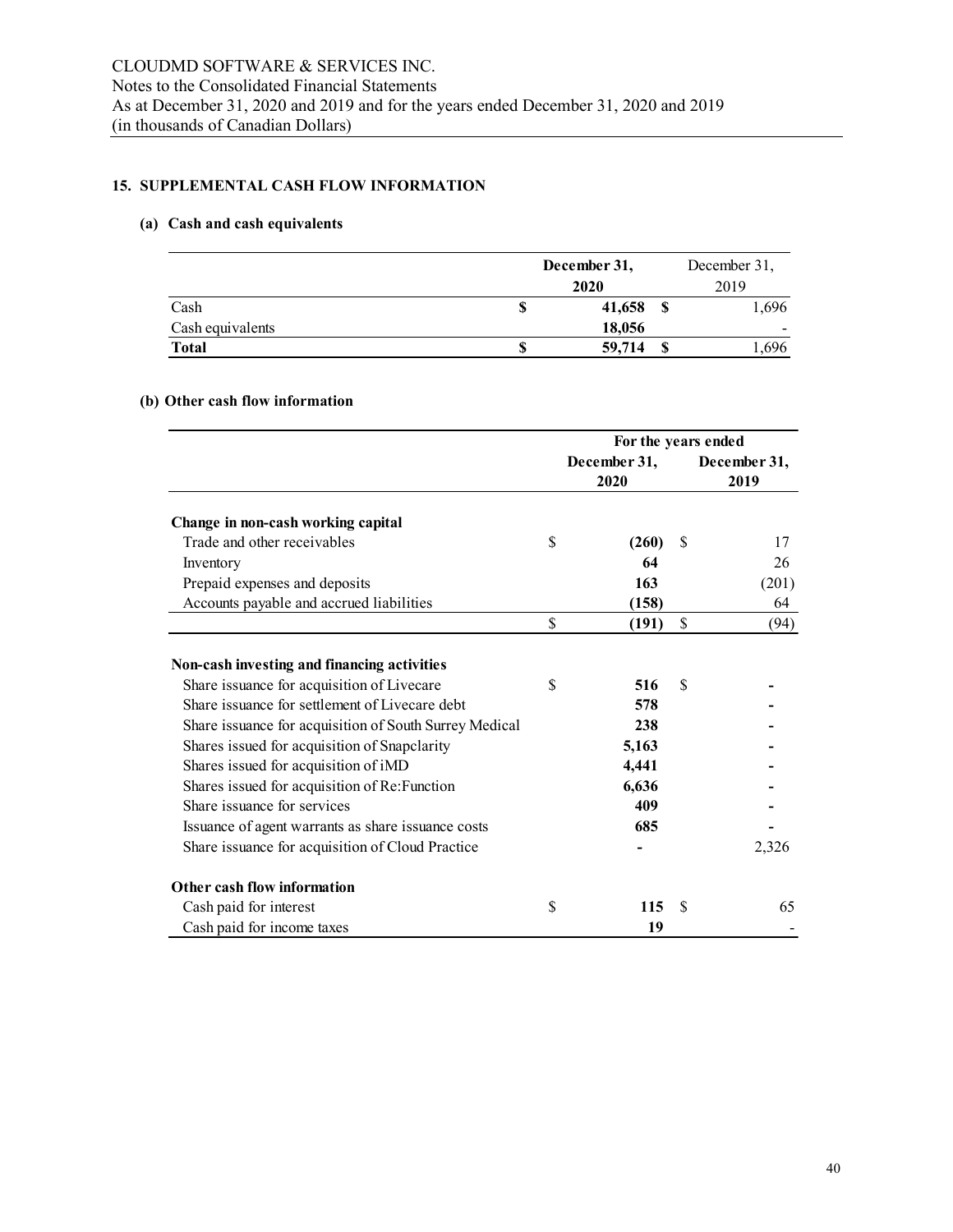#### **16. CAPITAL MANAGEMENT**

The Company's objectives when managing capital are to safeguard its ability to continue as a going concern and to maximize shareholder value. The Company considers the items included in shareholders' equity as capital. The Company manages the capital structure and adjusts in response to changes in economic conditions and the risk characteristics of the underlying assets. To secure the additional capital necessary to pursue these plans, the Company intends to raise additional funds through equity or debt financing. The Company is not subject to any externally imposed capital requirements. There were no changes to the Company's approach in its management of capital during the year.

#### **17. FINANCIAL INSTRUMENTS**

The Company's principal financial assets include cash and cash equivalents, and trade and other receivables. The Company's principal financial liabilities comprise of line of credit, accounts payable and accrued liabilities, and long term debt. The main purpose of these financial liabilities is to finance the Company's operations.

The Company is exposed to market risk, credit risk and liquidity risk. The Company's senior management oversees the management of these risks.

#### **Credit risk**

Credit risk is the risk of loss associated with a counterparty's inability to fulfill its payment obligations. Credit risk arises from cash and cash equivalents, and trade and other receivables. To manage credit risk, cash and cash equivalents are held only with reputable and regulated financial institutions.

The Company's significant receivable balances from customers were with government agencies or insurance companies for clinic operations. The Company's exposure to credit risk is considered to be low, given the size and nature of the various counterparties involved and their history of collections. Further, trade receivables are monitored on a periodic basis for assessing any significant risk of non-recoverability of dues and provision is created accordingly.

As at December 31, 2020, the Company had \$2,012 (2019 - \$260) of trade and other receivables (Note 6).

#### **Liquidity risk**

Liquidity risk is the risk that the Company cannot meet a demand for cash or fund its obligations as they become due. The Company's management is responsible for reviewing liquidity resources to ensure funds are readily available to meet its financial obligations as they become due, as well as ensuring adequate funds exist to support business strategies and operational growth. The current assets reflected on the statements of financial position are highly liquid. In addition, Senior management monitors the Company's net liquidity position through rolling forecasts on the basis of expected cash flows.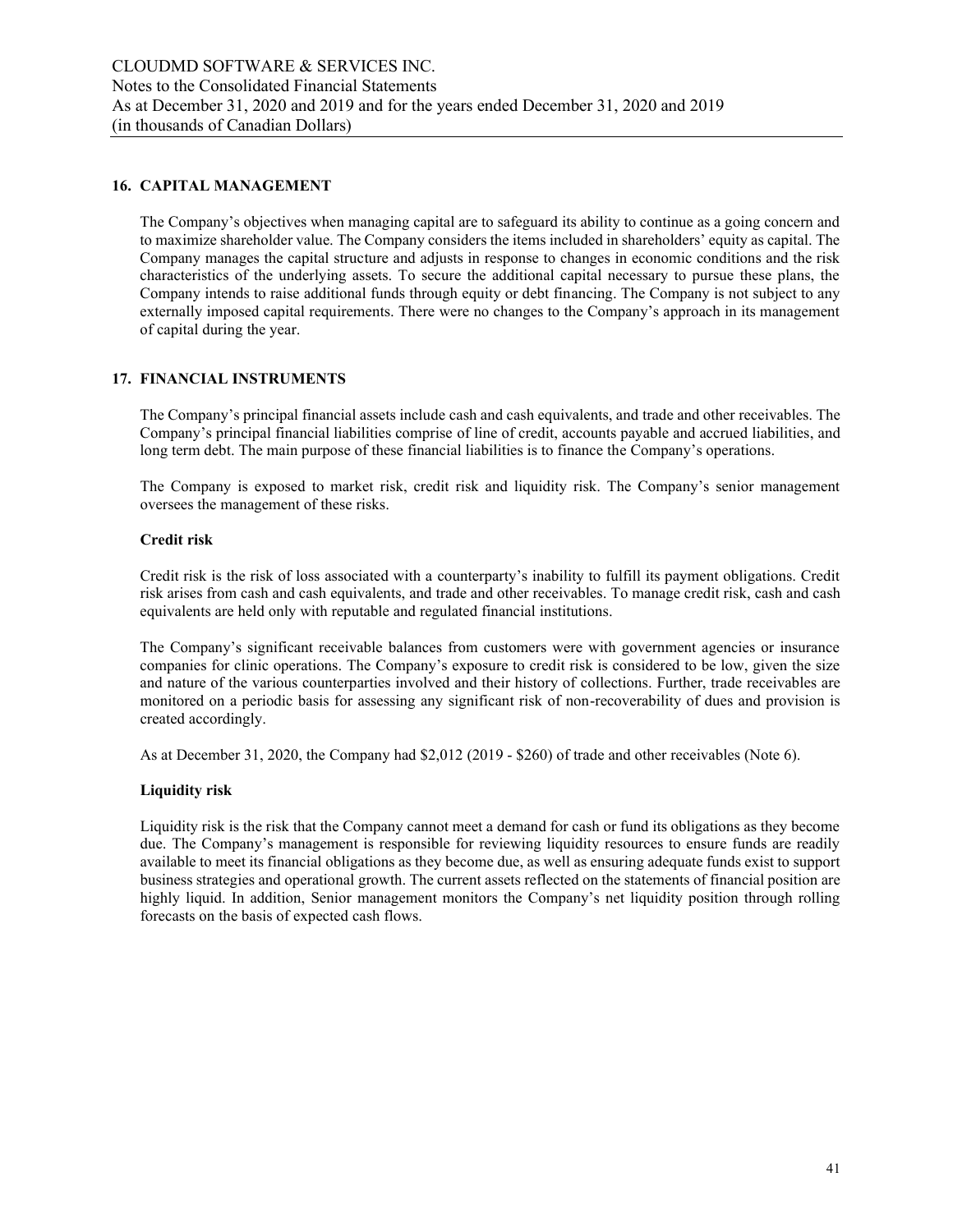The maturity profile of the Company's financial liabilities, based on contractual undiscounted payment at each reporting date is:

| As at December 31, 2020 |  |
|-------------------------|--|
|                         |  |

|                                          | Less than one | One to five              | More than five               |       |
|------------------------------------------|---------------|--------------------------|------------------------------|-------|
|                                          | vear          | vears                    | vears                        | Total |
| Line of credit                           |               | $\overline{\phantom{0}}$ | $\overline{\phantom{a}}$     |       |
| Accounts payable and accrued liabilities | 3,451         |                          | $\qquad \qquad \blacksquare$ | 3,451 |
| Contingent consideration                 | 145           | 3,650                    | $\overline{\phantom{0}}$     | 3,795 |
| Long-term debt                           | 619           | 1.969                    | 58                           | 2,646 |
|                                          | 4.217         | 5.619                    | 58                           | 9.894 |

#### **As at December 31, 2019**

|                                          | Less than one | One to five              | More than five           |       |
|------------------------------------------|---------------|--------------------------|--------------------------|-------|
|                                          | vear          | vears                    | vears                    | Total |
| Line of credit                           | 810           | $\overline{\phantom{a}}$ | $\overline{\phantom{a}}$ | 810   |
| Accounts payable and accrued liabilities | 1.011         | $\qquad \qquad$          | -                        | 1,011 |
| Long-term debt                           | 295           | 1,806                    | 125                      | 2,226 |
|                                          | 2.116         | .806                     | 125                      | 4.047 |

#### **Market risk**

Market risk is the risk that the fair value or future cash flows of a financial instrument will fluctuate because of changes in market prices. Company is exposed to interest rate risk and foreign currency risk.

#### **a) Interest rate risk**

Interest rate risk is the risk that the fair value or future cash flows of a financial instrument will fluctuate because of changes in market interest rates. The Company's exposure to the risk of changes in market interest rates relates primarily to the Company's long-term debt obligations with floating interest rates. The Company's sensitivity to interest rates is insignificant.

#### **b) Foreign currency risk**

Foreign currency risk is the risk that the fair value or future cash flows of an exposure will fluctuate because of changes in foreign exchange rates. The Company's exposure to the risk of changes in foreign exchange rates relates primarily to the Company's operating activities (when revenue or expense is denominated in a foreign currency) and the Company's net investments in foreign subsidiaries.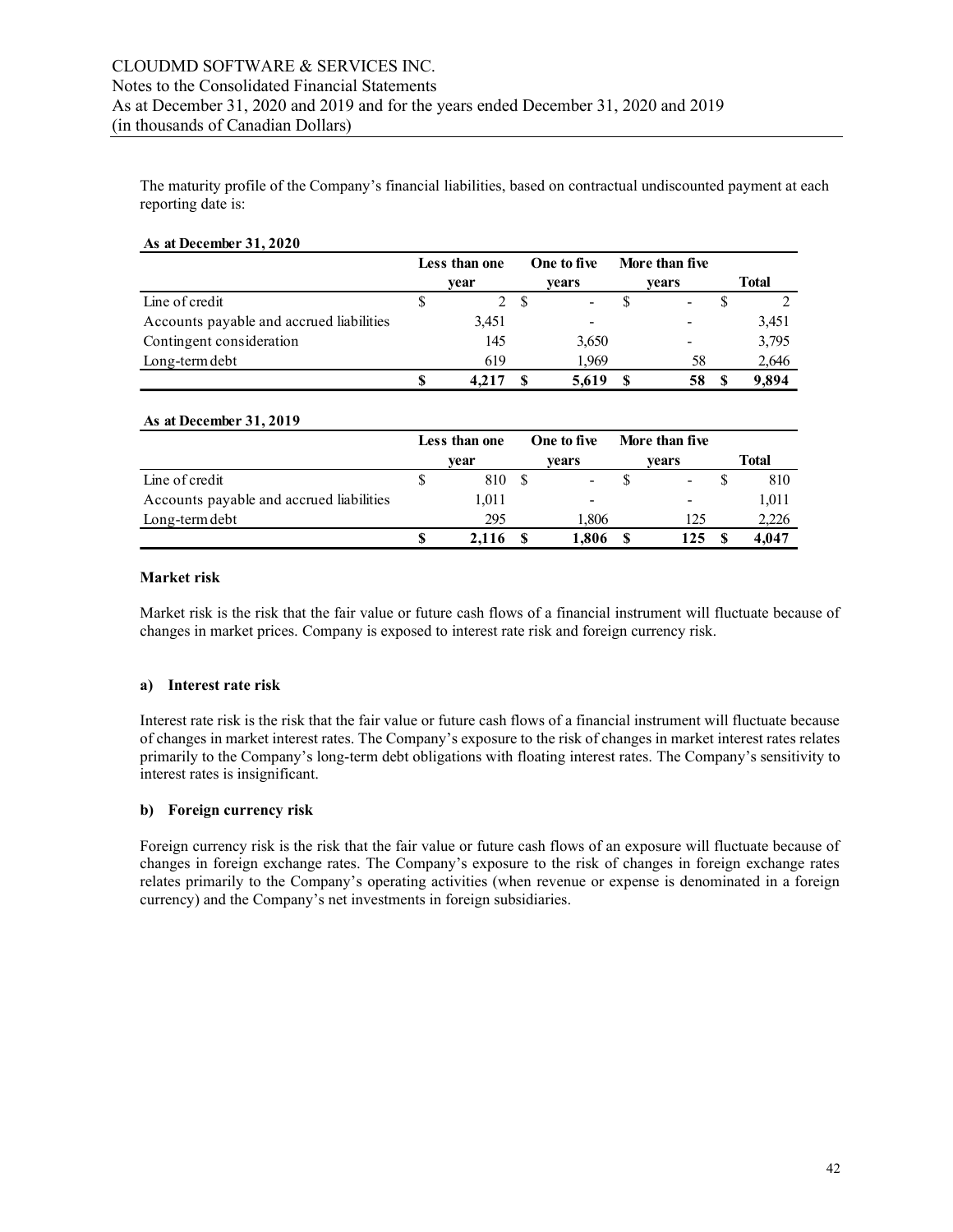**(Denominated in USD) December 31, 2020 December 31, 2019 Financial assets**  $\cosh$  8  $\cosh$  5  $\cosh$  5  $\sinh$  259 \$ Trade and other receivables  $461$ **Financial liabilities** Accounts payable and accrued liabilities 175 Net exposure to foreign currency risk  $\qquad$  \$ 545 \$ -

The Company's exposure to foreign currency risk at the end of reporting period is as follows:

## **Sensitivity to foreign currency risk**

The impact on the Company's profit before tax is based on changes in the fair value of unhedged foreign currency monetary assets and liabilities at balance sheet date. The change in USD to CAD currency rate of 5% will have an impact of \$35 before tax  $(2019 - 9)$ .

# **18. SEGMENTED INFORMATION**

Following the discontinued operations of Clinicas in April 2019, the Company has one operating and one reporting segment. The Company's operations are entirely related to revenues and operations of delivering healthcare solutions and services to medical businesses, patients/consumers and enterprise businesses including employers, insurers and providers.

The Company's chief operating decision-maker, which consists of the Chief Executive Officer.

See below segmented geographical information as follows:

|                             |    | Canada    | <b>United States</b> |     | <b>Total</b> |
|-----------------------------|----|-----------|----------------------|-----|--------------|
| Non current assets          |    |           |                      |     |              |
| As at December 31, 2020     | \$ | 51,766 \$ | 6,727                | - S | 58,493       |
| As at December 31, 2019     |    | 14,340    |                      |     | 14,340       |
| Revenues for the year ended |    |           |                      |     |              |
| December 31, 2020           | S  | 13,844    | 1,172                | - S | 15,016       |
| December 31, 2019           |    | 6,770     |                      |     | 6,770        |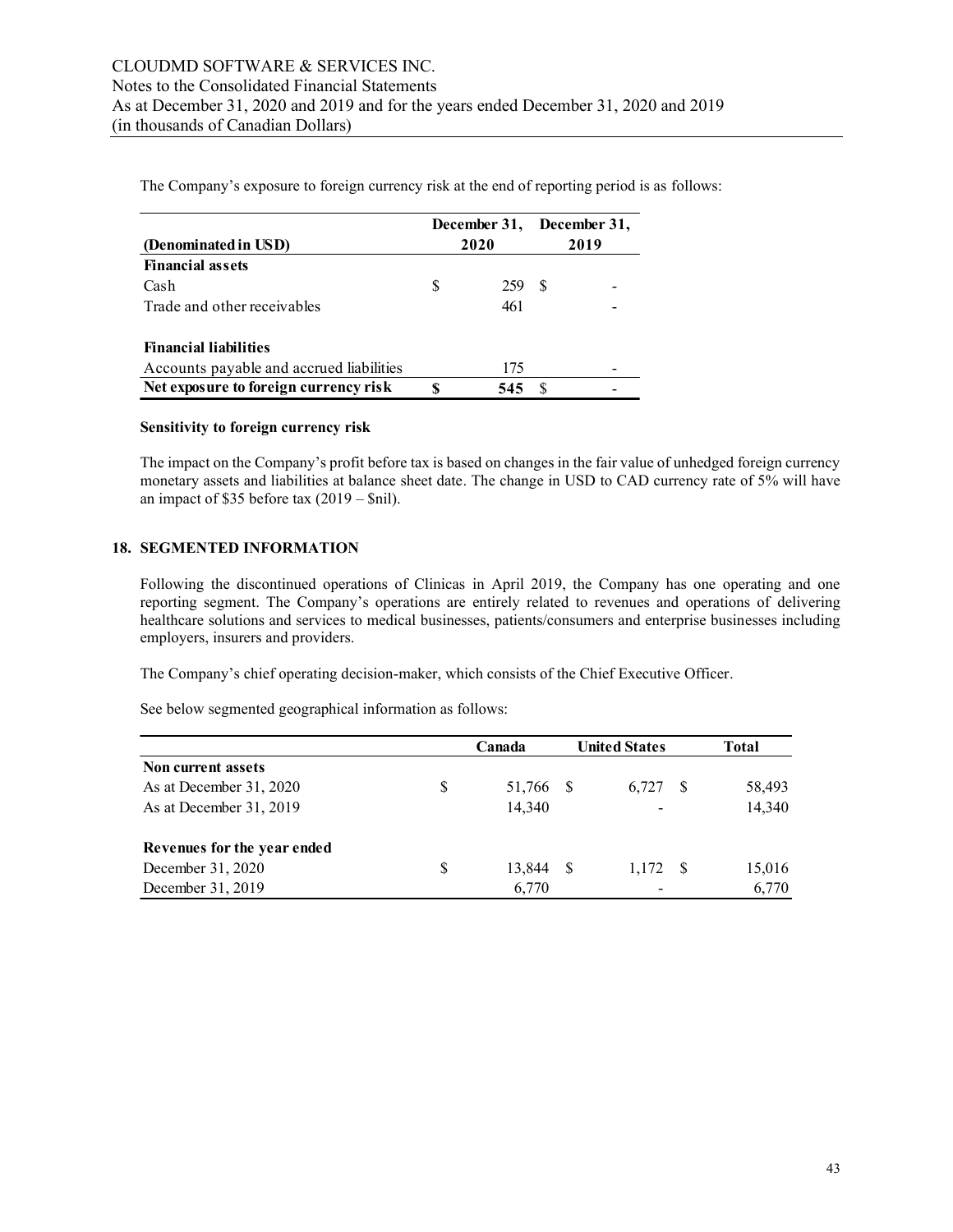# **19. INCOME TAX**

A reconciliation of income taxes at statutory rates with the reported taxes is as follows:

|                                                          |    | December 31,<br>2020 | December 31,<br>2019 |
|----------------------------------------------------------|----|----------------------|----------------------|
| Net loss before taxes for the year                       | \$ | $(13,832)$ \$        | (4,718)              |
| Expected income tax (recovery)                           |    | (3,735)              | (1,274)              |
| Change in statutory, foreign tax, foreign exchange rates |    | (5,561)              | 332                  |
| Permanent differences                                    |    | 1,081                | 469                  |
| Share issuance costs                                     |    | (1,654)              | (66)                 |
| Change in unrecognized deductible temporary differences  |    | 8,364                | 539                  |
| Total tax expenses (recovery)                            | \$ | (1,505)              |                      |
| Current income tax                                       | S  | 123                  | -S                   |
| Deferred income tax                                      |    | (1,628)              |                      |

The significant components of the Company's deferred income tax assets, which have not been recognized are as follows:

|                                               |    | December 31,<br>2020 | December 31,<br>2019 |
|-----------------------------------------------|----|----------------------|----------------------|
| Deferred income tax assets (liabilities):     |    |                      |                      |
| Share issuance costs                          | \$ | 1,366 \$             | 53                   |
| Non-capital losses carried forward            |    | 9,321                | 1,211                |
| Allowable capital loses                       |    | 22                   |                      |
| Marketable securities                         |    | 54                   | 54                   |
| Property and equipment                        |    | 283                  | (6)                  |
| Intangible assets                             |    | (1,314)              | 42                   |
| Right of use asset                            |    | (1,204)              | (643)                |
| Lease liability                               |    | 1,205                | 658                  |
| Total unrecognized deferred income tax assets | S  | 9,733S               | 1,369                |

As at December 31, 2020, the Company had approximately \$34,590 in non-capital losses in Canada and the United States of America which expire between 2021 and 2041. Approximately \$34,294 of the non-capital losses relate to Canada.

Tax attributes are subject to review, and potential adjustment, by tax authorities.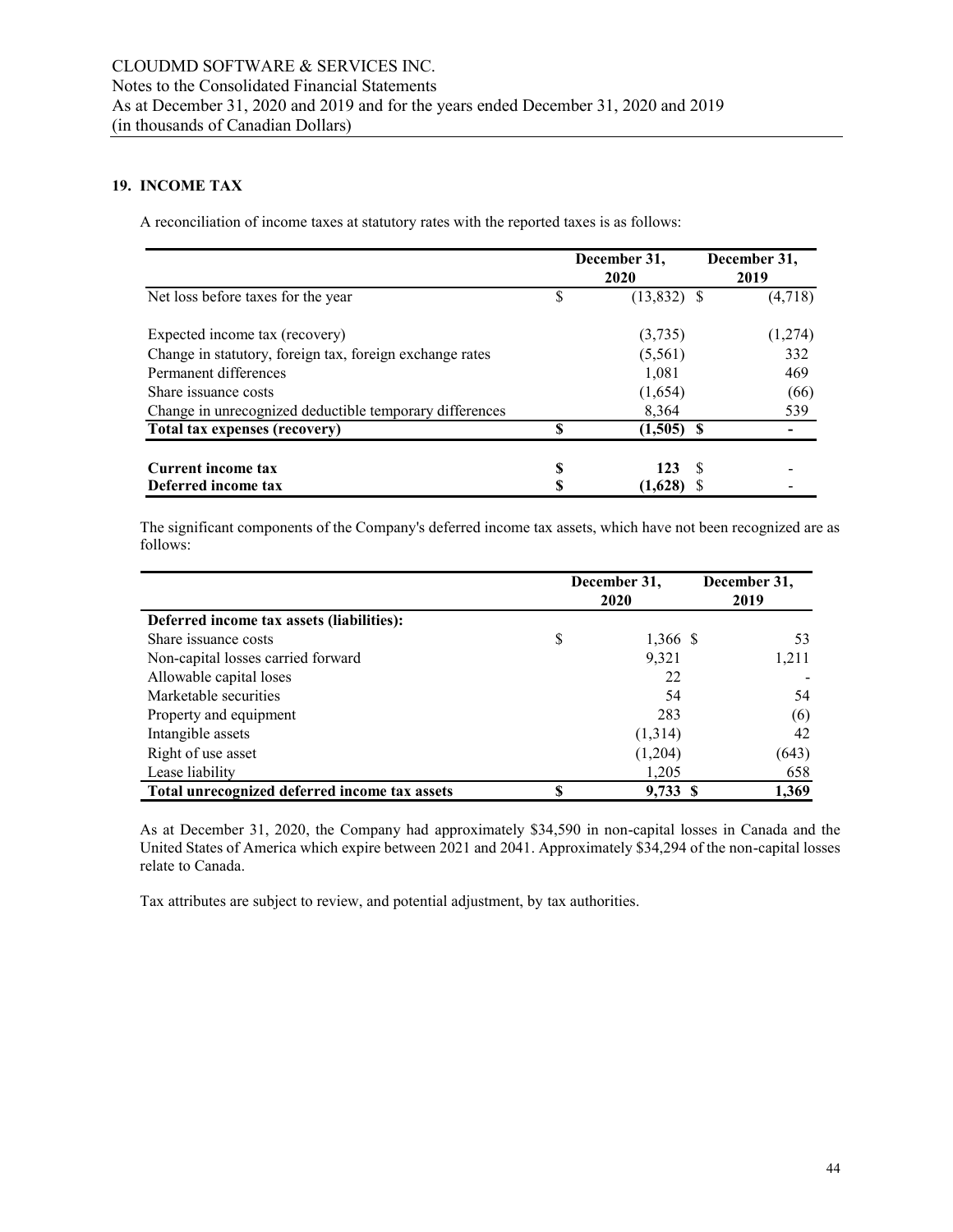#### **20. LITIGATION AND OTHER CONTINGENCIES**

(a) During the three months ended June 30, 2020, Gravitas Securities Inc. ("Gravitas") commenced an arbitration alleging breach of the terms of a right of first refusal in connection with an offering which was in the form of a bought deal equity financing underwritten by a syndicate of other investment banks in May 2020, and was completed on June 2, 2020 ("June 2020 Financing"). During the three months ended September 30, 2020, Gravitas amended its claims for damages to include commissions and damages arising from an additional bought deal equity financing which was completed on September 22, 2020 ("September 2020 Financing"). The total claims are in excess of \$2,750 plus unspecified damages associated with the value of share purchase warrants that were issued in connection with both the June 2020 Financing and the September 2020 Financing, plus interest and cost. The Company disputes the claims with respect to both the June 2020 Financing and the September 2020 Financing entirely. The claims are currently subject to arbitration proceedings which the Company is defending. The Company is of the view that its defense to the claims will prevail without liability to the Company; however, an estimate of the liability to the Company should the Gravitas claims succeed is \$1200 and therefore an accrual for that amount as a contingent liability has been recorded.

(b) On September 29, 2020, Snapclarity was named as a defendant to an action commenced in the Ontario Superior Court of Justice by a former shareholder of Snapclarity and companies she purports to control ("Plaintiff") (the "Action"). The nature of the Action involves various intellectual property, wrongful dismissal, unpaid invoices, defamation, and other related issues raised by the Plaintiff. The Plaintiff seeks payment of at least \$928 plus costs and interest as well as non-monetary relief. Snapclarity disputes the claim in its entirety. The Company is of the view that its defenses to the claims will prevail without liability to the Company; however, an estimate of the liability to the Company should the Plaintiff's claims succeed is \$150 and therefore an accrual for that amount as a contingent liability has been recorded. On December 21, 2020, Snapclarity was named as a respondent to an application commenced in the Ontario Superior Court of Justice by a former shareholder of Snapclarity ("Applicant") (the "Application"). In the Application, the Applicant exercises her dissent rights under s. 190(5) of the CBCA. She seeks an order fixing the fair value of her shares in Snapclarity and requiring Snapclarity to pay the value of the shares together with costs and interest. The applicant has claimed that the fair value of her shares totals at least \$1,850. Snapclarity disputes this claim. On February 23, 2021, Snapclarity filed a Notice of Motion for an order converting the Application into an Action and consolidating the Actions. The applicant has not responded to the Notice of Motion as of this date.

#### **21. DISCOUNTINUED OPERATIONS**

On April 1, 2019, the Company entered into a settlement agreement to complete the full transfer of the Company's 99.9% ownership of Clinicas and the forgiveness of the convertible debenture held by the former Chief Executive Officer issued on the original purchase of 99.9% of Clinicas.

As part of the settlement agreement, the Company completed the following:

- On April 1, 2019, as part of the settlement, the convertible debenture was forgiven;
- On April 1, 2019, the Company assigned to the Purchaser's company, Benras Holdings Inc., the following promissory notes as security for, and in full and final satisfaction of any amount owed by the Company to the Purchaser: (i) a promissory note dated February 20, 2018 plus interest owed to the Company by the former Chief Financial Officer and a company owned by the former Chief Financial Officer with an amount outstanding as at March 31, 2019 of \$43; and (ii) a promissory note dated February 20, 2018 in the amount of \$220 plus interest owed to the Company by Explorinvest Capital Corp., a company partially owned by the former Chief Financial Officer of the Company; and,
- The Company issued 475,000 common shares at a value of \$206.

As at December 31, 2019, no amounts were owing with regards to the settlement agreement.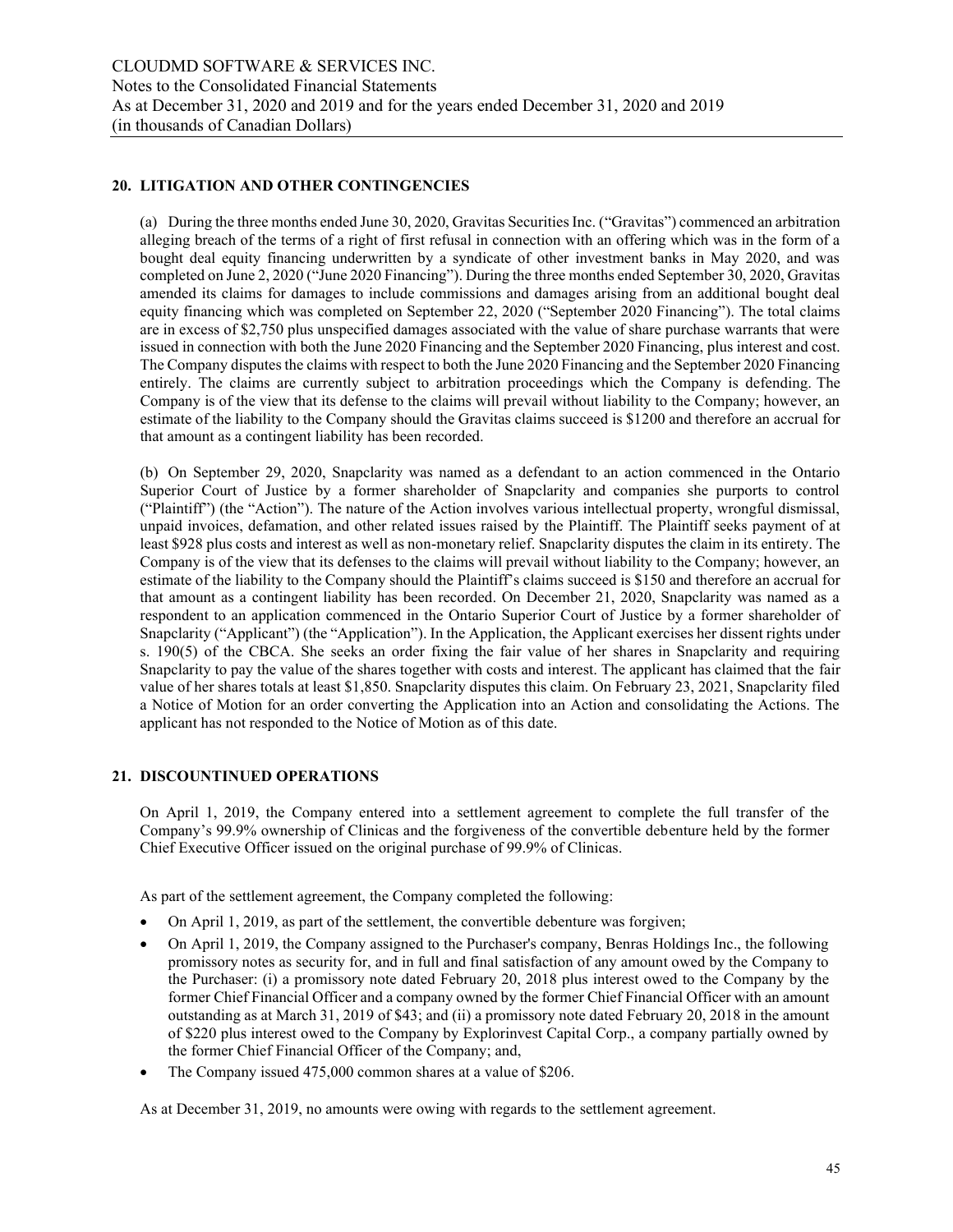Revenues and expenses from Clinicas are as follows:

|                                   | December 31, |
|-----------------------------------|--------------|
|                                   | 2019         |
| Revenue                           | \$<br>59     |
| <b>Expenses</b>                   |              |
| Advertising                       | 1            |
| Amortization                      | 12           |
| Bank charges an interest          | 6            |
| Consulting fees                   | 5            |
| Insurance                         | 2            |
| Office and administration         | 8            |
| Professional fees                 | 5            |
| Rent                              | 13           |
| Repair and maintenance            | 1            |
| Wages and related expenses        | 28           |
| Other expenses                    | 1            |
| Loss from settlement agreement    | 140          |
| Loss from discontinued operations | \$<br>(163)  |

# **22. SUBSEQUENT EVENTS**

- On January 12, 2021, the Company closed its acquisition of HumanaCare Organizational Resources Inc. ("HumanaCare") by way of acquiring 100% of the shares of HumanaCare's parent company, First Health Care Services of Canada Inc. HumanaCare is an integrated employee assistance services ("EAP") solution providing physical and mental support for employees and their family members. As consideration, the Company agreed to pay shareholders: (i) \$6,300 in cash, subject to a working capital adjustment; (ii) 2,369,791 common shares; and (iii) a performance-based earnout of 1,519,097 common shares, which is payable in equal annual issuances over a period of two years.
- On January 15, 2021, the Company closed its acquisition of Medical Confidence Inc. ("Medical Confidence"), a revolutionary healthcare navigation platform providing access to a real time digital database of publicly available specialists and their wait times. As consideration for the purchase of 100% of the outstanding securities of Medical Confidence, the Company agreed to pay shareholders of Medical Confidence: (i) \$2,250 in cash, subject to a working capital adjustment; (ii) 857,143 common shares; and (iii) a performance-based earnout of \$750 in cash and 285,714 common shares, which is payable in equal annual issuances over a period of two years.
- On January 22, 2021, the Company closed its acquisition of Canadian Medical Directory, Canada's largest, most trusted directory of medical professionals nationwide. As consideration, the Company agreed to pay: (i) \$250 in cash; (ii) 574,468 common shares; and (iii) a performance-based earnout of 148,936 common shares, which is payable in annual issuances over a period of two years.
- On January 26, 2021, the Company announced that it signed a binding term sheet to acquire Rxi, enhancing its specialty health services across Canada through Rxi's pharmaceutical logistic services and customer relationship management technology. As consideration for the purchase of 100% of the outstanding securities of Rxi, the Company agreed to pay shareholders of Rxi: (i) \$2,500 in cash, subject to a working capital adjustment; (ii)